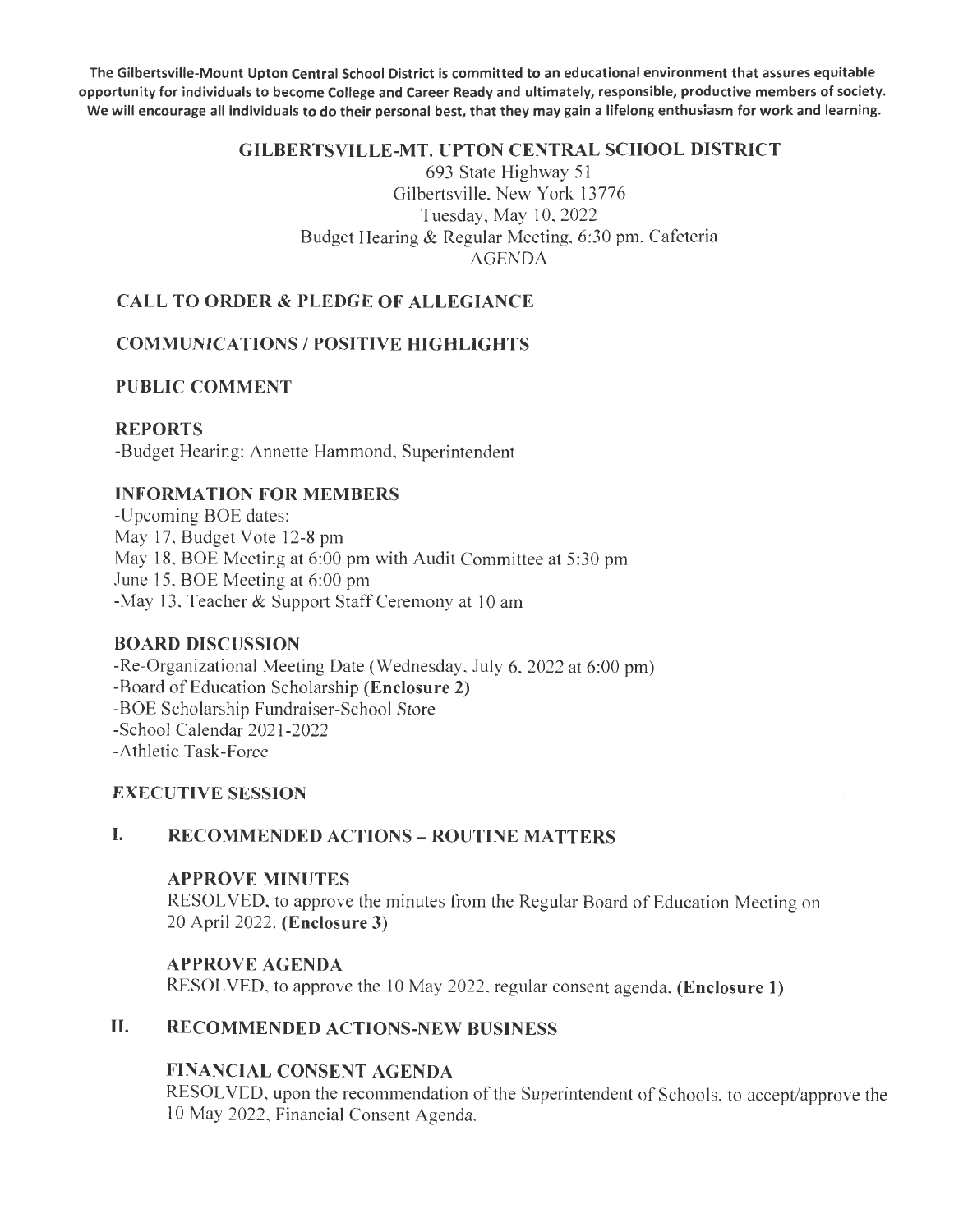The Gilbertsville-Mount Upton Central School District is committed to an educational environment that assures equitable opportunity for individuals to become College and Career Ready and ultimately, responsible, productive members of society. We will encourage all individuals to do their personal best, that they may gain a lifelong enthusiasm for work and learning.

#### PERSONNEL CONSENT AGENDA

RESOLVED, upon the recommendation of the Superintendent of Schools, to accept/approve the 10 May 2022 Personnel Consent Agenda.

#### NEW ITEMS CONSENT AGENDA

RESOLVED, upon the recommendation of the Superintendent of Schools, to accept/approve the 10 May 2022, New Items Consent Agenda.

#### EXECUTIVE SESSION

#### SECOND PUBLIC COMMENT

ADJOURNMENT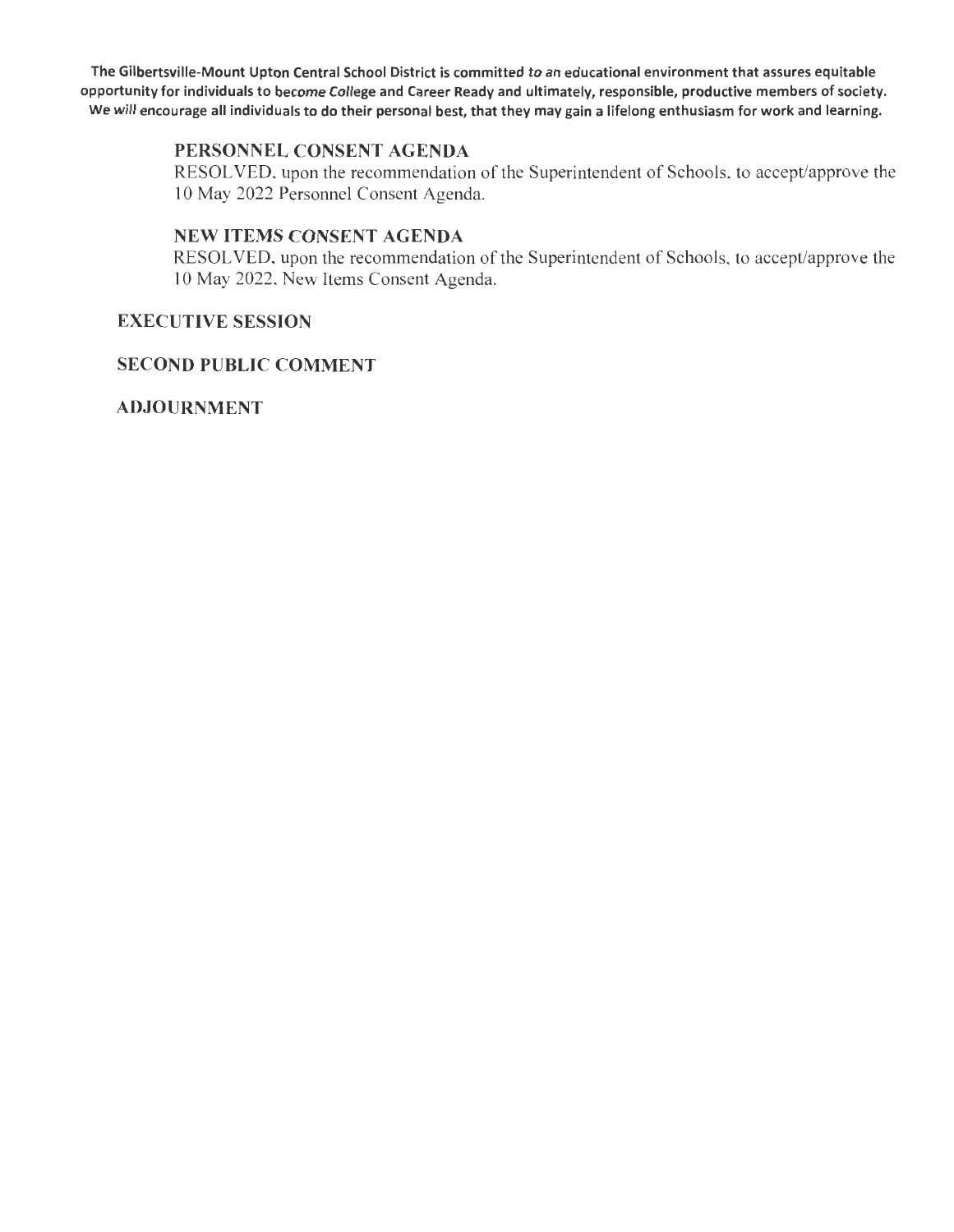## Gilbertsville-Mount Upton Central School Board of Education

Regular Meeting

20 April 2022

Cafeteria

Members present at the start of the meeting were President, Jeremy Pain, Whitney Talbot, Christopher Ostrander, Jed Barnes, Sarah Green and Sean Barrows.

Vice-President Larry Smith was absent.

Others present were Superintendent Annette Hammond, District Clerk Jarrin Hayen and District Treasurer Dorothy Iannello.

Principal Heather Wilcox was absent.

| The meeting was called to order at 6:02 P.M. by President Pain who<br>led the Pledge of Allegiance.                                                                                                                                              | ORDER                                    |
|--------------------------------------------------------------------------------------------------------------------------------------------------------------------------------------------------------------------------------------------------|------------------------------------------|
| The Superintendent and the Principal provided the following<br>Positive Highlights:<br>-We have power!<br>-We will open on 4/21.<br>-New blacktop pad outside of custodial/kitchen area to replace the<br>piping from fuel leak.                 | <b>POSITIVE</b><br><b>HIGHLIGHTS</b>     |
| No topics were raised from the floor.                                                                                                                                                                                                            | PUBLIC COMMENT                           |
| Superintendent Annette Hammond and Business Official Dorothy<br>Iannello reviewed the final numbers for the 2022-2023 budget with<br>the board.                                                                                                  | REPORTS, FINAL<br><b>BUDGET REVIEW</b>   |
| The Board received information on the following:<br>-Upcoming BOE Dates:<br>May 10, Budget Hearing at 6:30pm<br>May 17, Budget Vote 12-8pm<br>May 18, Audit Committee at 5:30pm, Regular meeting at 6:00pm<br>June 15, Regular Meeting at 6:00pm | <b>INFORMATION FOR</b><br><b>MEMBERS</b> |
| The board convened in executive session at 6:11 p.m. to discuss<br>collective bargaining, exempt employees salaries and personnel<br>concerns on a motion by Talbot, seconded by Barrows and passed<br>unanimously.                              | <b>EXECUTIVE SESSION</b>                 |
| The board reconvened in open session at $6:43$ p.m. on a motion by<br>Talbot, seconded by Barnes and passed unanimously.                                                                                                                         |                                          |
| Minutes from the 16 March 2022 regular meeting were unanimously MINUTES<br>approved on a motion by Talbot, seconded by Barrows. For the<br>motion six, opposed none. Motion carried.                                                             |                                          |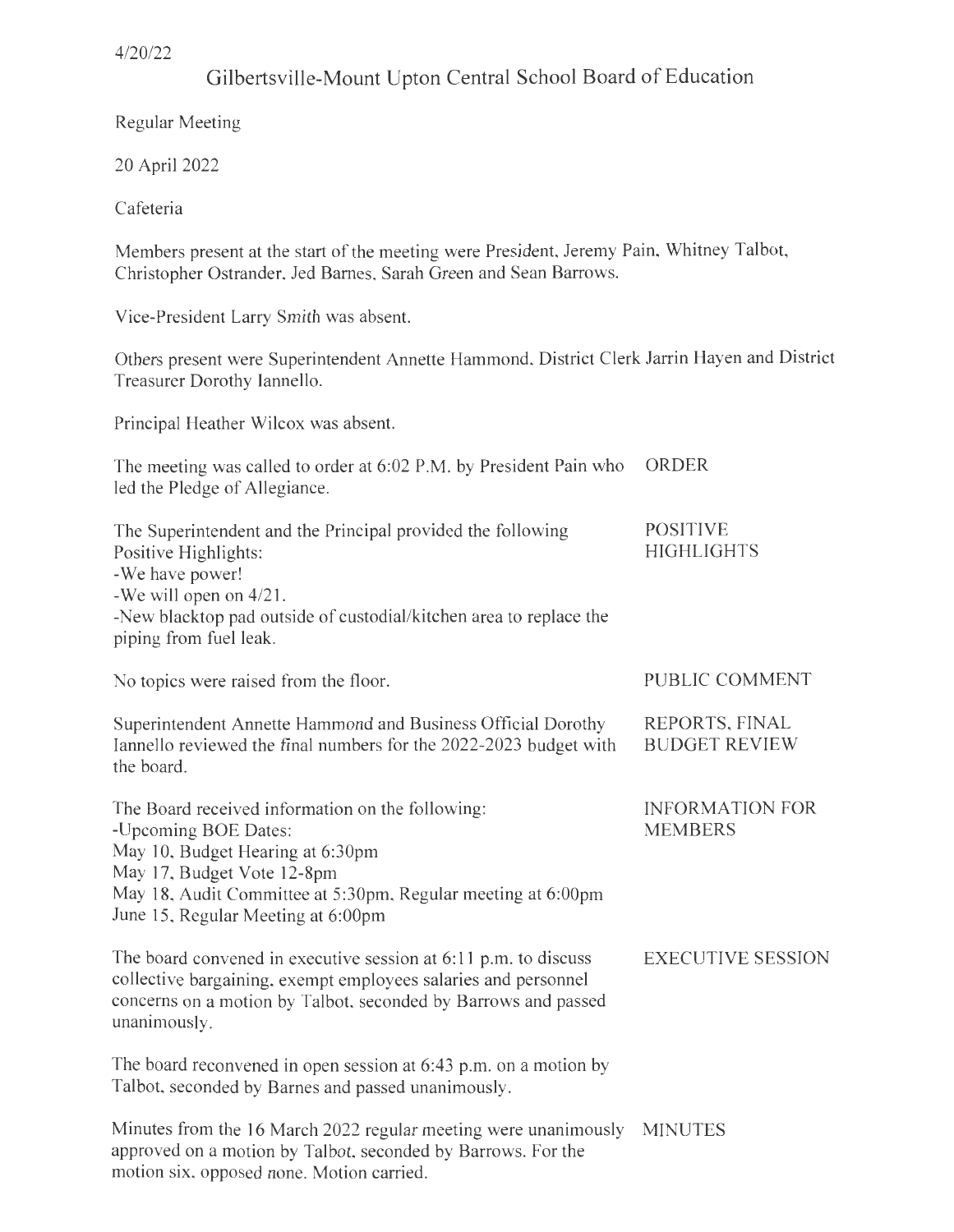Minutes from the 25 March 2022 regular meeting were unanimously approved on a motion by Talbot, seconded by Green. For the motion six, opposed none. Motion carried.

The proposed 20 April 2022 Regular Consent Agenda was unanimously adopted as amended on a motion by Talbot, seconded by Barrows. For the motion six, opposed none. Motion carried.

Board Member Barnes made the motion, seconded by Board Member Talbot, RESOLVED: Upon the recommendation of the Superintendent of Schools, to accept/approve the 25 March 2022 CSE/CPSE Consent Agenda. The meeting dates include 9, 16, 22, 25 & 30 March 2022 & 1 & 5 2022. For the motion six, opposed none. Motion carried.

Board Member Barrows made the motion, seconded by Board Member Talbot, RESOLVED: Upon the recommendation of the Superintendent of Schools, to accept/approve the 20 April 2022, Financial Consent Agenda as amended. For the motion six, opposed none. Motion carried.

### **Financial Reports**

To accept the financial reports for March 2022.

## **Final Budget**

To adopt the final budget of \$10,695,500, for presentation to voters at the Annual District Vote/Meeting on 17 May 2022.

## **Property Tax Report Card**

To approve the Property Tax Report Card for the 2022-2023 school year.

#### **Cooperative Purchasing Agreement WHEREAS,**

The Cooperative Purchasing Service is a plan of a number of public school districts in

the Delaware-Chenango-Madison-Otsego BOCES Area in New York, to bid jointly

equipment, supplies and contract items, and

## **WHEREAS,**

The Central School named below is desirous of participating with other districts in the

Delaware-Chenango-Madison-Otsego BOCES in the joint bidding of the items mentioned above as authorized by General Municipal Law, Section 119-o, and

## **WHEREAS,**

The Central School named below wishes to appoint the Delaware-Chenango-Madison-

Otsego BOCES to advertise for bid, accept, tabulate bids and award bids on their behalf;

therefore

CSE/CPSE CONSENT AGENDA

FINANCIAL CONSENT AGENDA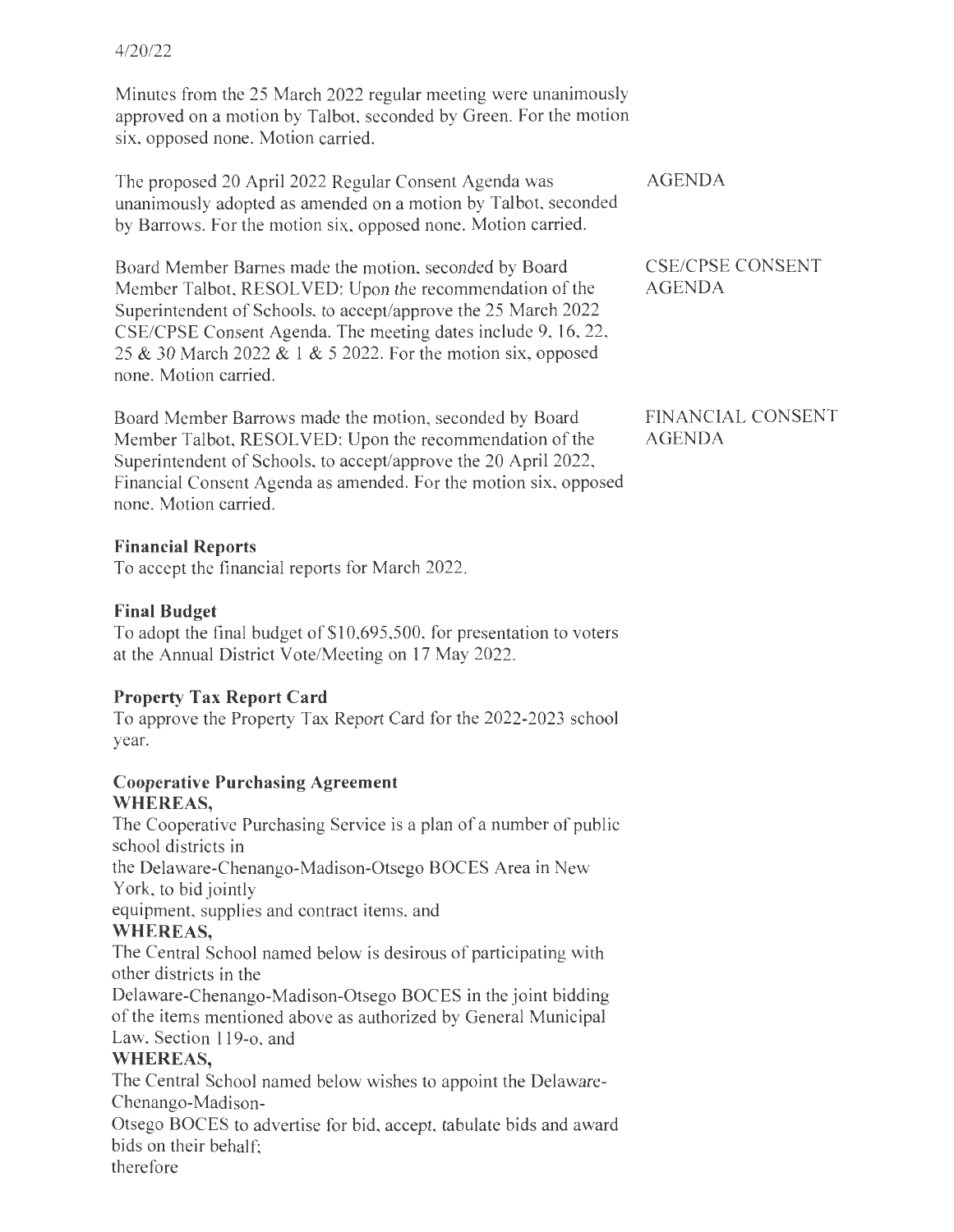## **BE IT RESOLVED,**

That the Board of Education of the Central School listed below hereby appoints the

Delaware-Chenango-Madison-Otsego BOCES to represent it in all matters relating

above, and designates the Evening Sun Newspaper as the legal publication for all

Cooperative Purchasing bid notifications, and,

## **BE IT FURTHER RESOLVED,**

That the Board of Education of the Central School listed below authorizes the Delaware-

Chenango-Madison-Otsego BOCES to represent it in all matters leading up to the

entering into a contract for the purchase of the above mentioned commodities, and,

## **BE IT FURTHER RESOLVED,**

That the Board of Education of the Central School listed below agrees to ( 1) assume

its equitable share of the costs of the Cooperative Bidding; (2) abide by majority

decisions of the participating districts; (3) abide by the Award of the BOCES Board;

(4) and that after the award of the bid it will conduct all negotiations directly with the successful bidder(s).

**Generic Resolutions** 

## **WHEREAS,**

It is a plan of a number of public school districts in the Delaware-Chenango-Madison-

Otsego BOCES Area in New York, to bid jointly equipment,

supplies and contract

items, and

## **WHEREAS,**

The Central School named below is desirous of participating with other districts in the

Delaware-Chenango-Madison-Otsego BOCES Area in the joint bidding of the items

mentioned above as authorized by General Municipal Law, Section 119-o, and

## **WHEREAS,**

The Central School named below wishes to appoint a committee made up of participating schools to assume the responsibility for drafting of specifications, advertising for bids, accepting and opening bids, tabulating bids and providing the information to their Board of Education who will make the awards; therefore

## **BE IT RESOLVED,**

That the Board of Education of the Central School listed below hereby appoints the

Delaware-Chenango-Madison-Otsego BOCES to represent it in all matters relating

above, and designates the Evening Sun Newspaper as the legal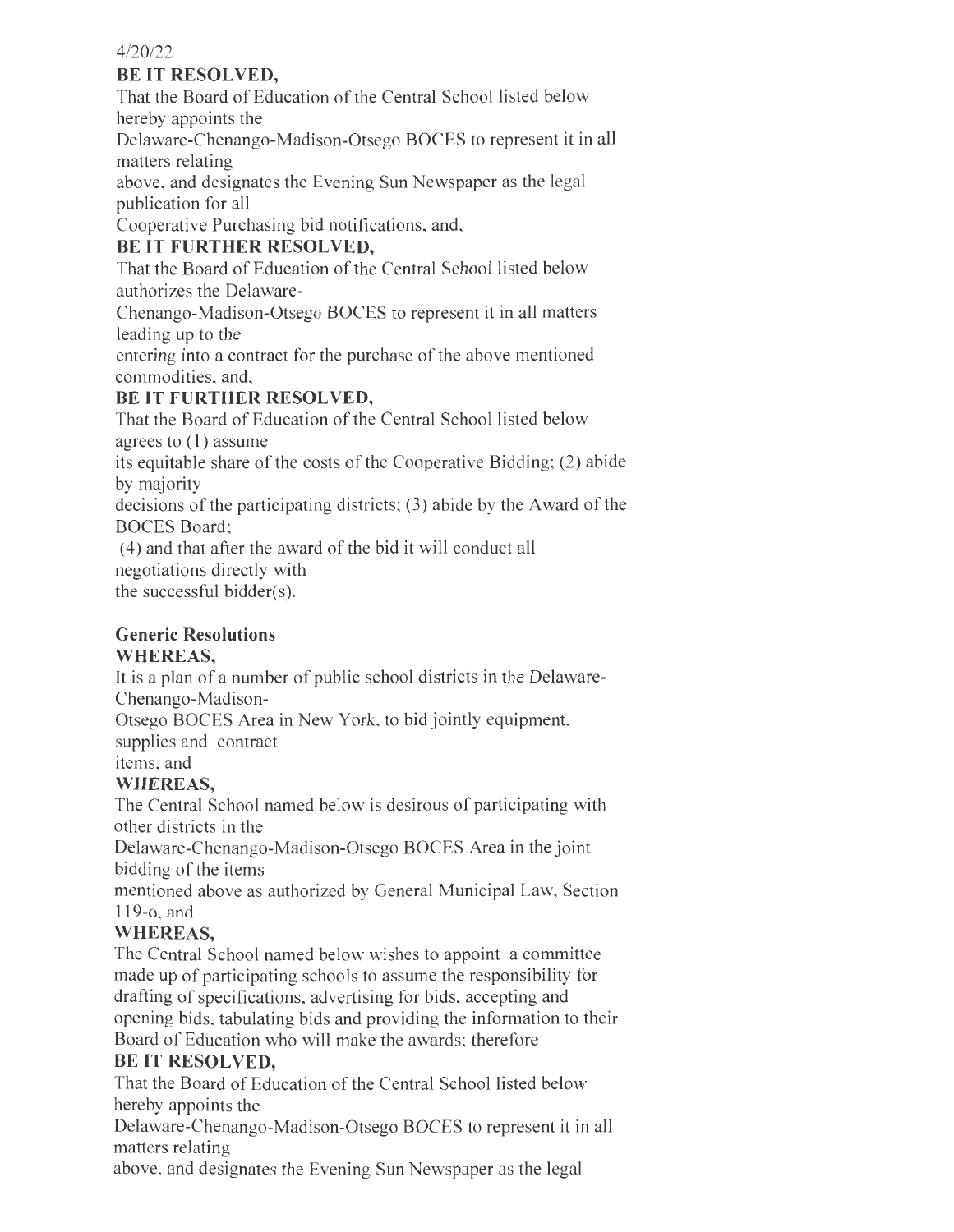publication for all Cooperative Purchasing bid notifications and,

## **BE IT FURTHER RESOLVED,**

That the Board of Education of the Central School listed below authorizes the above

committee to represent it in all matters leading up to the entering into a contract for the

purchase of the above mentioned items, and,

## **BE IT FURTHER RESOLVED,**

That the Board of Education of the Central School listed below agrees to (I) abide by

majority decisions of the participating districts on quality standards; (2) that it will award

contracts based on information provided from the bid; (3) and that after the award

of the bid it will conduct all negotiations directly with the successful bidder(s).

#### **Food and Cafeteria Supplies WHEREAS,**

It is a plan of a number of public school districts in the Delaware-

Chenango-Madison-

Otsego BOCES Area in New York, to bid jointly Cafeteria supplies including but not

limited to food and paper items, and

## **WHEREAS,**

The Central School named below is desirous of participating with other districts in the

Delaware-Chenango-Madison-Otsego BOCES Area in the joint bidding of the commodities mentioned above as authorized by General Municipal Law, Section 119-o, and

## **WHEREAS,**

The Central School named below wishes to appoint a committee made up of participating

schools to assume the responsibility for drafting of specifications, advertising for bids,

accepting and opening bids, tabulating bids and awarding bids and reporting the results to

the schools; therefore;

## **BE IT RESOLVED,**

That the Board of Education of the Central School listed below hereby appoints the

Delaware-Chenango-Madison-Otsego BOCES to represent it in all matters relating

above, and designates the Evening Sun Newspaper as the legal publication for all

Cooperative Purchasing bid notifications, and,

## **BE IT FURTHER RESOLVED,**

That the Board of Education of the Central School listed below authorizes the above

committee to represent it in all matters leading up to the entering into a contract for the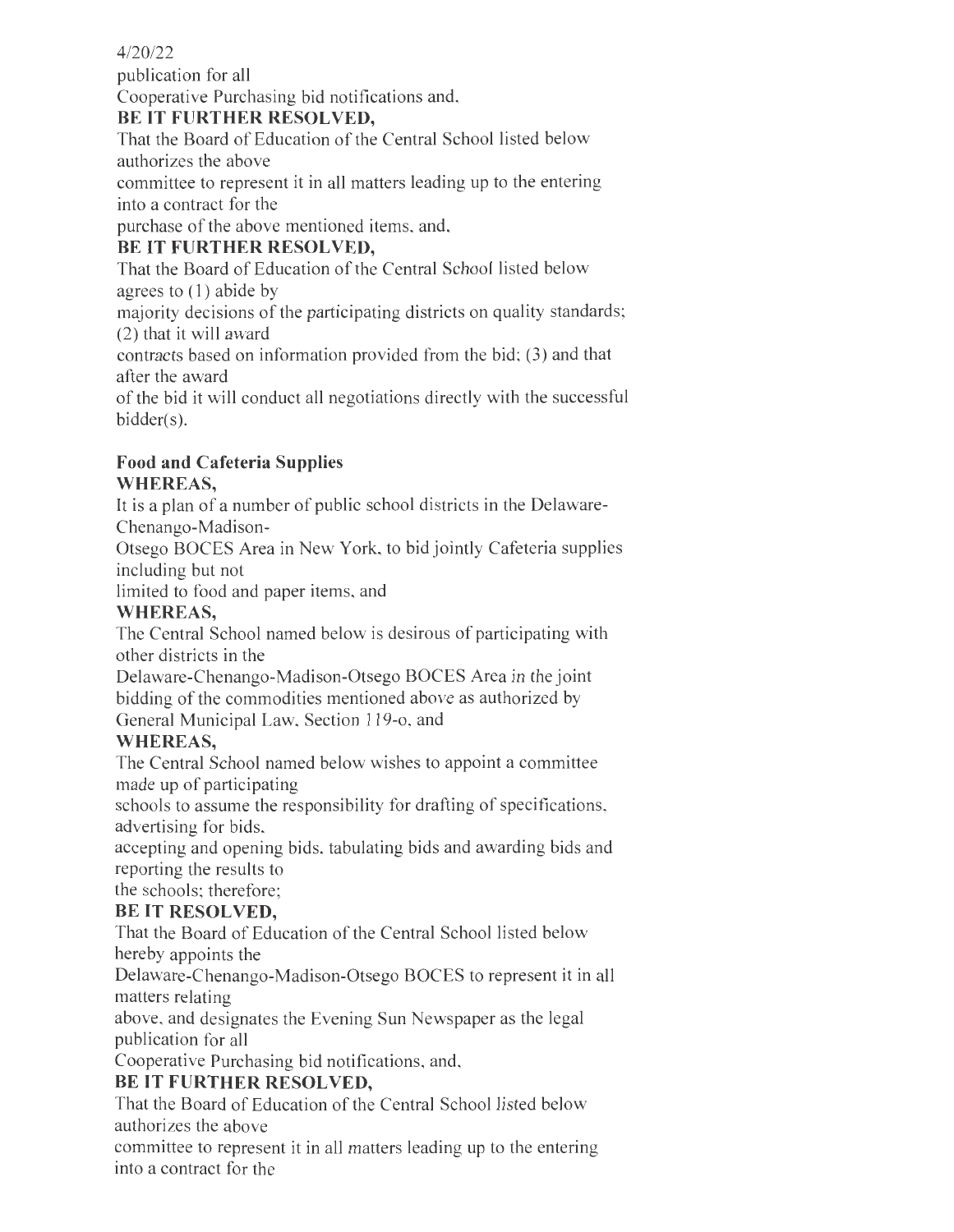purchase of the above mentioned commodities, and, **BE IT FURTHER RESOLVED,**  That the Board of Education of the Central School listed below agrees to  $(1)$  assume its equitable share of the costs of the Cooperative Bidding; (2) abide by majority decisions of the participating districts on quality standards; (3) that it will award contracts according to the recommendations of the committee; (4) and that after the award of the bid it will conduct all negotiations directly with the successful

## **Budget Transfer**

bidder(s).

To approve the budget transfer from April **<sup>11</sup> ,** 2022 to cover costs of fuel oil.

Board Member Barnes made the motion, seconded by Board Member Talbot, RESOLVED: Upon the recommendation of the Superintendent of Schools, to accept/approve the 20 April 2022, Financial Proposal Consent Agenda as amended. For the motion six, opposed none. Motion carried.

FINANCIAL PROPOSAL CONSENT AGENDA

#### **Confidential/Exempt Salaries for 2022-2023**

To approve/accept confidential/exempt salaries for the 2022-2023 school year and any revisions to the proposed Terms of Employment, effective 01 July 2022.

Board Member Talbot made the motion, seconded by Board Member Barrows, RESOLVED: Upon the recommendation of the Superintendent of Schools, to accept/approve the 20 April 2022, Personnel Consent Agenda. For the motion six, opposed none. Motion carried.

PERSONNEL CONSENT AGENDA

#### **Annual Positions/ Advisors PAID ANNUAL POSITIONS**

| <b>POSITION</b>                  | NAME                          |
|----------------------------------|-------------------------------|
| <b>Class of 2026 Co-Advisors</b> | Larisa Waghorn & Tracy Kokell |

#### **Resignation**

To accept the resignation of Tiffany La Vancha, Counselor, effective August 31, 2022.

#### **Resignation**

To accept the resignation of Lynne Talbot, 7-12 Mathematics Teacher, effective August 31, 2022.

Board Member Talbot made the motion, seconded by Board Member Barrows, RESOLVED: Upon the recommendation of the Superintendent of Schools, to accept/approve the 20 April 2022, New Items Consent Agenda. For the motion six, opposed none. Motion carried.

NEW ITEMS CONSENT AGENDA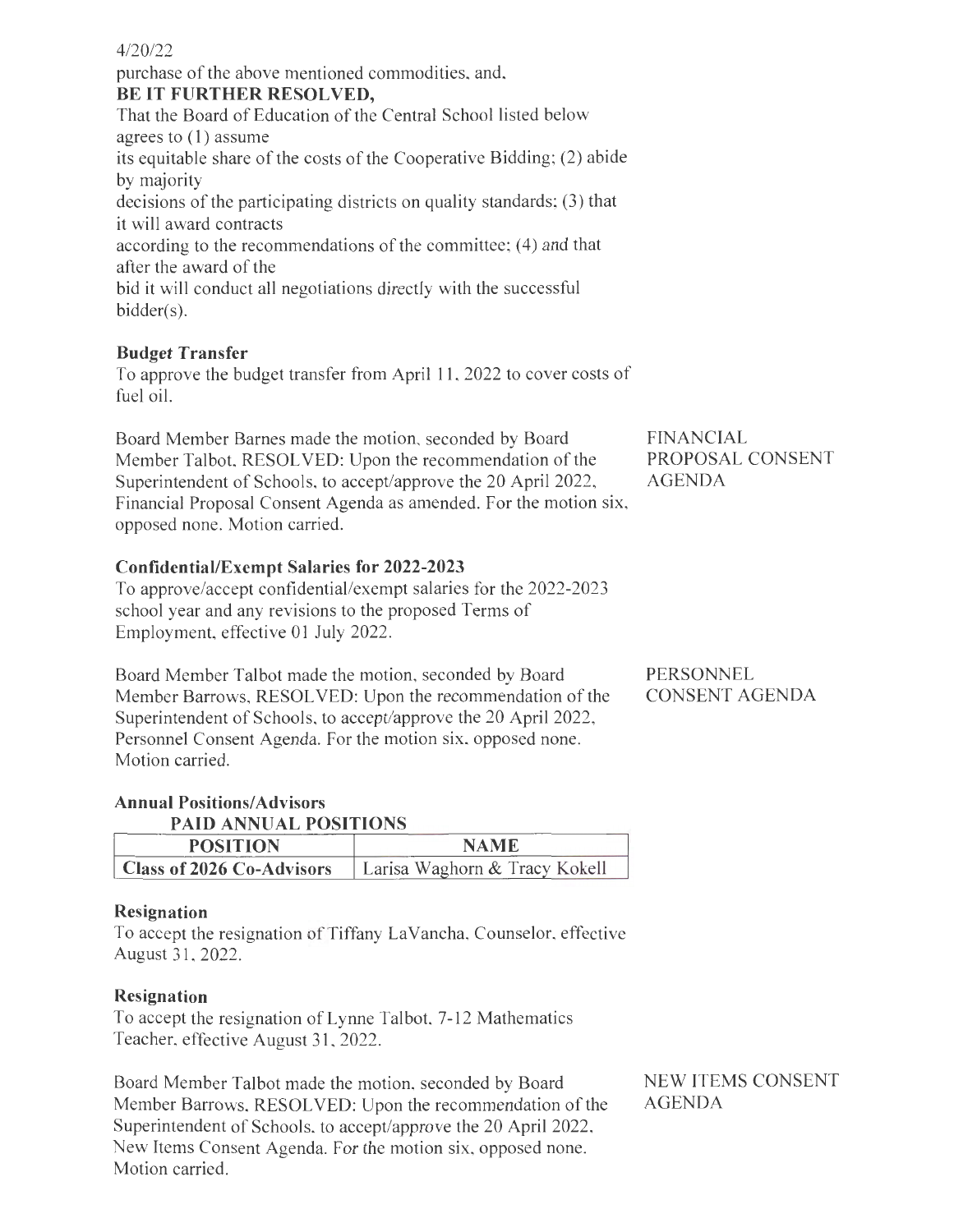## **BOCES Budget**

RESOLVED, that the Gilbertsville-Mount Upton Board of Education does hereby approve the proposed Delaware-Chenango-Madison-Otsego BOCES Administrative Budget for the 2022-2023 school year in the amount of \$2,682,431.

## **BOCES Board Election**

RESOLVED, upon the recommendation of the Superintendent of the Gilbertsville-Mount Upton Central School District, that the Gilbertsville-Mount Upton School Board cast their vote for two (3) members of the Delaware-Chenango-Madison-Otsego BOCES Board of Education. The members voted on for approval were Jeanne Shields, John Klockowski and David Cruikshank.

Jeanne Shields: Pain-yes; Smith-yes; Barnes-yes; Talbot-yes; Ostrander-yes; Green-yes; Barrows-yes John Klockowski: Pain-yes; Smith-yes; Barnes-yes; Talbot-yes; Ostrander-yes; Green-yes; Barrows-yes David Cruikshank: Pain-yes; Smith-yes; Barnes-yes; Talbot-yes; Ostrander-yes; Green-yes; Barrows-yes

## **2022 Small Capital Outlay Proposal from IBI Group**

To approve the proposal for the 2022 Small Capital Outlay Project from IBI Group for carpet replacement.

## **DCMO BOCES Summer Transportation Contract**

To approve the DCMO BOCES summer transportation contract effective July 1, 2022-August 31 , 2022.

## **DCMO BOCES School Year Transportation Contract)**

To approve the DCMO BOCES school year transportation contract effective September 1, 2022-June 30, 2023.

## **2022 District Emergency Project Proposal from IBI**

To approve the proposal for the 2022 District Emergency Project from IBI Group for the fuel oil leak.

No topics raised from the floor.

PUBLIC COMMENT

The meeting adjourned at 6:45 p.m. on a motion by Talbot, seconded by Barrows, and passed unanimously. ADJOURNMENT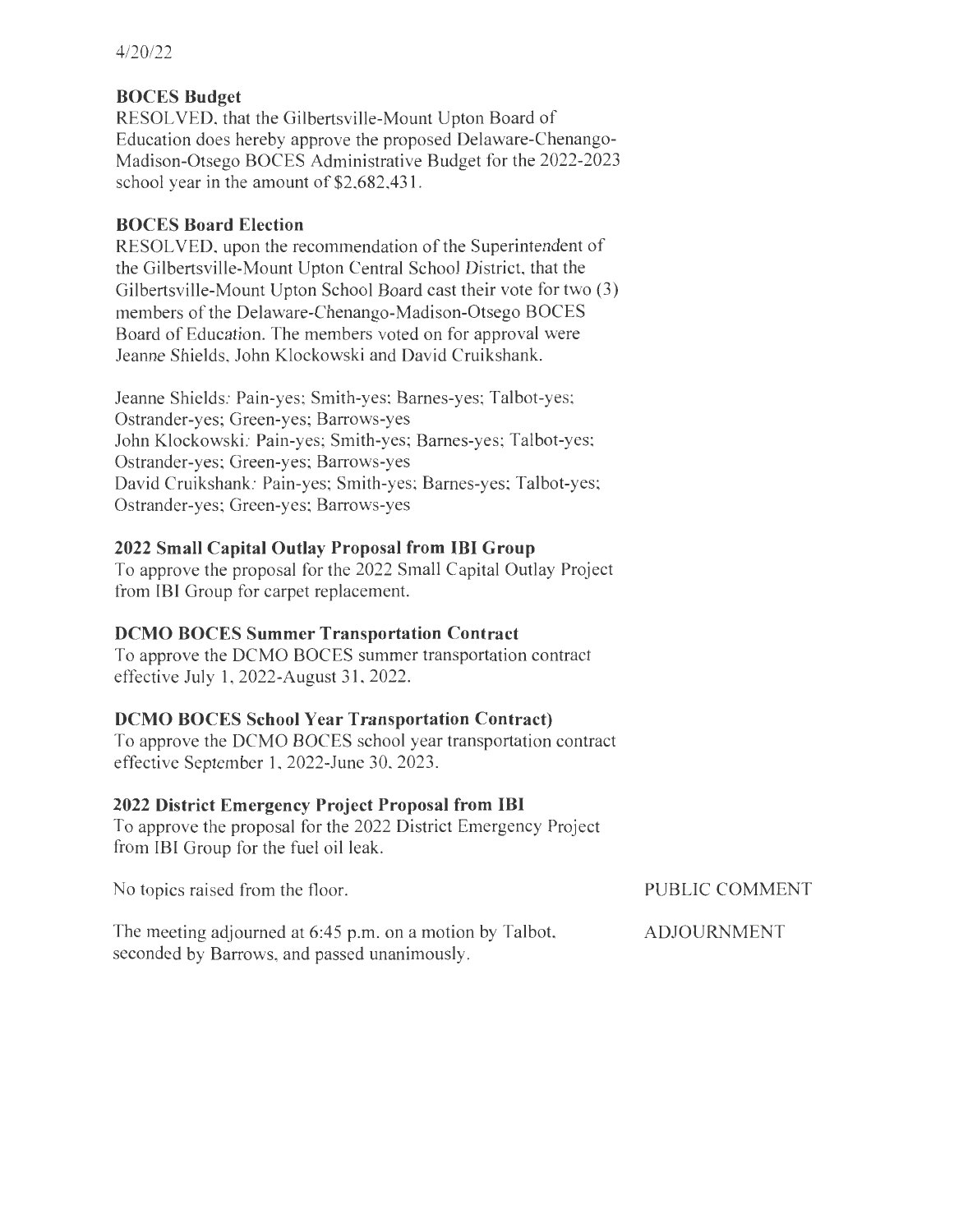### **Financial Consent Agenda**

The Board of Education will be asked to accept/approve the following Financial Consent Agenda as recommended by the Superintendent of Schools:

### **Financial Reports (encl Fl)**

To accept the financial reports for April 2022.

## **SEQRA (encl F2)**

**BE IT RESOLVED,** that the Gilbertsville-Mount Upton Central School District Board of Education, hereby declares the Gilbertsville-Mount Upton Central School District as the Lead Agency for purposes of the State Environmental Quality Review Act and regulations (SEQRA), associated with the 2022 Small Capital Project.

**WHEREAS,** the Gilbertsville-Mount Upton Central School District Board of Education (the "Board") has considered the effect upon the environment of the proposed Emergency Project listed in the State Environmental Quality Review Act Process Record Sheet submitted at this meeting, and

**WHEREAS,** the Board has received and reviewed the State Environmental Quality Review Act Process Record Sheet prepared and submitted in connection with the Project, now therefore

**BE IT RESOLVED,** that the Gilbertsville-Mount Upton Central School District Board of Education, acting as Lead Agency for purposes of the State Environmental Quality Review Act and regulations (SEQRA), hereby determines that the Project is a Type II action which will not have a significant impact on the environment and is not subject to review under SEQRA.

## **SEQRA (encl F3)**

**BE IT RESOLVED,** that the Gilbertsville-Mount Upton Central School District Board of Education, hereby declares the Gilbertsville-Mount Upton Central School District as the Lead Agency for purposes of the State Environmental Quality Review Act and regulations (SEQRA), associated with the Emergency Project.

**WHEREAS,** the Gilbertsville-Mount Upton Central School District Board of Education (the "Board") has considered the effect upon the environment of the proposed Emergency Project listed in the State Environmental Quality Review Act Process Record Sheet submitted at this meeting, and

**WHEREAS,** the Board has received and reviewed the State Environmental Quality Review Act Process Record Sheet prepared and submitted in connection with the Project, now therefore

**BE IT RESOLVED,** that the Gilbertsville-Mount Upton Central School District Board of Education, acting as Lead Agency for purposes of the State Environmental Quality Review Act and regulations (SEQRA), hereby determines that the Project is a Type II action which will not have a significant impact on the environment and is not subject to review under SEQRA.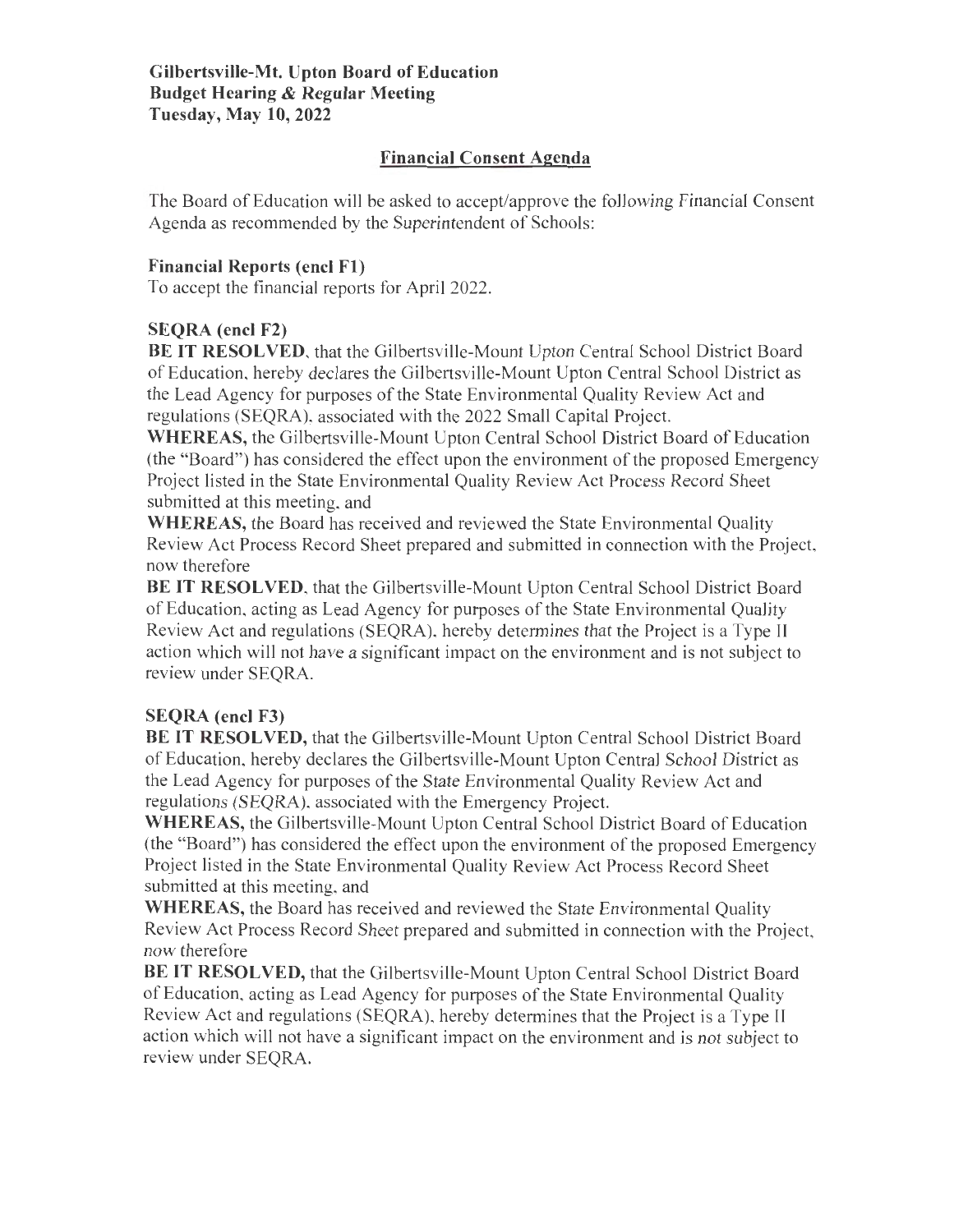Gilbertsville-Mt. Upton Board of Education Budget Hearing & Regular Meeting Tuesday, May 10, 2022

## Surplus (encl F4)

To approve the 1994 Nevco Scoreboard from the gymnasium as surplus to be disposed of accordingly.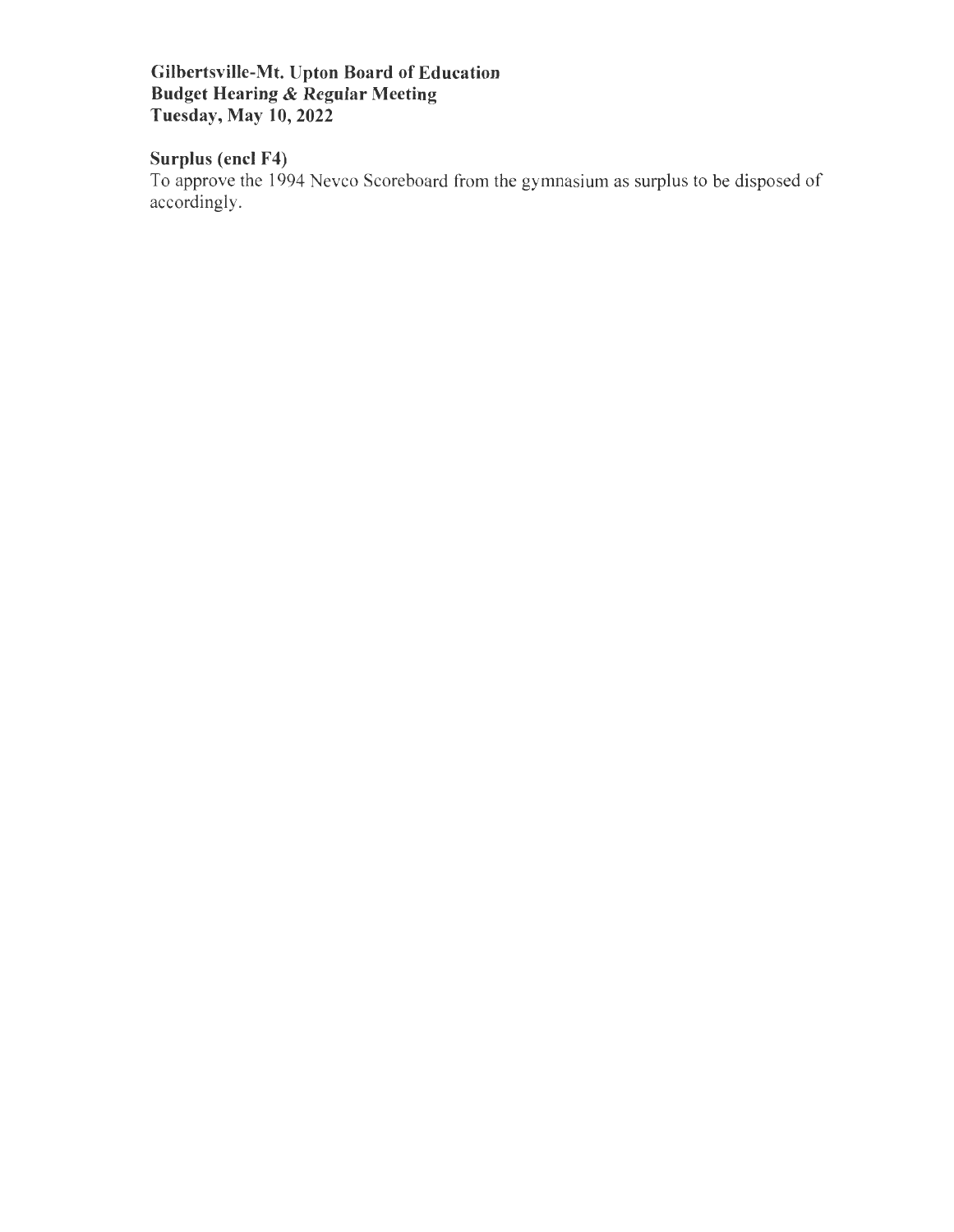| credit invoice doesn't match<br>Hill and Markes<br>4/7<br>32611<br>charged amount<br>invoice<br>different price for part of the<br>4/21<br>30111<br>Mirabito<br>finished<br>delivery<br>quantity<br>question about arrival of items<br>4/28<br>30133<br>Scholastic | Date | Payee | Check # | <i>ssue</i> | resolution                                   |
|--------------------------------------------------------------------------------------------------------------------------------------------------------------------------------------------------------------------------------------------------------------------|------|-------|---------|-------------|----------------------------------------------|
|                                                                                                                                                                                                                                                                    |      |       |         |             | restocking fee,<br>i doesn't appear on       |
|                                                                                                                                                                                                                                                                    |      |       |         |             | guaranteed price                             |
|                                                                                                                                                                                                                                                                    |      |       |         |             | packing slip lost<br>but items did<br>arrive |

 $\sim 10^7$ 

 $\overline{\phantom{a}}$ 

j

#### CLAIMS AUDIT REPORT APRIL, 2022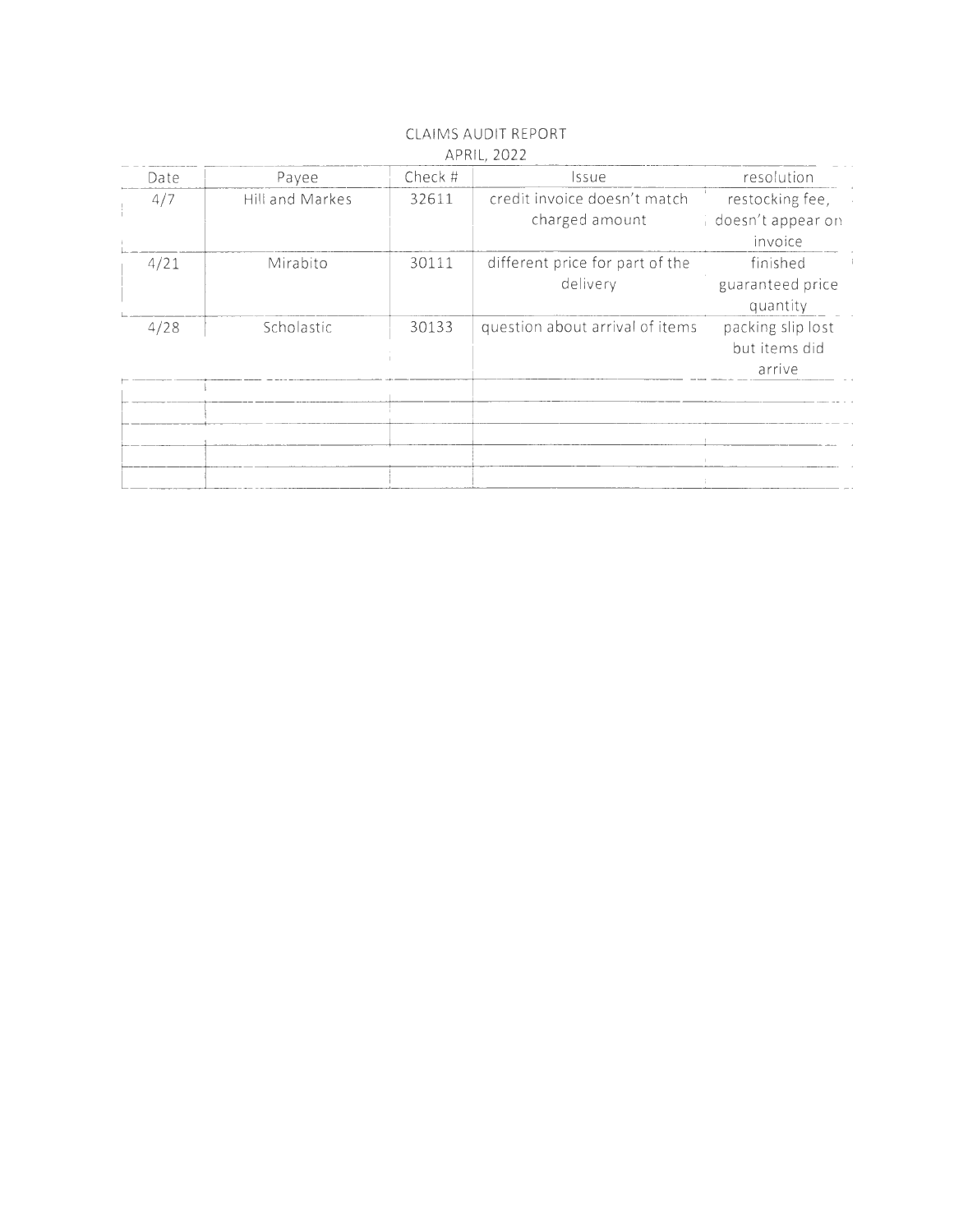# GIIDETISVIIIE-NII. UPION CSD<br>Check Warrant Report For A - 20: APRIL 2022 Cash Disbursement For Dates 4/1/2022 - 4/30/2022  $\sqrt{1510}$ N



| Check # |            | Check Date Vendor ID Vendor Name                             | PO Number          | <b>Check Amount</b> |
|---------|------------|--------------------------------------------------------------|--------------------|---------------------|
| 14      | 04/30/2022 | 3252 Lifetime Benefit Solutions                              | 66                 | 16,294.50           |
| 30088   | 04/01/2022 | 248 DOUG EXLEY                                               |                    | 340.20              |
| 30089   | 04/01/2022 | 3372 JACQUELINE MARSH                                        |                    | 378.00              |
| 30090   | 04/04/2022 | 3520 CYNTHIA CAREY                                           |                    | 70.20               |
| 30091   | 04/04/2022 | 3524 MASTER TEACHER AWARDS & GIFTS                           | 462                | 135.00              |
| 30092   | 04/04/2022 | 835 GRAINGER                                                 | 118                | 158.28              |
| 30093   | 04/05/2022 | 835 GRAINGER                                                 | 457                | 14.72               |
| 30094   | 04/05/2022 | 432 MIRABITO ENERGY PRODUCTS                                 | 105                | 1,092.34            |
| 30095   | 04/05/2022 | 2254 US BANK EQUIPMENT FINANCE                               | 152                | 438.00              |
| 30096   | 04/05/2022 | 3479 FERRELL GAS                                             | 321                | 309.35              |
| 30097   | 04/07/2022 | 2782 EASTERN                                                 | 210                | 646.55              |
| 30098   | 04/07/2022 | 327 HOGAN & SARZYNSKI LYNCH, DEWIND & GREGORY,<br><b>LLP</b> | 205                | 760.00              |
| 30099   | 04/07/2022 | 3252 Lifetime Benefit Solutions                              |                    | 450.00              |
| 30100   | 04/07/2022 | 765 THE WATER BOTTLE                                         | 130                | 55.00               |
| 30101   | 04/07/2022 | 1834 Gillee's Auto Truck & Marine                            | *See Detail Report | 893.93              |
| 30102   | 04/08/2022 | 350 J.W. PEPPER & SON INC                                    | 448                | 44.98               |
| 30103   | 04/08/2022 | 3218 FINGER LAKES/CASTLE                                     | 431                | 406.80              |
| 30104   | 04/08/2022 | 835 GRAINGER                                                 | 118                | 175.52              |
| 30105   | 04/08/2022 | 3018 UHS OCCUPATIONAL MEDICINE                               | 295                | 120.00              |
| 30106   | 04/11/2022 | 382 LEONARD BUS SALES INC                                    | 241                | 459.96              |
| 30107   | 04/11/2022 | 3251 BUELL FUELS LLC                                         | 104                | 1,595.10            |
| 30108   | 04/11/2022 | 54 AT & T                                                    | 111                | 158.26              |
| 30109   | 04/11/2022 | 3249 WASTE RECOVERY ENTERPRISES. LLC                         | 68                 | 370.83              |
| 30110   | 04/12/2022 | <b>1809 LOWE'S</b>                                           | *See Detail Report | 441.80              |
| 30111   | 04/12/2022 | 432 MIRABITO ENERGY PRODUCTS                                 | 122                | 23,643.06           |
| 30112   | 04/12/2022 | 2422 PIONEER MANUFACTURING CO                                | 470                | 714.00              |
| 30113   | 04/12/2022 | 1975 RIFANBURG LAWN & LANDSCAPE                              | 128                | 3,665.00            |
| 30114   | 04/12/2022 | 3244 CASEBP                                                  | 69                 | 90,390.00           |
| 30115   | 04/13/2022 | 2635 Excellus Health Plan - Group                            | 67                 | 9,153.56            |
| 30116   | 04/13/2022 | 835 GRAINGER                                                 | 118                | 181.56              |
| 30117   | 04/13/2022 | 547 OTSEGO ELECTRIC COOP.                                    | 125                | 9,803.13            |
| 30118   | 04/13/2022 | 3487 SAFETY KLEEN SYSTEM INC                                 | 340                | 842.64              |
| 30119   | 04/25/2022 | 30 AMAZON.COM                                                | *See Detail Report | 1,952.06            |
| 30120   | 04/25/2022 | 1583 BUSINESS CARD                                           |                    | 121.22              |
| 30121   | 04/26/2022 | 3520 CYNTHIA CAREY                                           |                    | 117.00              |
| 30122   | 04/26/2022 | 2495 BIG APPLE MUSIC                                         | 62                 | 68.00               |
| 30123   | 04/26/2022 | 188 DCMO BOCES                                               | 286                | 147, 171.50         |
| 30124   | 04/26/2022 | 915 HEINEMANN PUBLISHING                                     | 283                | 1,281.50            |
| 30125   | 04/26/2022 | 2109 MICROBAC LABORATORIES, INC                              | 121                | 139.33              |
| 30126   | 04/26/2022 | 558 PARTNERS IN SAFETY INC                                   | 422                | 88.00               |
| 30127   | 04/26/2022 | 560 PASCO INC.                                               |                    | 726.75              |
| 30128   | 04/26/2022 | 3018 UHS OCCUPATIONAL MEDICINE                               | 295                | 40.00               |
| 30129   | 04/26/2022 | 272 FRONTIER COMMUNICATIONS                                  | 117                | 796.44              |
| 30130   | 04/26/2022 | 2592 FULLER PAVING                                           |                    | 8,950.00            |
| 30131   | 04/26/2022 | 3477 IBI GROUP                                               |                    | 1,050.00            |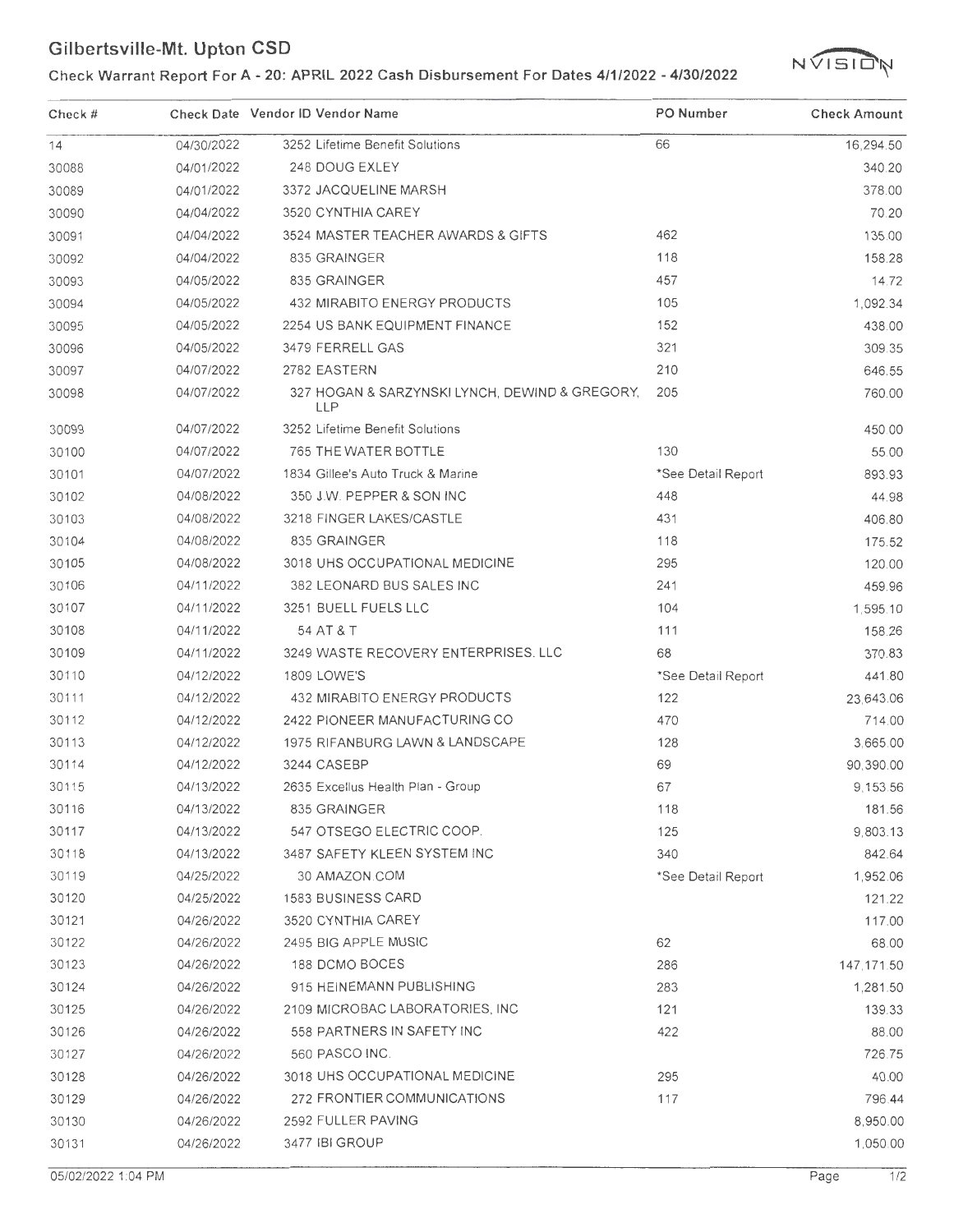#### Check Warrant Report For A - 20: APRIL 2022 Cash Disbursement For Dates 4/1/2022 - 4/30/2022



| Check # |                            | Check Date Vendor ID Vendor Name | PO Number              | <b>Check Amount</b> |
|---------|----------------------------|----------------------------------|------------------------|---------------------|
| 30132   | 04/26/2022                 | 898 NYSSMA                       | 477                    | 208.00              |
| 30133   | 04/26/2022                 | 3054 SCHOLASTIC INC              | 478                    | 142.00              |
| 30134   | 04/27/2022                 | 1699 A. TREFFEISEN & SONS LLC    |                        | 3.011.49            |
| 30135   | 04/27/2022                 | 2057 MORRIS CENTRAL SCHOOL       |                        | 10,610.25           |
| 30136   | 04/27/2022                 | 607 PUTNAM PEST CONTROL INC      | 126                    | 55.00               |
| 30137   | 04/27/2022                 | 407 MATTHEWS BUSES INC           | 134                    | 941.70              |
| 30138   | 04/27/2022                 | 2889 NBT INSURANCE AGENCY        |                        | 3.234.51            |
| 30139   | 04/27/2022                 | 3515 PARKITECT INC.              | 447                    | 2.830.67            |
|         | Number of Transactions: 53 |                                  | <b>Warrant Total:</b>  | 347,737.69          |
|         |                            |                                  | <b>Vendor Portion:</b> | 347.737.69          |

\*See Detail Report denotes that multiple purchase orders are referenced on this check. Run the Detail report to view the purchase order information

#### Certification of Warrant

To The District Treasurer: I hereby certify that I have verified the above claims , C)) in number, in the total amount of \$ 10,030 ( $\frac{3}{2}$  You are hereby authorized and directed to pay to the claimants certified above the amount of each claim allowed and charge each to the proper fund.



#### Certification of Warrant

To The District Treasurer: I hereby certify that I have audited the above claims in the total amount of\$ *J't* '7 7 )'7, *£* J You are hereby authorized and directed to pay to the claimants certified above the amount of each claim allowed and charge each to the proper fund .

*.f- f*  Date  $\frac{2\pi\sqrt{2\pi\sqrt{2}}\sqrt{2\pi\sqrt{2}}}{\sqrt{2\pi}}$  Auditor's Signature Title Title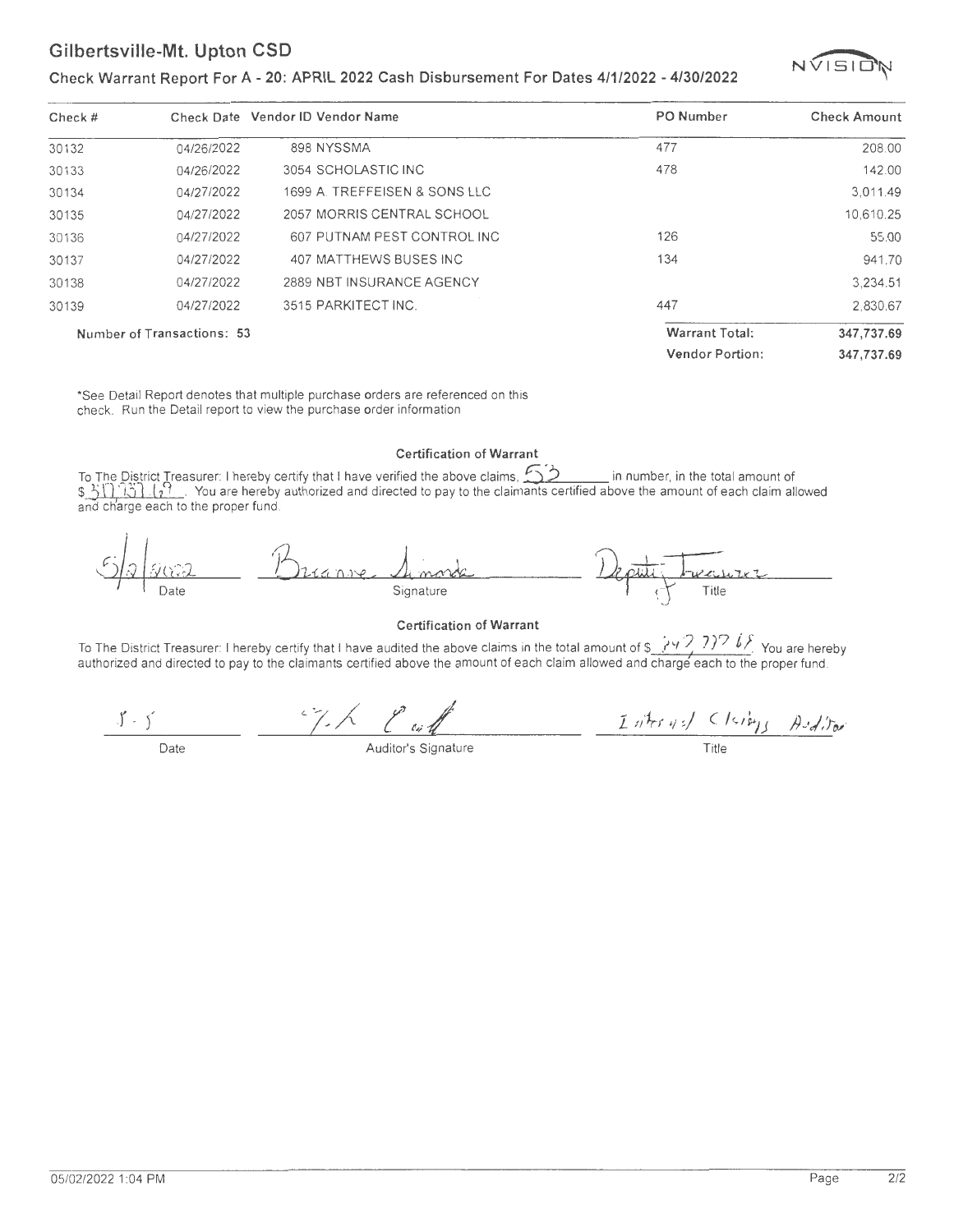#### Check Warrant Report For F - 11: APRIL 2022 Cash Disbursement For Dates 4/1/2022 - 4/30/2022



| Check # |                           | Check Date Vendor ID Vendor Name    | PO Number              | <b>Check Amount</b> |
|---------|---------------------------|-------------------------------------|------------------------|---------------------|
| 40549   | 04/01/2022                | 3003 TANYA SCHNABL                  | 389                    | 2,400.00            |
| 40550   | 04/01/2022                | 2012 STENHOUSE PUBLISHERS           | 442                    | 891.62              |
| 40550   | 04/01/2022                | 2012 ** VOID** STENHOUSE PUBLISHERS | 442                    | $-891.62$           |
| 40551   | 04/04/2022                | 2190 KAPLAN EARLY LEARNING COMPANY  | 443                    | 77.94               |
| 40552   | 04/08/2022                | 2558 Darin Trass                    |                        | 131.25              |
|         | Number of Transactions: 5 |                                     | <b>Warrant Total:</b>  | 2,609.19            |
|         |                           |                                     | <b>Vendor Portion:</b> | 2,609.19            |

Certification of Warrant<br>To The District Treasurer: I hereby certify that I have verified the above claims, \_\_\_\_\_\_\_\_\_\_\_\_\_\_ in number, in the total amount of<br>\$ يَكِيْرُ (وَلَا إِنِّ إِنَّ إِنِّ إِنَّ إِنِّ إِنَّ إِنَّ إِنَ and charge each to the proper fund



#### Certification of Warrant

To The District Treasurer: I hereby certify that I have audited the above claims in the total amount of  $\frac{\partial f}{\partial x}$ ,  $\frac{\partial f}{\partial y}$ . You are hereby authorized and directed to pay to the claimants certified above the amount

 $\frac{1}{\sqrt{2}}$  Date  $\frac{1}{\sqrt{2}}$  Auditor's Signature  $5 - 1 - 2$ Internal Claims Riditor

Title

1/1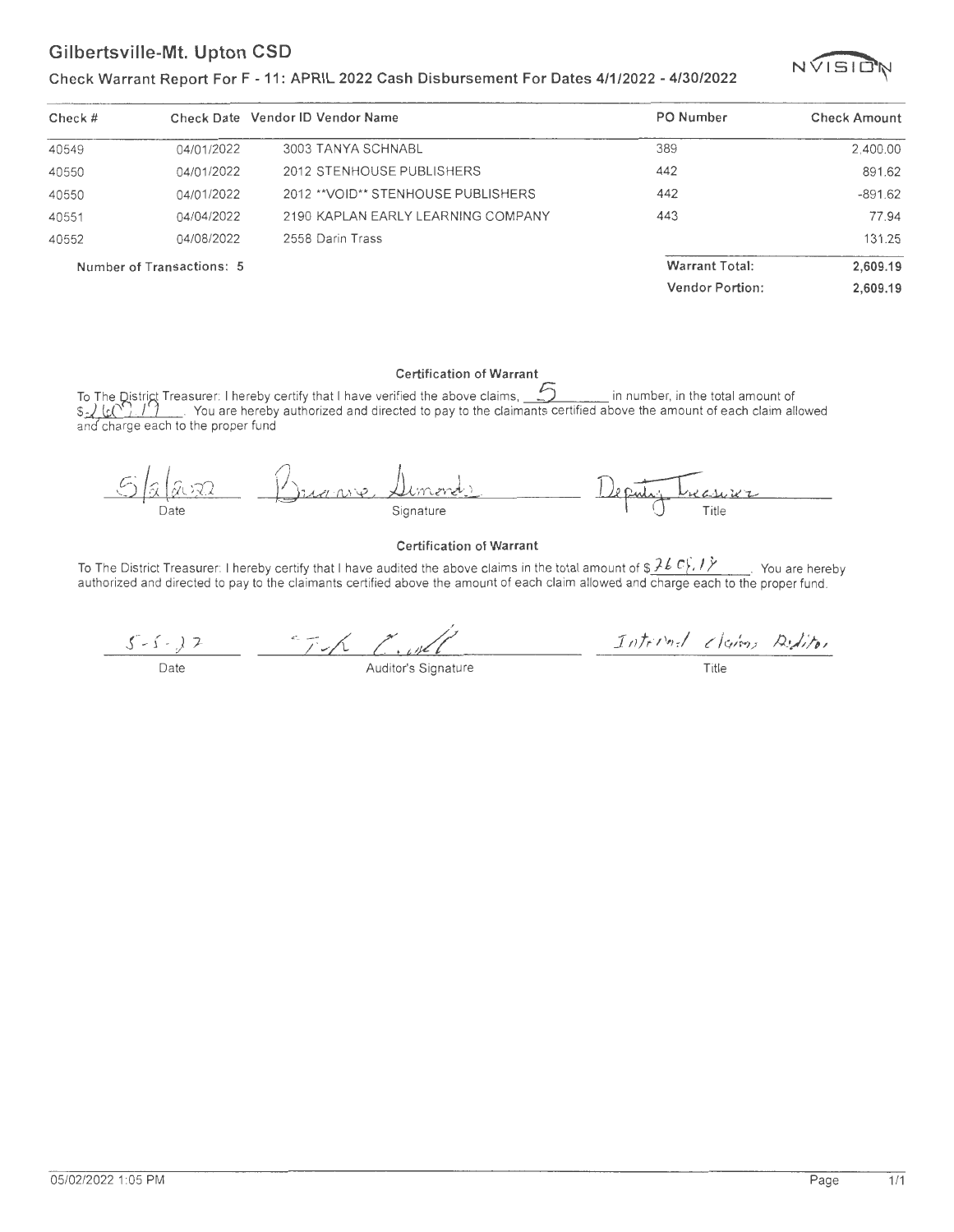#### **Check Warrant Report For C - 11: APRIL 2022 Cash Disbursement For Dates 4/1/2022 - 4/30/2022**



| Check # |                           | Check Date Vendor ID Vendor Name | PO Number              | <b>Check Amount</b> |
|---------|---------------------------|----------------------------------|------------------------|---------------------|
| 32607   | 04/01/2022                | 2062 BIMBO BAKERIES USA          | 183                    | 371.73              |
| 32608   | 04/01/2022                | 2907 Carlo Masi and Sons Inc.    | 184                    | 1.578.14            |
| 32609   | 04/01/2022                | 280 GINSBERG'S FOODS             | 185                    | 5,749.43            |
| 32610   | 04/01/2022                | 3068 HERSHEY'S CREAMERY CO       | 186                    | 132.00              |
| 32611   | 04/01/2022                | 318 HILL & MARKES INC.           | 187                    | 1.102.20            |
| 32612   | 04/01/2022                | 3067 INSTANT WHIP-EASTERN NY INC | 188                    | 2.458.02            |
| 32613   | 04/26/2022                | 188 DCMO BOCES                   | 287                    | 282.68              |
|         | Number of Transactions: 7 |                                  | <b>Warrant Total:</b>  | 11,674.20           |
|         |                           |                                  | <b>Vendor Portion:</b> | 11.674.20           |

#### **Certification of Warrant**

To The District Treasurer: I hereby certify that I have verified the above claims, **J** in number, in the total amount of  $\frac{1}{2}$  is  $\frac{1}{2}$  ...,  $\frac{1}{2}$  . You are hereby authorized and directed to pay to the claimants certified above the amount of each claim allowed and charge each to the proper fund.

Lianne Signature Date

#### **Certification of Warrant**

To The District Treasurer: I hereby certify that I have audited the above claims in the total amount of \$\_*11, {* 27, 2 c\_\_\_. You are hereby<br>authorized and directed to pay to the claimants certified above the amount of ea

 $\frac{155533}{\text{Date}}$   $\frac{175\sqrt{24M}}{\text{Auditor's Signature}}$   $\frac{37.54757}{\text{Title}}$ 

 $\frac{1}{1}$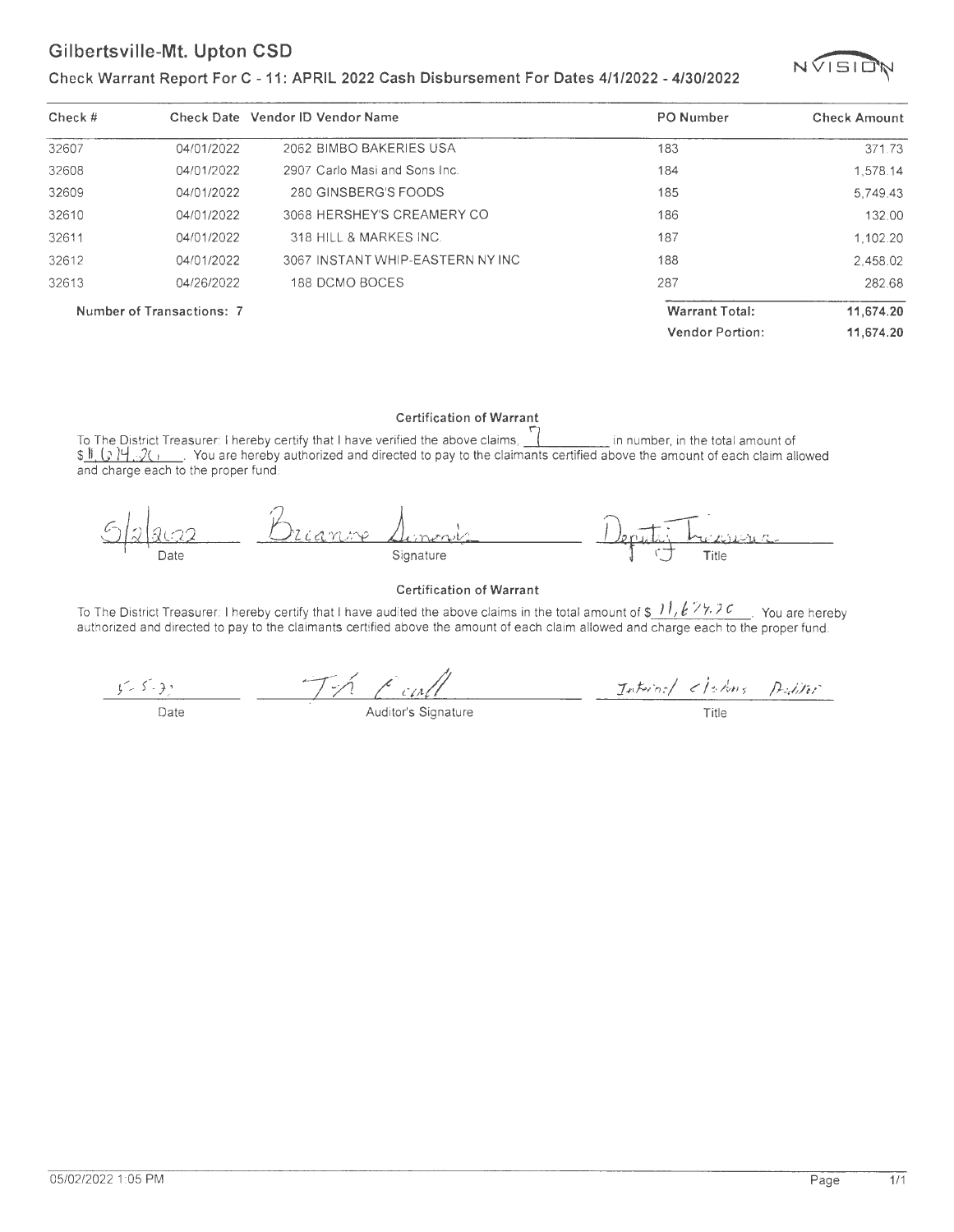#### **Check Warrant Report For TA - 18: APRIL 2022 Cash Disbursement For Dates 4/1/2022 - 4/30/2022**



| Check # |                           | Check Date Vendor ID Vendor Name           | <b>PO Number</b>       | <b>Check Amount</b> |
|---------|---------------------------|--------------------------------------------|------------------------|---------------------|
| 23783   | 04/25/2022                | 1583 BUSINESS CARD                         |                        | 4.99                |
| 23784   | 04/26/2022                | 3202 REGIONAL FOOD BANK OF NORTHEASTERN NY |                        | 1.323.10            |
| 23785   | 04/27/2022                | 3526 GRETNA GARDENS                        |                        | 50.00               |
|         | Number of Transactions: 3 |                                            | <b>Warrant Total:</b>  | 1,378.09            |
|         |                           |                                            | <b>Vendor Portion:</b> | 1.378.09            |

#### **Certification of Warrant**

To The District Treasurer: I hereby certify that I have verified the above claims, in number, in the total amount of \$ , 308 .  $\frac{1}{3}$  . You are hereby authorized and directed to pay to the claimants certified above the amount of each claim allowed and charge each to the proper fund.



#### **Certification of Warrant**

To The District Treasurer: I hereby certify that I have audited the above claims in the total amount of \$\_}, 378.68 \_\_\_ You are hereby<br>authorized and directed to pay to the claimants certified above the amount of each cla

Th Eight  $5.4$ 1*aternal ( lain) Adital* Date **Auditor's Signature** Title

05/02/2022 1:05 PM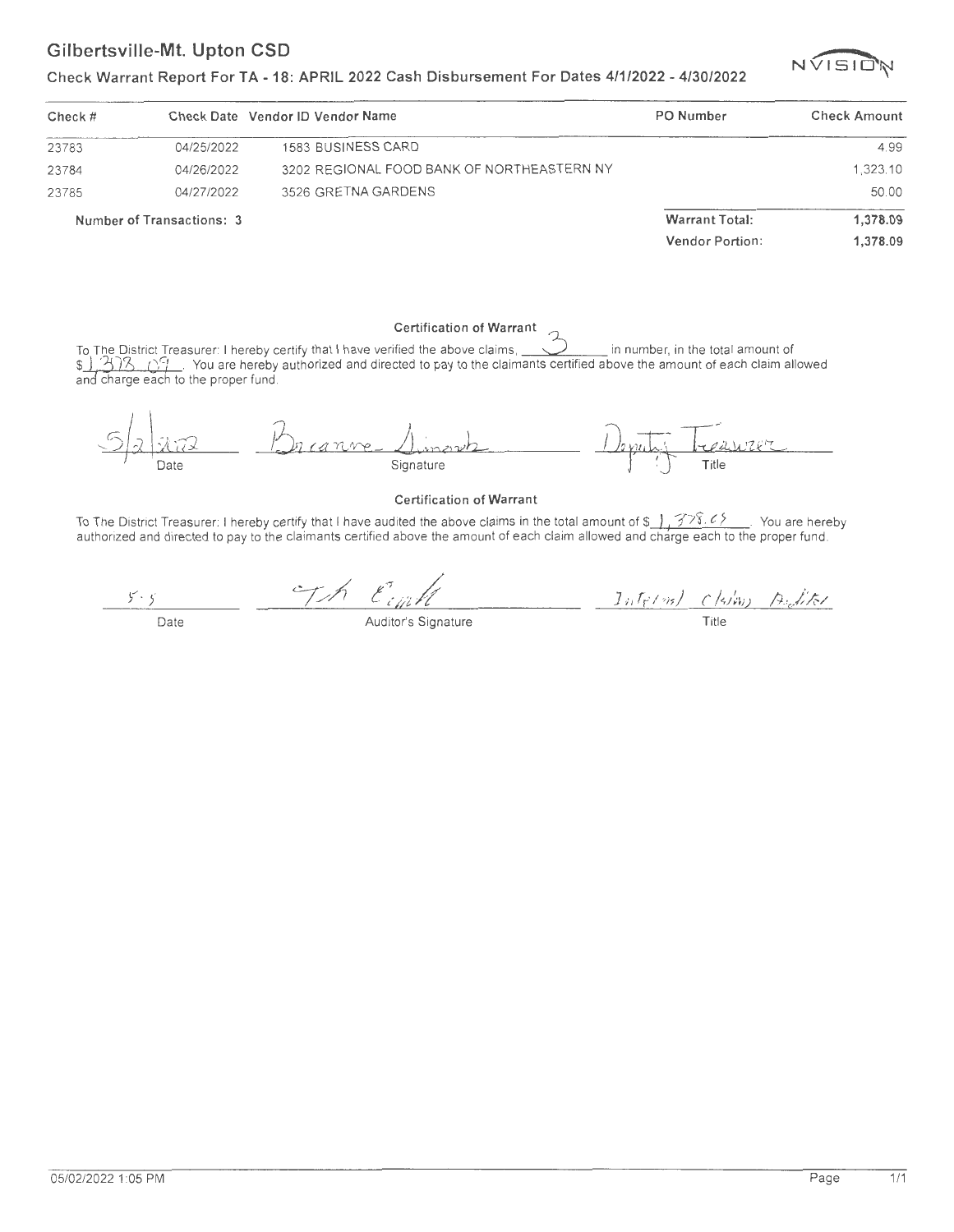#### Gilbertsville-Mount Upton Central School District Community Bank and JP Morgan Chase Bank Accounts Monthly Treasurer's Report April 1 through April 30, 2022

|                                                           | General              | Cafeteria                      | <b>T&amp;A</b>                                                                                                                                                          | Payroll              | Federal                        | <b>Student</b>              | <b>General MMA</b>              | <b>Capital Res</b>          | <b>Debt Res</b>                                                           | <b>EBALR Res</b>      | <b>ERS Res</b>          | Unemploy-                          | <b>Liability Res</b>                                                               | Capi.Savings/Ckg                |
|-----------------------------------------------------------|----------------------|--------------------------------|-------------------------------------------------------------------------------------------------------------------------------------------------------------------------|----------------------|--------------------------------|-----------------------------|---------------------------------|-----------------------------|---------------------------------------------------------------------------|-----------------------|-------------------------|------------------------------------|------------------------------------------------------------------------------------|---------------------------------|
| <b>Cash Activity</b>                                      | Community            | Community                      | Community                                                                                                                                                               | Community            | Community                      | Community                   | Chase                           | Chase                       | Chase                                                                     | Chase                 | Chase                   | ment-Chase                         | Chase                                                                              | Chase                           |
|                                                           | Interest             | Interest                       | Interest                                                                                                                                                                | Interest             | Interest                       | Interest                    | Interest                        | Interest                    | Interest                                                                  | Interest              | Interest                | Interest                           | Interest                                                                           | Interest                        |
| <b>Beginning Bal.</b>                                     | 452.187.66 \$        | $30,328.43$ \$                 | $42,461.13$ \$                                                                                                                                                          | $617.98$ S           |                                | 95,038.95 \$72,623.89       | $3,022,493.31$ \$<br>I S        |                             |                                                                           |                       |                         |                                    | $1,454,820.93$ \$219,025.62 \$652,908.23 \$532,421.10 \$220,644.60 \$211.570.21 \$ | 315,550.73                      |
| <b>Cash Receipts</b>                                      |                      |                                | 758,245.72 \$24,664.62 \$355,634.63 \$238,882.58 \$172,879.83 \$1,816.61 \$                                                                                             |                      |                                |                             | 357,295.03 \$                   |                             | $1.77$ $\textsf{s}$                                                       | $5.29$ \ \ \$         | $4.31$ S                | $1.79$ $\overline{\phantom{1}}$ \$ | $1.71$ S                                                                           | 2.56                            |
| <b>Other Adjust.</b>                                      |                      |                                |                                                                                                                                                                         |                      |                                |                             |                                 |                             |                                                                           |                       |                         |                                    |                                                                                    |                                 |
| <b>TOTAL BEG</b><br><b>BAL &amp; CR</b><br>Cash Disburse. |                      |                                | $$1,210,433.38$ $$54,993.05$ $$398,095.76$ $$239,500.56$ $$267,918.78$ $$74,440.50$ $$5$<br>814,064.34 \$20,977.57 \$340,691.11 \$238,882.52 \$152,099.43 \$1,319.58 \$ |                      |                                |                             | $3,379,788.34$ \$<br>500,000.00 |                             | $1,454,832.71$ \$ 219,027.39 \$ 652,913.52 \$ 532,425.41 \$ 220,646.39 \$ |                       |                         |                                    | 211,571.92 \$                                                                      | 315,553.29                      |
| Other Adjust.                                             |                      |                                |                                                                                                                                                                         |                      |                                |                             |                                 |                             |                                                                           |                       |                         |                                    |                                                                                    |                                 |
| <b>TOTAL CD &amp; ADJ \$</b>                              |                      |                                | 814,064.34 \$20,977.57 \$340,691.11 \$238,882.52 \$152,099.43 \$1,319.58 \$                                                                                             |                      |                                |                             | $500,000.00$ \$                 |                             |                                                                           |                       |                         |                                    |                                                                                    |                                 |
| <b>Cash Balance</b>                                       |                      |                                |                                                                                                                                                                         |                      |                                |                             |                                 |                             |                                                                           |                       |                         |                                    |                                                                                    |                                 |
| <b>End of Month</b>                                       |                      | 396,369.04   \$ 34.015.48   \$ | $57,404.65$ \$                                                                                                                                                          | 618.04               | $$115,819.35 \t$73,120.92 \t$$ |                             | 2,879,788.34 \$                 |                             | $1,454,832.71$ \$ 219,027.39 \$ 652,913.52 \$ 532,425.41 \$ 220,646.39 \$ |                       |                         |                                    | 211,571.92 \$                                                                      | 315,553.29                      |
|                                                           |                      |                                |                                                                                                                                                                         |                      |                                |                             |                                 |                             |                                                                           |                       |                         |                                    |                                                                                    |                                 |
|                                                           |                      |                                |                                                                                                                                                                         |                      |                                |                             |                                 |                             |                                                                           |                       |                         |                                    |                                                                                    |                                 |
| Reconciliation<br><b>W/Bank Records</b>                   | General<br>Community | Cafeteria<br>Community         | <b>T&amp;A</b><br>Community                                                                                                                                             | Payroll<br>Community | Federal<br>Community           | <b>Student</b><br>Community | <b>General MMA</b><br>Chase     | <b>Capital Res</b><br>Chase | <b>Debt Res</b><br>Chase                                                  | <b>EBALR</b><br>Chase | <b>ERS Res</b><br>Chase | Unemploy-<br>ment-Chase            | <b>Liability Res</b><br>Chase                                                      | <b>Cap Savings/Ckg</b><br>Chase |

| <b>WIBANK Records</b>                             | Community       | Community      | Community      | Community     | Community                          | Community | ∪nase |                 | ∪nase |  | Chase |  | Chase | ∪nase | ment-Chase                                                                | Chase           | Chase      |
|---------------------------------------------------|-----------------|----------------|----------------|---------------|------------------------------------|-----------|-------|-----------------|-------|--|-------|--|-------|-------|---------------------------------------------------------------------------|-----------------|------------|
| <b>Balance Per Bank \$</b>                        | 675,982.33 \$   | $34.298.16$ \$ | $60,200.65$ \$ | $7,482.89$ \$ | 121,734.60 \$73,680.05 \$          |           |       | 2,879,788,34 \$ |       |  |       |  |       |       | $1,454,832.71$ \$ 219,027.39 \$ 652,913.52 \$ 532,425.41 \$ 220,646.39 \$ | $211,571.92$ \$ | 315,553.29 |
| <b>Bank Error</b><br>Outstanding<br><b>Checks</b> | $279,613.29$ \$ | $282.68$ \$    | $2,796.00$ \$  | $6,864.85$ \$ | $5,915.25$ \$                      | 559.13    |       |                 |       |  |       |  |       |       |                                                                           |                 |            |
| <b>Other Adjust.</b>                              |                 |                |                |               |                                    |           |       |                 |       |  |       |  |       |       |                                                                           |                 |            |
| <b>Available Cash</b>                             |                 |                |                |               |                                    |           |       |                 |       |  |       |  |       |       |                                                                           |                 |            |
| <b>Balance</b>                                    | $396,369.04$ \$ | $34,015.48$ \$ | $57,404.65$ \$ |               | 618.04 \$115,819.35 \$73,120.92 \$ |           |       | 2,879,788.34 \$ |       |  |       |  |       |       | $1,454,832.71$ \$ 219,027.39 \$ 652,913.52 \$ 532,425.41 \$ 220,646.39 \$ | 211,571.92 \$   | 315,553.29 |

This is to Certify that the above cash balances are in agreement with bank balances. Received by the Board of Education and Entered as part of the minutes of the Board of Education on May 18, 2022

DOROTHY L. IANNELLO, DISTRICT TREASURER

JARRIN HAYEN, CLERK OF THE BOARD OF EDUCATION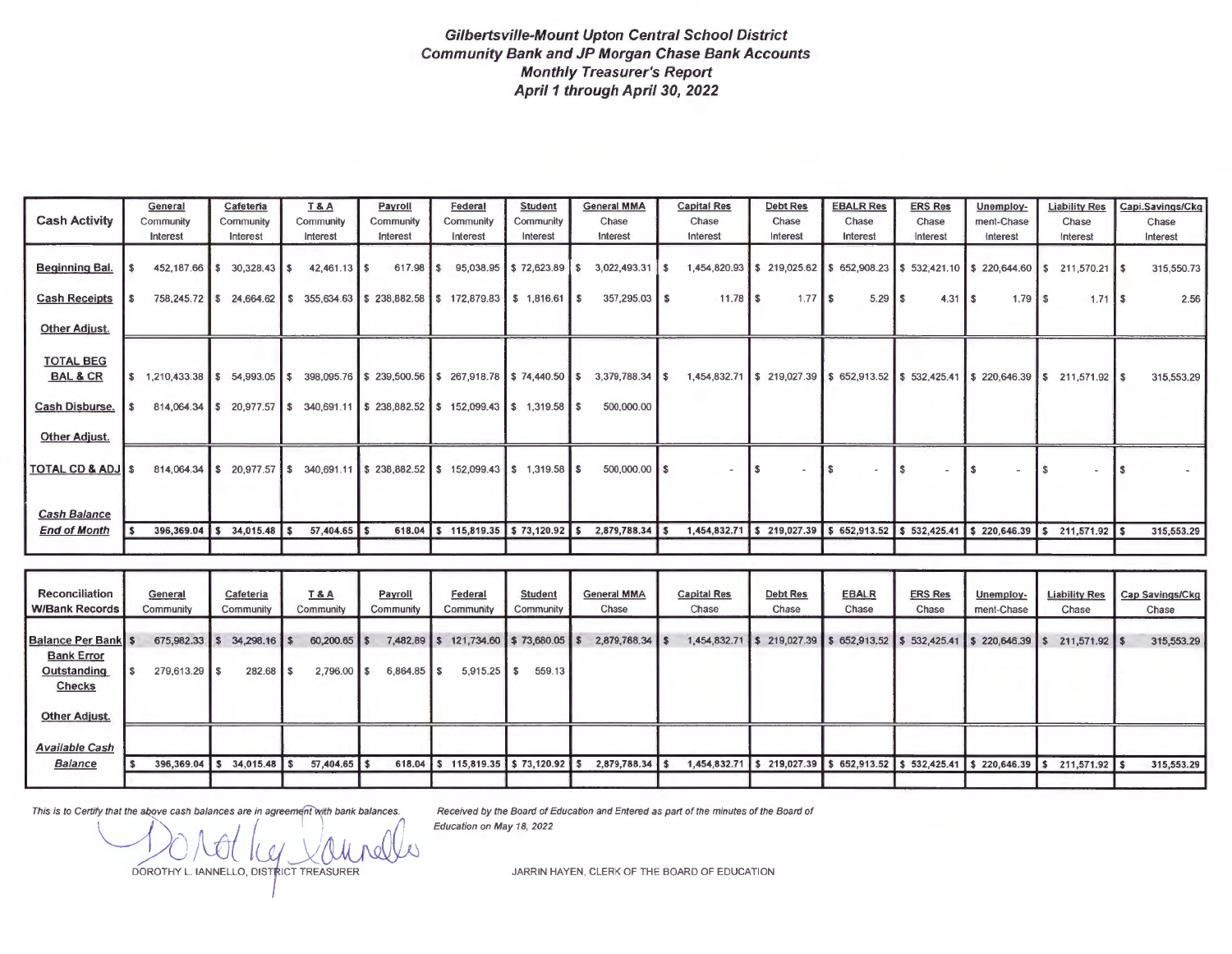### **Revenue Status Report From 7/1/2021 To 4/30/2022**



| Account   | Description                         | <b>Budget</b> | Adjustments | <b>Revised Budget</b> | <b>Revenue Earned</b> | <b>Unearned Revenue</b> |
|-----------|-------------------------------------|---------------|-------------|-----------------------|-----------------------|-------------------------|
| A 1001    | <b>REAL PROPERTY TAXES</b>          | 2,220,150.00  | 0.00        | 2,220,150.00          | 2,239,497.07          | $-19,347.07$            |
| A 1085    | STAR TAX REIMBURSEMENT              | 375,000.00    | 0.00        | 375,000.00            | 350,482.97            | 24,517.03               |
| A 1090    | INTEREST AND PENALTY ON TAXES       | 13,500.00     | 0.00        | 13,500.00             | 10,545.58             | 2,954.42                |
| A 1489    | ADM FEE FOR NON-RESIDENT STUDENTS   | 0.00          | 0.00        | 0.00                  | 2,500.00              | $-2,500.00$             |
| A 2401    | <b>INTEREST AND EARNINGS</b>        | 325.00        | 0.00        | 325.00                | 128.83                | 196.17                  |
| A 2401.PR | <b>INTEREST PAYROLL ACCOUNT</b>     | 3.00          | 0.00        | 3.00                  | 1.83                  | 1.17                    |
| A 2402    | INTEREST EARNINGS-CAPITAL RESERVE   | 325.00        | 0.00        | 325.00                | 138.29                | 186.71                  |
| A 2403    | INTEREST EARNINGS-LIABILITY RESERVE | 100.00        | 0.00        | 100.00                | 17.35                 | 82.65                   |
| A 2404    | INTEREST EARNINGS-EBALR RESERVE     | 102.00        | 0.00        | 102.00                | 53.57                 | 48.43                   |
| A 2405    | INTEREST EARNINGS-ERS RESERVES      | 100.00        | 0.00        | 100.00                | 43.72                 | 56.28                   |
| A 2406    | INTEREST EARNINGS-UNEMPLOYMENT RES  | 45.00         | 0.00        | 45.00                 | 18.14                 | 26.86                   |
| A 2666    | SALE OF TRANS EQUIP-BUSES           | 12,500.00     | 0.00        | 12,500.00             | 7,500.00              | 5,000.00                |
| A 2701    | BOCES REFUND PRIOR YRS EXP          | 55,000.00     | 0.00        | 55,000.00             | 45,630.66             | 9,369.34                |
| A 2703    | REFUND OF PRIOR YEARS EXP           | 0.00          | 0.00        | 4,685.92              | $-4,685.92$           |                         |
| A 2770    | OTHER UNCLASSIFIED REVENUES         | 40,000.00     | 0.00        | 40,000.00             | 35,762.41             | 4,237.59                |
| A 3101    | <b>BASIC AID GENERAL</b>            | 4,190,090.00  | 0.00        | 4,190,090.00          | 4,802,449.11          | $-612,359.11$           |
| A 3101.2  | Commercial Gaming Grant (COG)       | 0.00          | 0.00        | 0.00                  | 35,769.93             | $-35,769.93$            |
| A 3101.1  | <b>Building Aid</b>                 | 1.021.909.00  | 0.00        | 1,021,909.00          | 0.00                  | 1,021,909.00            |
| A 3101.A  | <b>EXCESS COST AID</b>              | 692.751.00    | 0.00        | 692,751.00            | 388,913.70            | 303,837.30              |
| A 3102    | <b>LOTTERY AID</b>                  | 497,250.00    | 0.00        | 497,250.00            | 476,396.02            | 20,853.98               |
| A 3102.1  | <b>LOTTERY GRANT AID</b>            | 280,500.00    | 0.00        | 280,500.00            | 203,360.67            | 77,139.33               |
| A 3103    | <b>BOCES AID</b>                    | 588,552.00    | 0.00        | 588,552.00            | 154, 108.12           | 434,443.88              |
| A 3260    | <b>TEXTBOOK AID</b>                 | 22,854.00     | 0.00        | 22,854.00             | 13,970.00             | 8,884.00                |
| A 3262    | <b>SOFTWARE AID</b>                 | 5,862.00      | 0.00        | 5,862.00              | 4,764.00              | 1,098.00                |
| A 3262.B  | <b>HARDWARE AID</b>                 | 0.00          | 0.00        | 0.00                  | 5,349.00              | $-5,349.00$             |
| A 3263    | <b>LIBRARY A/V AID</b>              | 2,237.00      | 0.00        | 2,237.00              | 1,987.00              | 250.00                  |
| A 4601    | <b>MEDICAID</b>                     | 17,500.00     | 0.00        | 17,500.00             | 10,164.54             | 7,335.46                |
| A 4960    | <b>FEMA</b>                         | 0.00          | 0.00        | 0.00                  | 5,908.90              | $-5,908.90$             |
| A 5031.C  | TRANSFER FROM SCHOOL LUNCH          | 0.00          | 0.00        | 0.00                  | 35,000.00             | $-35,000.00$            |
|           | A Totals:                           | 10,036,655.00 | 0.00        | 10,036,655.00         | 8,835,147.33          | 1,201,507.67            |
| $C$ 1440  | SALE OF REIMBURSABLE MEALS          | 34,000.00     | 0.00        | 34,000.00             | 616.13                | 33,383.87               |
| C 1445    | OTHER CAFETERIA SALES               | 22,500.00     | 0.00        | 22,500.00             | 3,495.40              | 19,004.60               |

05/02/2022 03:46 PM Page 1/3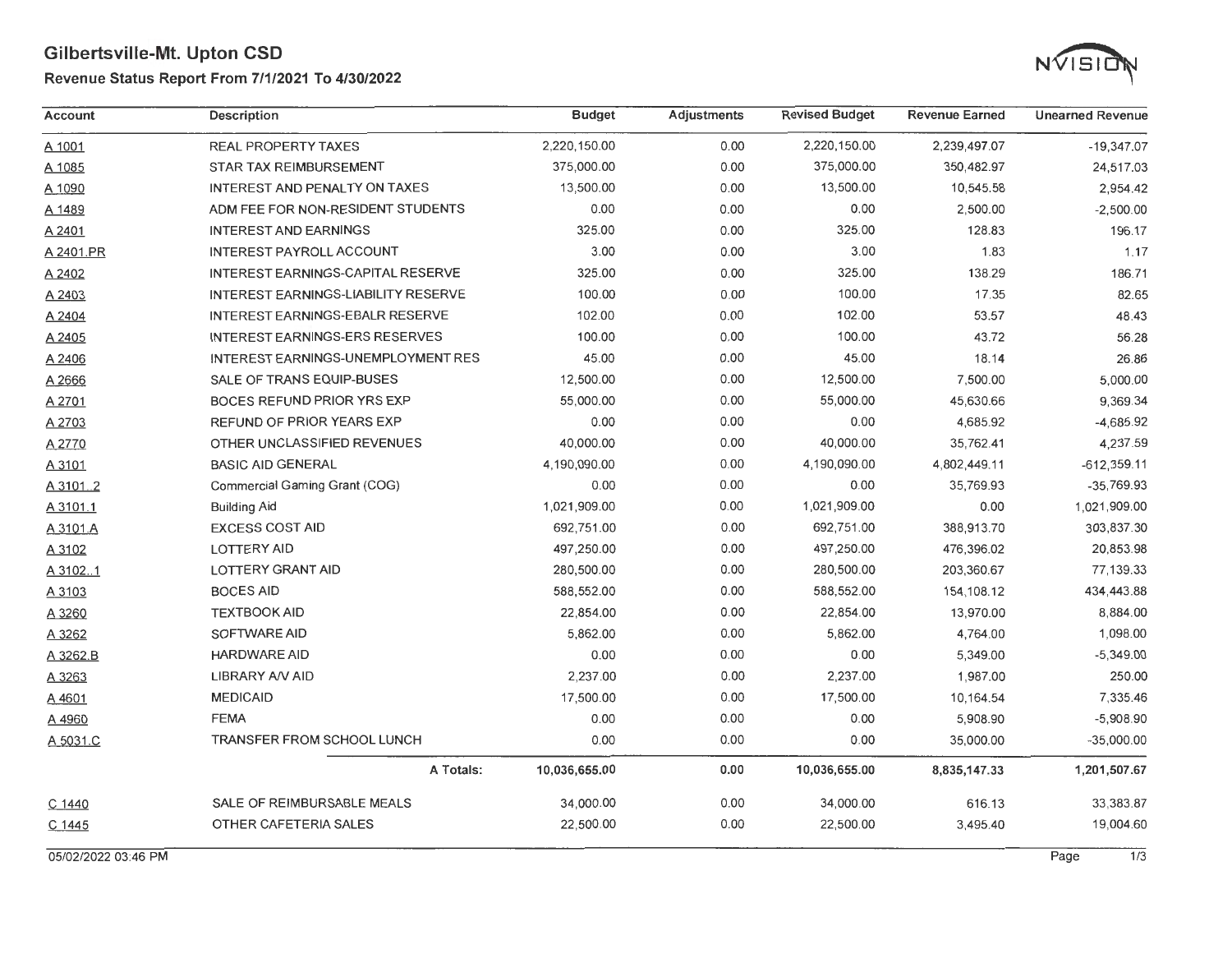#### **Revenue Status Report From 7/1/2021 To 4/30/2022**



| Account           | <b>Description</b>                 | <b>Budget</b> | <b>Adjustments</b> | <b>Revised Budget</b> | <b>Revenue Earned</b> | <b>Unearned Revenue</b> |
|-------------------|------------------------------------|---------------|--------------------|-----------------------|-----------------------|-------------------------|
| $C$ 2401          | <b>INTEREST AND EARNINGS</b>       | 50.00         | 0.00               | 50.00                 | 3.76                  | 46.24                   |
| C 2701            | REFUND OF PRIOR YEARS EXPENDITURES | 200.00        | 0.00               | 200.00                | 0.00                  | 200.00                  |
| C 2770            | MISC REVENUE FROM LOCAL SOURCES    | 2,500.00      | 0.00               | 2,500.00              | 601.00                | 1,899.00                |
| C 2772            | Catering - Internal                | 5,000.00      | 0.00               | 5,000.00              | 0.00                  | 5,000.00                |
| C 3190            | <b>STATE REIMB.-BREAKFAST</b>      | 3,500.00      | 0.00               | 3,500.00              | 2,580.00              | 920.00                  |
| C 3190.01         | <b>STATE REIMB.-LUNCH</b>          | 3,500.00      | 0.00               | 3,500.00              | 2,475.00              | 1,025.00                |
| C 3190.1          | <b>BOCES AID</b>                   | 500.00        | 0.00               | 500.00                | 406.38                | 93.62                   |
| C 4190            | FEDERAL REIMB.-BREAKFAST           | 45,000.00     | 0.00               | 45,000.00             | 54,257.00             | $-9,257.00$             |
| C 4190.01         | FEDERAL REIMB.-LUNCH               | 95,000.00     | 0.00               | 95,000.00             | 148,739.00            | $-53,739.00$            |
| C 4190.02         | FEDERAL REIM-AFTER SCHOOL SNACKS   | 3,585.00      | 0.00               | 3,585.00              | 0.00                  | 3,585.00                |
| C 41901           | <b>SURPLUS FOOD</b>                | 15,000.00     | 0.00               | 15,000.00             | 0.00                  | 15,000.00               |
| C 909.01          | INTERFUND TRANSFER FROM GF         | 50,000.00     | 0.00               | 50,000.00             | 0.00                  | 50,000.00               |
|                   | C Totals:                          | 280,335.00    | 0.00               | 280,335.00            | 213,173.67            | 67,161.33               |
| $E$ 2401          | <b>INTEREST</b>                    | 0.00          | 0.00               | 0.00                  | 6.67                  | $-6.67$                 |
| F 2510.22         | 2021-22 UPK                        | 188,295.00    | 0.00               | 188,295.00            | 85,814.00             | 102,481.00              |
| F 2770            | 2021-22 ELC GRANT                  | 63,167.00     | 0.00               | 63,167.00             | 0.00                  | 63,167.00               |
| F 2860.22         | 2021-22 NO KID HUNGRY              | 7,000.00      | 0.00               | 7,000.00              | 0.00                  | 7,000.00                |
| F 3289.22         | 21-22 Summer 4408                  | 0.00          | 16,743.86          | 16,743.86             | 16,743.86             | 0.00                    |
| F4121.21          | 20-21 Title I                      | 26,732.18     | 0.00               | 26,732.18             | 13,192.00             | 13,540.18               |
| F4121.22          | 21-22 Title I                      | 119,788.00    | 0.00               | 119,788.00            | 23,957.00             | 95,831.00               |
| F4142.22          | 21-22 Title IIA                    | 14,648.00     | 0.00               | 14,648.00             | 2,929.00              | 11,719.00               |
| F4143.22          | 21-22 Title IV                     | 10,000.00     | 0.00               | 10,000.00             | 2,000.00              | 8,000.00                |
| F4146.22          | 2020-2024 - ARP ESSER 3            | 950,048.00    | 0.00               | 950,048.00            | 189,193.00            | 760,855.00              |
| F4147.22          | 2020-2024 ARP Learning Loss        | 499,996.00    | 0.00               | 499,996.00            | 99,999.00             | 399,997.00              |
| F 4147.22-.AF.SCH | 2020-2024 ARP-AFTER SCHOOL         | 100,002.00    | 0.00               | 100,002.00            | 20,000.00             | 80,002.00               |
| F4147.22- SU MMER | 2020-2024 - SUMMER ENRICHMENT      | 100,002.00    | 0.00               | 100,002.00            | 20,000.00             | 80,002.00               |
| E.4148.22         | 2020-2023 - CRRSA                  | 422,717.00    | 0.00               | 422,717.00            | 280,020.00            | 142,697.00              |
| F4242.22          | 21-22 IDEA Section 611             | 106,074.00    | 880.00             | 106,954.00            | 69,232.00             | 37,722.00               |
| F 4242.22A.RP     | 2021-2023 ARP IDEA, SECTION 611    | 20,278.00     | 0.00               | 20,278.00             | 11,699.00             | 8,579.00                |
| F4243.22          | 21-22 IDEA Section 619             | 234.00        | 0.00               | 234.00                | 234.00                | 0.00                    |
| F 4243.22A.RP     | 2021-2023 ARP IDEA Section 619     | 2,258.00      | 0.00               | 2,258.00              | 451.00                | 1,807.00                |
| F 6121            | 20-21 REAP                         | 3,727.38      | 0.00               | 3,727.38              | 3,727.38              | 0.00                    |

05/02/2022 03:46 PM Page 2/3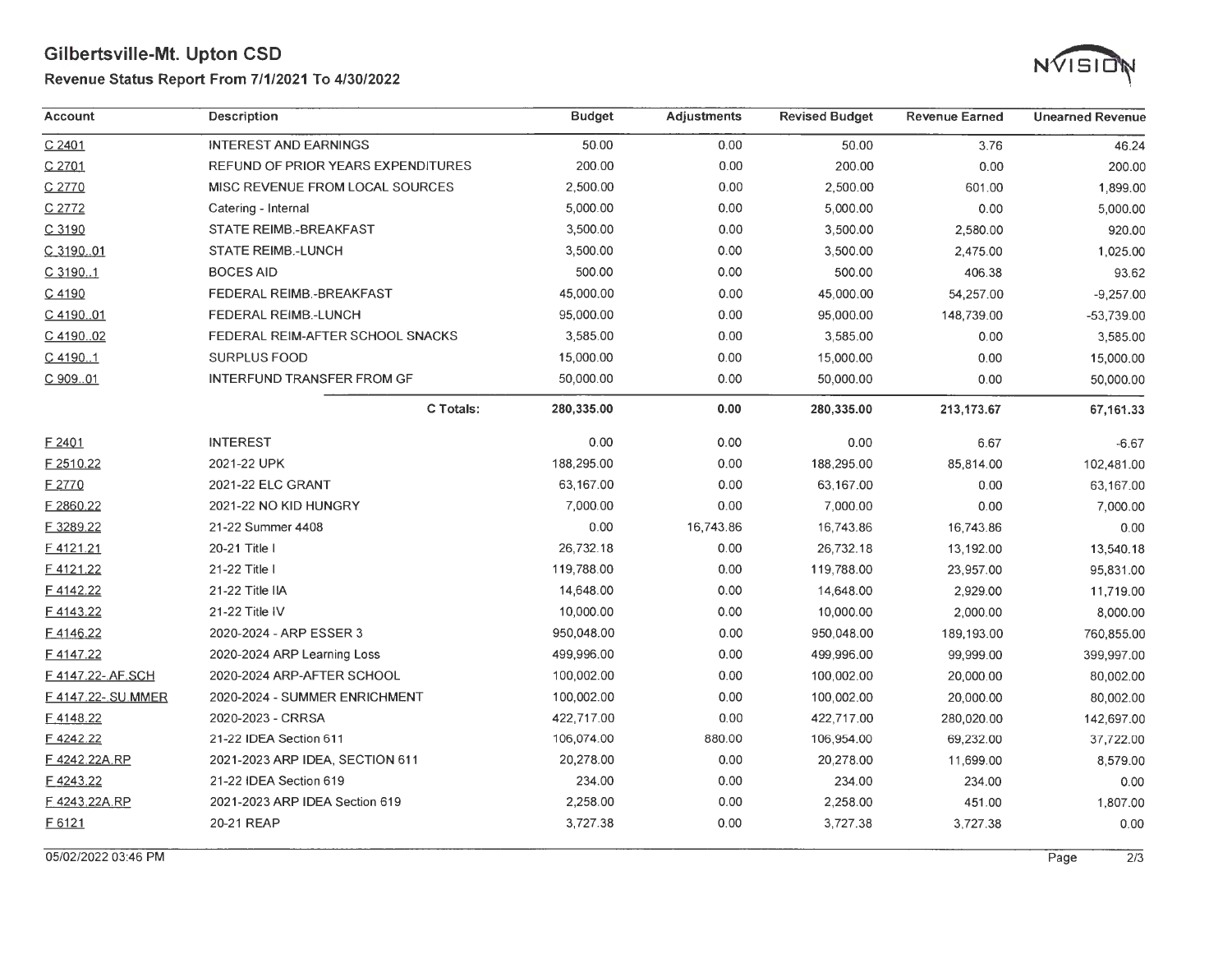

#### Revenue Status Report From 7/1/2021 To 4/30/2022

| Account | <b>Description</b>                   |                      | <b>Budget</b> | <b>Adjustments</b> | <b>Revised Budget</b> | <b>Revenue Earned</b> | <b>Unearned Revenue</b> |
|---------|--------------------------------------|----------------------|---------------|--------------------|-----------------------|-----------------------|-------------------------|
| F 6122  | 21-22 REAP                           |                      | 17,830.00     | 0.00               | 17,830.00             | 5.140.62              | 12,689.38               |
|         |                                      | <b>FTotals:</b>      | 2,652,796.56  | 17,623.86          | 2,670,420.42          | 844,338.53            | 1,826,081.89            |
| H 2401  | <b>INTEREST EARNED</b>               |                      | 0.00          | 0.00               | 0.00                  | 10.96                 | $-10.96$                |
| H 5031  | <b>INTERFUND TRANSFERS FROM G.F.</b> |                      | 100,000.00    | 0.00               | 100,000.00            | 413,450.00            | $-313,450.00$           |
|         |                                      | H Totals:            | 100,000.00    | 0.00               | 100,000.00            | 413.460.96            | $-313,460.96$           |
| V 2401  | <b>INTEREST EARNED</b>               |                      | 0.00          | 0.00               | 0.00                  | 17.95                 | $-17.95$                |
|         |                                      | V Totals:            | 0.00          | 0.00               | 0.00                  | 17.95                 | $-17.95$                |
|         |                                      | <b>Grand Totals:</b> | 13,069,786.56 | 17,623.86          | 13,087,410.42         | 10,306,138.44         | 2,781,271.98            |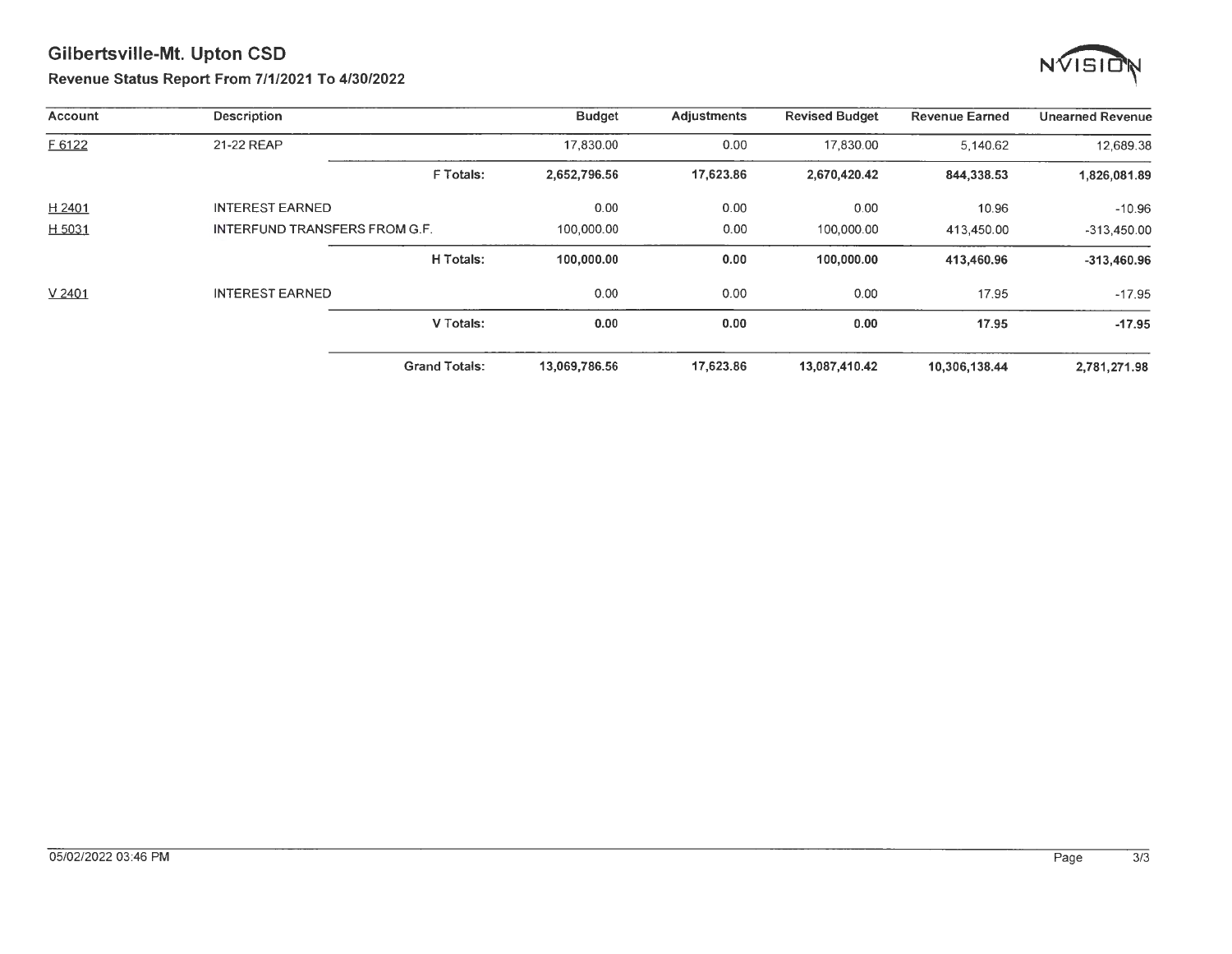#### **Appropriation Status Detail Report By Function From 7/1/2021 To 4/30/2022**



| <b>Account</b> | <b>Description</b>            | <b>Budget</b> | <b>Adjustments</b> | Adj. Budget | <b>Expensed</b> | Encumbered | Available |
|----------------|-------------------------------|---------------|--------------------|-------------|-----------------|------------|-----------|
| A 1010.400     | <b>BOE - CONTRACTUAL</b>      | 8,600.00      | $-125.00$          | 8,475.00    | 5,535.57        | 0.00       | 2,939.43  |
| A 1010.450     | <b>BOE - SUPPLIES</b>         | 250.00        | 50.00              | 300.00      | 272.11          | 0.00       | 27.89     |
| A 1010.490     | BOCES-STAFF DEV-SUPER EVAL    | 0.00          | 5,000.00           | 5,000.00    | 2,759.25        | 2,240.75   | 0.00      |
| A 1040.400     | CONF/ELECTION OFFICIALS       | 750.00        | 0.00               | 750.00      | 150.00          | 0.00       | 600.00    |
| A 1040.450     | <b>BOARD CLERK-SUPPLIES</b>   | 150.00        | 0.00               | 150.00      | 0.00            | 0.00       | 150.00    |
| A 1060.400     | <b>LEGAL ADVERTISING</b>      | 2,500.00      | 0.00               | 2,500.00    | 69.45           | 930.55     | 1,500.00  |
| A 1240.150     | SUPERINTENDENT-SALARY         | 141,419.00    | 1,160.20           | 142,579.20  | 113,909.67      | 28,669.53  | 0.00      |
| A 1240.160     | SUPERINTENDENT SECRETARY      | 41,500.00     | 0.00               | 41,500.00   | 34,235.10       | 7,164.90   | 100.00    |
| A 1240.400     | DO - CONTRACTUAL              | 5,000.00      | 100.00             | 5,100.00    | 4,137.32        | 0.00       | 962.68    |
| A 1240.450     | <b>DO - SUPPLIES</b>          | 1,000.00      | 2,275.00           | 3,275.00    | 1,828.52        | 0.00       | 1,446.48  |
| A 1310.160     | <b>BO - NON INSTRUCTIONAL</b> | 93,780.00     | 23,910.00          | 117,690.00  | 97,291.54       | 20,398.08  | 0.38      |
| A 1310.400     | <b>BO - CONTRACTUAL</b>       | 5,000.00      | 6,000.00           | 11,000.00   | 10,939.01       | 0.00       | 60.99     |
| A 1310.450     | <b>SUPPLIES</b>               | 100.00        | 700.00             | 800.00      | 436.80          | 0.00       | 363.20    |
| A 1310.490     | <b>BOCES-PAYROLL SERVICE</b>  | 82,215.00     | 2,785.00           | 85,000.00   | 67,266.12       | 17,733.88  | 0.00      |
| A 1320.400     | <b>AUDITOR SERVICES</b>       | 17,500.00     | 0.00               | 17,500.00   | 17,000.00       | 0.00       | 500.00    |
| A 1325.160     | <b>INTERNAL CLAIMS AUD</b>    | 1,000.00      | 62.00              | 1,062.00    | 62.00           | 1,000.00   | 0.00      |
| A 1325.400     | <b>TREAS - CONTRACTUAL</b>    | 500.00        | 0.00               | 500.00      | 0.00            | 0.00       | 500.00    |
| A 1325.450     | <b>TREAS - SUPPLIES</b>       | 480.00        | 0.00               | 480.00      | 116.51          | 0.00       | 363.49    |
| A 1330.160     | TAX COLLECTOR-SALARY          | 3,000.00      | 0.00               | 3,000.00    | 2,480.67        | 519.33     | 0.00      |
| A 1330.400     | <b>TAX COLLECTOR-NOTICES</b>  | 3,200.00      | 0.00               | 3,200.00    | 611.65          | 0.00       | 2,588.35  |
| A 1345.490     | BOCES - COOP BID              | 4,000.00      | 0.00               | 4,000.00    | 2,366.71        | 633.29     | 1,000.00  |
| A 1420.400     | <b>LEGAL SERVICES</b>         | 15,000.00     | 0.00               | 15,000.00   | 7,047.26        | 7,952.74   | 0.00      |
| A 1430.400     | ADVERTISING-PERSONNEL         | 2,500.00      | 5,850.00           | 8,350.00    | 6,239.90        | 1,838.58   | 271.52    |
| A 1430.400-01  | PERSONNEL-FINGER PRINTING     | 520.00        | 0.00               | 520.00      | 134.64          | 0.00       | 385.36    |
| A 1430.490     | BOCES-REC/WC/EPA              | 34,280.00     | 1,267.00           | 35,547.00   | 28,574.06       | 6,972.84   | 0.10      |
| A 1460.400     | <b>RECORDS MANAGEMENT</b>     | 546.00        | 0.00               | 546.00      | 0.00            | 0.00       | 546.00    |
| A 1460.490     | BOCES-RECORD MANAGEMENT       | 11,350.00     | 8,670.00           | 20,020.00   | 15,244.53       | 4,773.47   | 2.00      |
| A 1480.490     | <b>BOCES - SAFETY</b>         | 70,345.00     | 575.00             | 70,920.00   | 56,900.28       | 14,016.32  | 3.40      |
| A 1620.160     | BLDG MAINT MECHANIC-SALARY    | 73,560.00     | 683.40             | 74,243.40   | 59,969.31       | 14,179.09  | 95.00     |
| A 1620.200     | MAINT-EQUIPMENT               | 10,000.00     | $-4,500.00$        | 5,500.00    | 0.00            | 500.00     | 5,000.00  |
| A 1620.400     | MAINT-CONTRACTUAL             | 24,500.00     | 0.00               | 24,500.00   | 15,252.87       | 1,527.01   | 7,720.12  |
| A 1620.400-05  | MAINT-RUGS/MOPS               | 2,200.00      | 0.00               | 2,200.00    | 1,420.56        | 325.44     | 454.00    |
| A 1620.421     | MAINT-FUEL OIL                | 73,705.00     | 19,316.60          | 93,021.60   | 72,948.68       | 16,595.30  | 3,477.62  |

05/02/2022 03:45 PM Page 1 /11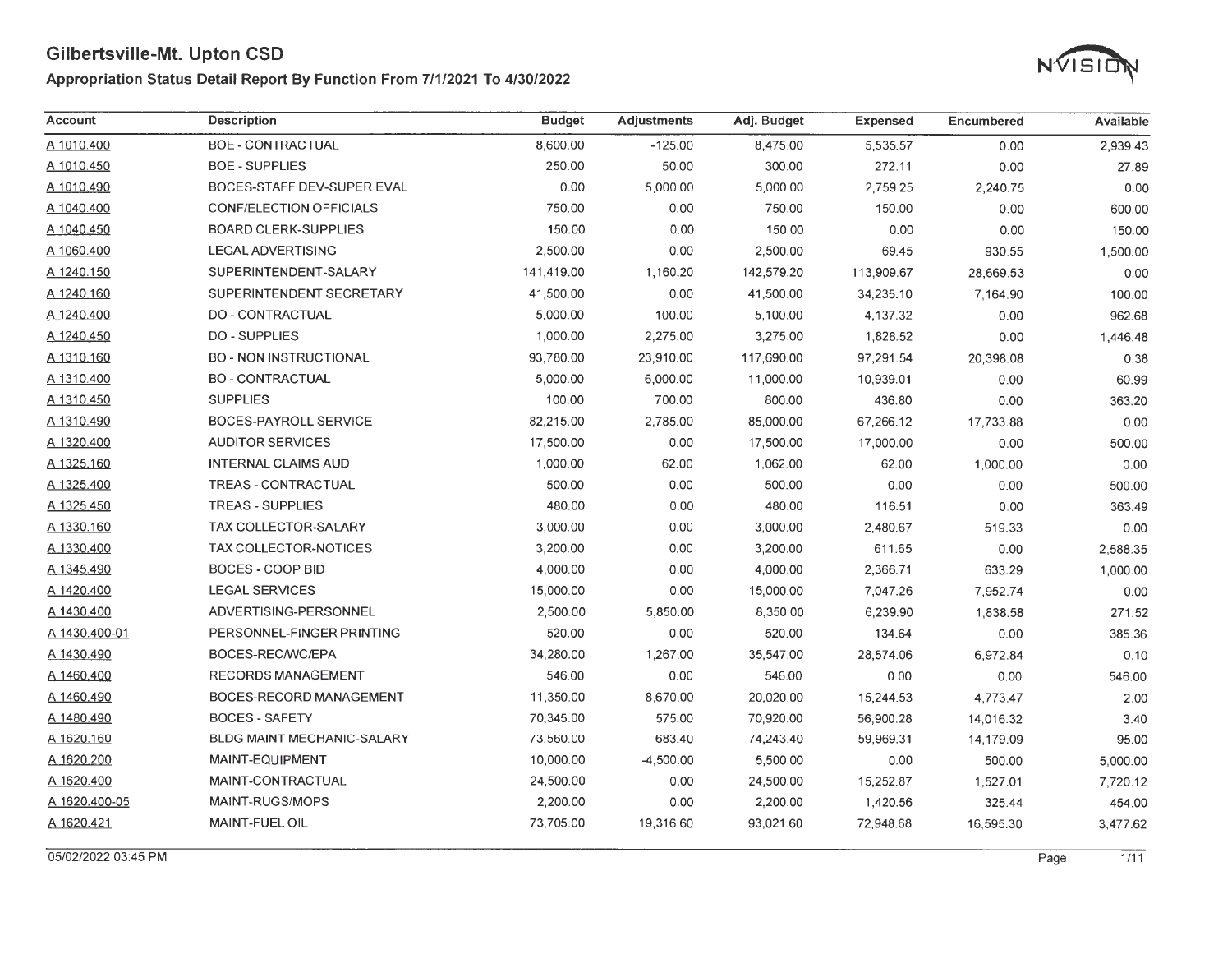#### **Appropriation Status Detail Report By Function From 7/1/2021 To 4/30/2022**



| Account              | <b>Description</b>                                       | <b>Budget</b> | <b>Adjustments</b> | Adj. Budget | <b>Expensed</b> | Encumbered | Available    |
|----------------------|----------------------------------------------------------|---------------|--------------------|-------------|-----------------|------------|--------------|
| A 1620.422           | <b>MAINT-PROPANE</b>                                     | 200.00        | 0.00               | 200.00      | 0.00            | 0.00       | 200.00       |
| A 1620.425           | MAINT-ELECTRIC                                           | 75,000.00     | 0.00               | 75,000.00   | 36,477.28       | 38,522.72  | 0.00         |
| A 1620.427           | MAINT-CLAY/MATERIAL/CRACK                                | 750.00        | 0.00               | 750.00      | 0.00            | 0.00       | 750.00       |
| A 1620.428           | MAINT-PARTS EQPT.                                        | 5,000.00      | 0.00               | 5,000.00    | 0.00            | 0.00       | 5,000.00     |
| A 1620.431           | MAINT-TELEPHONE                                          | 7,885.00      | 2,500.00           | 10,385.00   | 9,317.06        | 1,047.94   | 20.00        |
| A 1620.450           | <b>MAINT-SUPPLIES</b>                                    | 26,000.00     | 1,000.00           | 27,000.00   | 11,967.01       | 4,788.91   | 10,244.08    |
| <u>A 1620.450-01</u> | MAINT-SUPPLIES/STAFF/ADVISOR<br><b>PURCHASES</b>         | 1,500.00      | 0.00               | 1,500.00    | 656.88          | 343.12     | 500.00       |
| A 1620.450-CO-VID    | Supplies - COVID-19                                      | 19,500.00     | $-7,000.00$        | 12,500.00   | 0.00            | 4,258.00   | 8,242.00     |
| A 1620.470           | <b>MAINT-COPIER</b>                                      | 1,500.00      | $-1.000.00$        | 500.00      | 0.00            | 0.00       | 500.00       |
| A 1620.471           | <b>MAINT-SEPTIC</b>                                      | 3,000.00      | 0.00               | 3,000.00    | 2,610.00        | 390.00     | 0.00         |
| A 1620.471-01        | MAINT-EXTERMINATOR                                       | 1,500.00      | 0.00               | 1,500.00    | 550.00          | 115.00     | 835.00       |
| A 1620.472           | <b>MAINT-FIRE EXTING</b>                                 | 5,000.00      | 0.00               | 5,000.00    | 286.00          | 2,214.00   | 2,500.00     |
| A 1620.474           | MAINT-GARBAGE                                            | 4,950.00      | 0.00               | 4,950.00    | 1,854.15        | 495.85     | 2,600.00     |
| A 1620.474-01        | <b>MAINT-HAZARD WASTE DISP</b>                           | 1,500.00      | 0.00               | 1,500.00    | 0.00            | 0.00       | 1,500.00     |
| A 1620.475           | <b>MAINT-PORT A FACILITIES</b>                           | 1,800.00      | 0.00               | 1,800.00    | 0.00            | 1,800.00   | 0.00         |
| A 1621.160           | <b>MAINT-SALARIES</b>                                    | 147,250.00    | -49,000.00         | 98,250.00   | 65,633.66       | 31,688.65  | 927.69       |
| A 1621.160-21        | <b>MAINT-SUMMER HELP</b>                                 | 15,000.00     | $-3,350.00$        | 11,650.00   | 11,410.66       | 0.00       | 239.34       |
| A 1621.160-22        | <b>MAINT-OVERTIME</b>                                    | 5,000.00      | 0.00               | 5,000.00    | 2,420.61        | 0.00       | 2,579.39     |
| A 1621.160-LO-NG     | NON-INSTRUCTIONAL-LONGEVITY                              | 1,600.00      | 0.00               | 1,600.00    | 400.00          | 1,100.00   | 100.00       |
| A 1621.400-01        | <b>MAINT-HVAC</b>                                        | 5,000.00      | 0.00               | 5,000.00    | 0.00            | 0.00       | 5,000.00     |
| A 1621.400-02        | <b>MAINT-TEL.REPAIRS</b>                                 | 2,600.00      | 0.00               | 2,600.00    | 0.00            | 0.00       | 2,600.00     |
| A 1621.400-03        | MAINT-BOILER/MAINTENANCE                                 | 4,000.00      | 0.00               | 4,000.00    | 3,750.00        | 0.00       | 250.00       |
| A 1621.400-04        | <b>MAINT-WATER SYSTEM</b>                                | 3,000.00      | 0.00               | 3,000.00    | 2,038.80        | 961.20     | 0.00         |
| A 1621.400-06        | MAINT-HARDWARE REPAIRS                                   | 1,150.00      | 1,850.00           | 3,000.00    | 2,830.67        | 169.33     | 0.00         |
| A 1621,400-07        | MAINT-MECH./ELECTRICAL REPAIR                            | 10,000.00     | $-3,000.00$        | 7,000.00    | 3,166.94        | 0.00       | 3.833.06     |
| A 1621.400-08        | MAINT-ROOF SCAN/GYM FLOOR                                | 6,500.00      | 0.00               | 6,500.00    | 3,571.50        | 0.00       | 2.928.50     |
| A 1621.400-09        | MAINT-ROOF MAINT.                                        | 2,000.00      | 0.00               | 2,000.00    | 0.00            | 0.00       | 2,000.00     |
| A 1621.400-10        | MAINT-CLOCK MAINT.& REPAIR                               | 2,000.00      | 0.00               | 2,000.00    | 0.00            | 0.00       | 2,000.00     |
| A 1621.423           | MAINT-BUILDING COND SURVEY-PROJECT<br><b>INCIDENTALS</b> | 12,500.00     | 48,000.00          | 60,500.00   | 10,086.81       | 50.000.00  | 413.19       |
| A 1621.429           | MAINT-TURF MAINT.                                        | 4,350.00      | 0.00               | 4,350.00    | 1,475.65        | 1,024.35   | 1,850.00     |
| A 1621.450           | <b>MAINT-FIELD PAINTS</b>                                | 2,300.00      | 0.00               | 2,300.00    | $-603.50$       | 0.00       | 2,903.50     |
| A 1621.450-01        | MAINT-BASEBALL INFIELD DIRT                              | 1,600.00      | 0.00               | 1,600.00    | 0.00            | 0.00       | 1,600.00     |
| 05/02/2022 03:45 PM  |                                                          |               |                    |             |                 |            | 2/11<br>Page |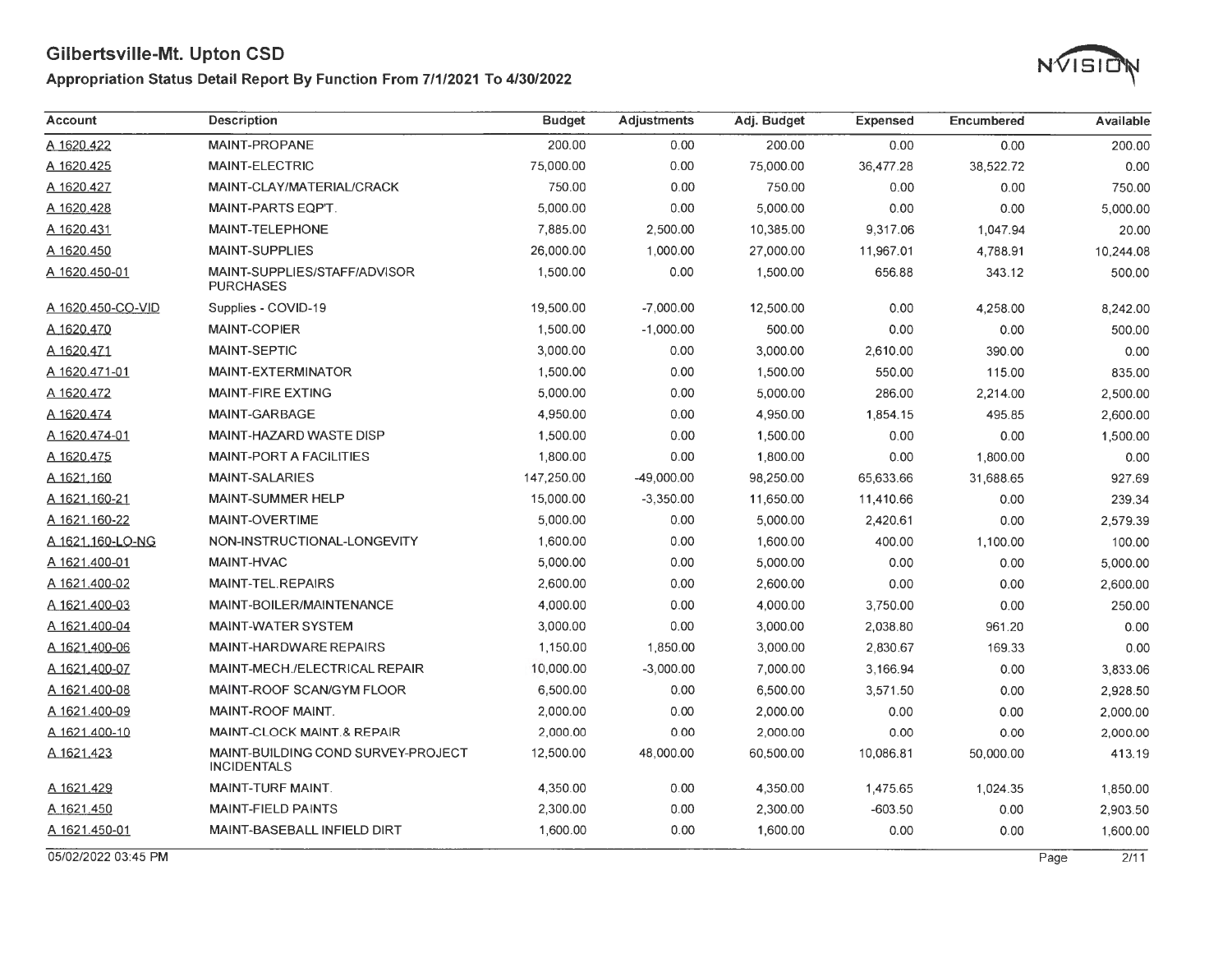## Appropriation Status Detail Report By Function From 7/1/2021 To 4/30/2022



| Account          | <b>Description</b>                      | <b>Budget</b> | <b>Adjustments</b> | Adj. Budget | <b>Expensed</b> | Encumbered | Available |
|------------------|-----------------------------------------|---------------|--------------------|-------------|-----------------|------------|-----------|
| A 1621.450-02    | MAINT-TOP DRESSING                      | 3,500.00      | 14,282.00          | 17,782.00   | 15,762.00       | 0.00       | 2,020.00  |
| A 1670.450       | POSTAGE/PAPER/PC                        | 24,155.00     | 0.00               | 24,155.00   | 13,488.58       | 2,224.72   | 8,441.70  |
| A 1670.490       | BOCES-PRINTING/Q-COPY                   | 50,145.00     | 0.00               | 50,145.00   | 34,491.33       | 15,508.67  | 145.00    |
| A 1680.490       | <b>BOCES-Central Data Processing</b>    | 60,895.00     | 19,805.00          | 80,700.00   | 64,552.48       | 16,113.66  | 33.86     |
| A 1910.400       | <b>INSURANCE-DISTRICT LIABILITY</b>     | 50,745.00     | $-298.80$          | 50,446.20   | 50,446.20       | 0.00       | 0.00      |
| A 1964.400       | REFUND-PROPERTY TAXES                   | 1,500.00      | 0.00               | 1,500.00    | 20.00           | 0.00       | 1,480.00  |
| A 1981.490       | BOCES-ADM CHARGES/CAPITAL EXP           | 215,034.00    | 0.00               | 215,034.00  | 172,026.80      | 43,007.20  | 0.00      |
| A 2010.150       | <b>CURRICULUM DEVELOPMENT- STIPENDS</b> | 1,500.00      | 0.00               | 1,500.00    | 0.00            | 0.00       | 1,500.00  |
| A 2020.150-01    | PRINCIPAL-SALARY PRE-K-12               | 90,000.00     | $-500.00$          | 89,500.00   | 68,308.72       | 16,164.08  | 5,027.20  |
| A 2020.160       | SECRETARIES-HS/ELEM-SALARY              | 28,325.00     | 0.00               | 28,325.00   | 23,539.46       | 2,560.54   | 2,225.00  |
| A 2020.160-01    | <b>SUB CALLING</b>                      | 1,591.00      | 0.00               | 1,591.00    | 0.00            | 1,591.00   | 0.00      |
| A 2020.160-LO-NG | NON-INSTRUCTIONAL-LONGEVITY             | 1,000.00      | 0.00               | 1,000.00    | 0.00            | 1,000.00   | 0.00      |
| A 2020.400       | <b>MAIN OFFICE CONTRACTUAL</b>          | 2,000.00      | 0.00               | 2,000.00    | 655.00          | 0.00       | 1,345.00  |
| A 2020.450       | <b>MAIN OFFICE SUPPLIES</b>             | 1,500.00      | 500.00             | 2,000.00    | 1,580.68        | 0.00       | 419.32    |
| A 2020.450-00-1  | MAIN OFFICE BRIDGING SUPPLIES           | 500.00        | 0.00               | 500.00      | 447.07          | 0.00       | 52.93     |
| A 2020.451-02    | <b>MAIN OFFICE GRADUATION SUPPLIES</b>  | 1,500.00      | 0.00               | 1,500.00    | 52.63           | 0.00       | 1,447.37  |
| A 2020.490       | BOCES-STAFF DEVELOPMENT                 | 9,716.00      | 0.00               | 9,716.00    | 533.31          | 4,726.00   | 4,456.69  |
| A 2060.490       | BOCES-Research, Planning & Evaluation   | 950.00        | 0.00               | 950.00      | 754.93          | 195.07     | 0.00      |
| A 2070.490       | <b>BOCES-IN SERVICE TRAINING</b>        | 14,000.00     | 8,051.00           | 22,051.00   | 17,645.49       | 4,405.23   | 0.28      |
| A 2110.120       | SALARIES/K-6                            | 738,500.00    | $-69,439.17$       | 669,060.83  | 469,377.73      | 189,923.51 | 9,759.59  |
| A 2110.120-01    | SALARIES-BRIDGING                       | 2,000.00      | 0.00               | 2,000.00    | 510.75          | 0.00       | 1,489.25  |
| A 2110.120-02    | SALARIES- SUMMER PROGRAM                | 4,000.00      | 0.00               | 4,000.00    | 0.00            | 0.00       | 4,000.00  |
| A 2110.130       | SALARIES/7-12                           | 700.516.00    | 9,500.00           | 710,016.00  | 497,442.09      | 211,874.26 | 699.65    |
| A 2110.130-12    | SALARIES-TUTORING                       | 5,000.00      | 0.00               | 5,000.00    | 1,591.77        | 3,408.23   | 0.00      |
| A 2110.130-CS    | SALARIES-STEAM SALARY                   | 44,828.00     | 0.00               | 44,828.00   | 27,937.63       | 14,787.37  | 2,103.00  |
| A 2110.140       | SALARIES-SUB TEACHERS                   | 39,250.00     | 0.00               | 39,250.00   | 30,480.90       | 8,769.10   | 0.00      |
| A 2110.160       | SALARIES-AIDES                          | 145,974.00    | 0.00               | 145,974.00  | 58,351.49       | 87,622.51  | 0.00      |
| A 2110.160-01    | SALARIES-SUB CLERICAL                   | 10,000.00     | 12,100.00          | 22,100.00   | 17,432.18       | 0.00       | 4,667.82  |
| A 2110.160-CS    | Non-Instructional-Community School Aid  | 15,950.00     | 0.00               | 15,950.00   | 0.00            | 14,760.00  | 1,190.00  |
| A 2110.160-LO-NG | NON-INSTRUCTIONAL-LONGEVITY             | 2,000.00      | 0.00               | 2,000.00    | 1,400.00        | 600.00     | 0.00      |
| A 2110.200       | EQUIPMENT-PREK-12 BUILDING              | 4,500.00      | $-4,500.00$        | 0.00        | 0.00            | 0.00       | 0.00      |
| A 2110.200-06-S  | <b>STEM Equipment</b>                   | 2,500.00      | 0.00               | 2,500.00    | 1,426.42        | 0.00       | 1,073.58  |
| A 2110.200-10    | <b>EQUIPMENT-HS PE</b>                  | 1,500.00      | 0.00               | 1,500.00    | 0.00            | 0.00       | 1,500.00  |

05/02/2022 03:45 PM Page 3/11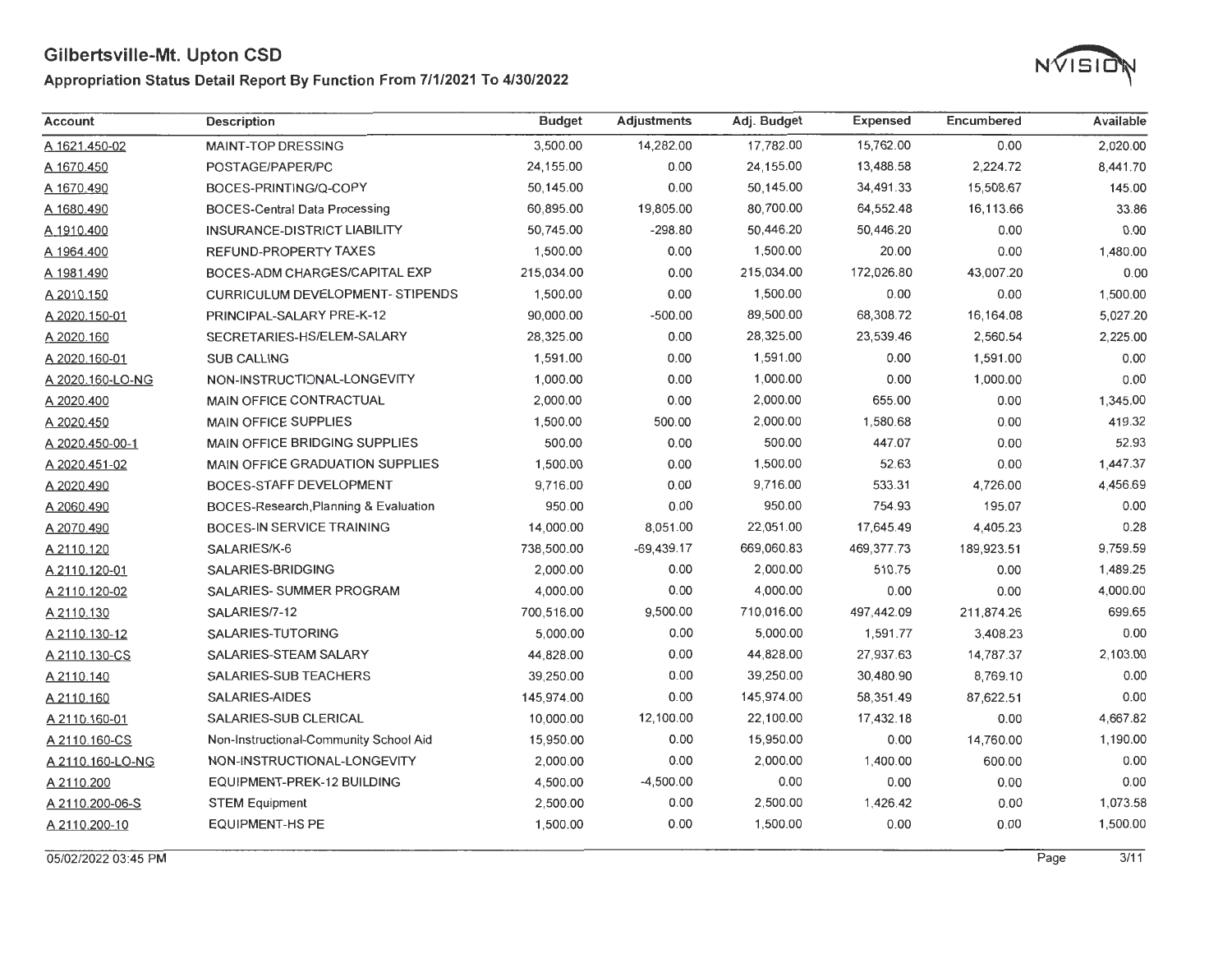### Appropriation Status Detail Report By Function From 7/1/2021 To 4/30/2022



| Account         | <b>Description</b>              | <b>Budget</b> | <b>Adjustments</b> | Adj. Budget | <b>Expensed</b> | Encumbered | <b>Available</b> |
|-----------------|---------------------------------|---------------|--------------------|-------------|-----------------|------------|------------------|
| A 2110.220-08   | EQUIPMENT-MUSIC                 | 1,500.00      | 0.00               | 1,500.00    | 0.00            | 0.00       | 1,500.00         |
| A 2110.400-10   | <b>CONTRACTUAL - ELEM MUSIC</b> | 6,850.00      | 859.00             | 7,709.00    | 4,171.12        | 0.00       | 3,537.88         |
| A 2110.400-11   | CONTRACTUAL - PREK-12 BLDG.     | 16,307.00     | 0.00               | 16,307.00   | 10,852.15       | 3,354.74   | 2,100.11         |
| A 2110.401-06-S | STEM - CONTRACTUAL              | 1,500.00      | 0.00               | 1,500.00    | 0.00            | 0.00       | 1,500.00         |
| A 2110.401-07   | CONTRACTUAL - HOME & CAREERS    | 500.00        | 0.00               | 500.00      | 0.00            | 0.00       | 500.00           |
| A 2110.401-08   | CONTRACTUAL - HS MUSIC/BAND     | 7,520.00      | 0.00               | 7,520.00    | 3,852.94        | 1,678.01   | 1,989.05         |
| A 2110.401-09   | CONTRACTUAL - HS TECHNOLOGY     | 500.00        | 0.00               | 500.00      | 495.30          | 0.00       | 4.70             |
| A 2110.401-12   | CONTRACTUAL - HS SCIENCE        | 850.00        | 300.00             | 1,150.00    | 1,128.00        | 0.00       | 22.00            |
| A 2110.450      | SUPPLIES-K                      | 300.00        | 870.00             | 1,170.00    | 1,156.77        | 0.00       | 13.23            |
| A 2110.450-01   | SUPPLIES-1ST GRADE              | 300.00        | 60.00              | 360.00      | 355.04          | 0.00       | 4.96             |
| A 2110.450-02   | SUPPLIES-2ND GRADE              | 350.00        | 0.00               | 350.00      | 310.52          | 0.00       | 39.48            |
| A 2110.450-03   | SUPPLIES-3RD GRADE              | 150.00        | 1,850.00           | 2,000.00    | 1,880.96        | 0.00       | 119.04           |
| A 2110.450-04   | SUPPLIES-4TH GRADE              | 150.00        | 0.00               | 150.00      | 0.00            | 0.00       | 150.00           |
| A 2110.450-05   | SUPPLIES-5TH GRADE              | 150.00        | 0.00               | 150.00      | 134.10          | 0.00       | 15.90            |
| A 2110.450-06   | SUPPLIES-6TH GRADE              | 100.00        | 654.24             | 754.24      | 713.28          | 0.00       | 40.96            |
| A 2110.450-08   | <b>SUPPLIES-ELEM ART</b>        | 1,500.00      | 0.00               | 1,500.00    | 1,043.91        | 0.00       | 456.09           |
| A 2110.450-09   | SUPPLIES-ELEM PE                | 650.00        | 0.00               | 650.00      | 0.00            | 0.00       | 650.00           |
| A 2110.450-1    | SUPPLIES-PREK-12 BLD            | 6,004.00      | 4,434.87           | 10,438.87   | 9,408.69        | 978.80     | 51.38            |
| A 2110.450-10   | SUPPLIES-ELEM MUSIC             | 1,560.00      | 0.00               | 1,560.00    | 623.73          | 0.00       | 936.27           |
| A 2110.450-14   | SUPPLIES-ELEM COMPUTER LAB      | 100.00        | 0.00               | 100.00      | 0.00            | 0.00       | 100.00           |
| A 2110.450-19   | SUPPLIES-ELEM AGENDAS           | 1,000.00      | 0.00               | 1,000.00    | 337.50          | 0.00       | 662.50           |
| A 2110.450-20   | SUPPLIES-PRE-K                  | 550.00        | 500.00             | 1,050.00    | 991.45          | 0.00       | 58.55            |
| A 2110.450-21   | <b>READING</b>                  | 200.00        | 150.00             | 350.00      | 262.24          | 0.00       | 87.76            |
| A 2110.451      | SUPPLIES- HS ENGLISH            | 300.00        | 0.00               | 300.00      | 0.00            | 0.00       | 300.00           |
| A 2110.451-01   | SUPPLIES- HS MATH               | 350.00        | 465.00             | 815.00      | 402.18          | 410.67     | 2.15             |
| A 2110.451-02   | SUPPLIES- HS SOCIAL STUDIES     | 100.00        | 0.00               | 100.00      | 81.94           | 0.00       | 18.06            |
| A 2110.451-03   | SUPPLIES- HS SCIENCE            | 2,500.00      | 0.00               | 2,500.00    | 735.63          | 0.00       | 1,764.37         |
| A 2110.451-04   | SUPPLIES - HS ART               | 650.00        | 0.00               | 650.00      | 626.26          | 0.00       | 23.74            |
| A 2110.451-05   | SUPPLIES - H.S. TECHNOLOGY      | 2,850.00      | 565.00             | 3,415.00    | 2,907.85        | 356.95     | 150.20           |
| A 2110.451-06   | SUPPLIES - H.S. BUSINESS        | 100.00        | 0.00               | 100.00      | 0.00            | 0.00       | 100.00           |
| A 2110.451-06-S | <b>STEM SUPPLIES</b>            | 2,000.00      | 0.00               | 2,000.00    | 1,208.79        | 0.00       | 791.21           |
| A 2110.451-08   | SUPPLIES - HS MUSIC             | 1,500.00      | 865.51             | 2,365.51    | 2,365.49        | 0.00       | 0.02             |
| A 2110.451-09   | SUPPLIES- HS LANGUAGE           | 100.00        | 80.88              | 180.88      | 163.88          | 0.00       | 17.00            |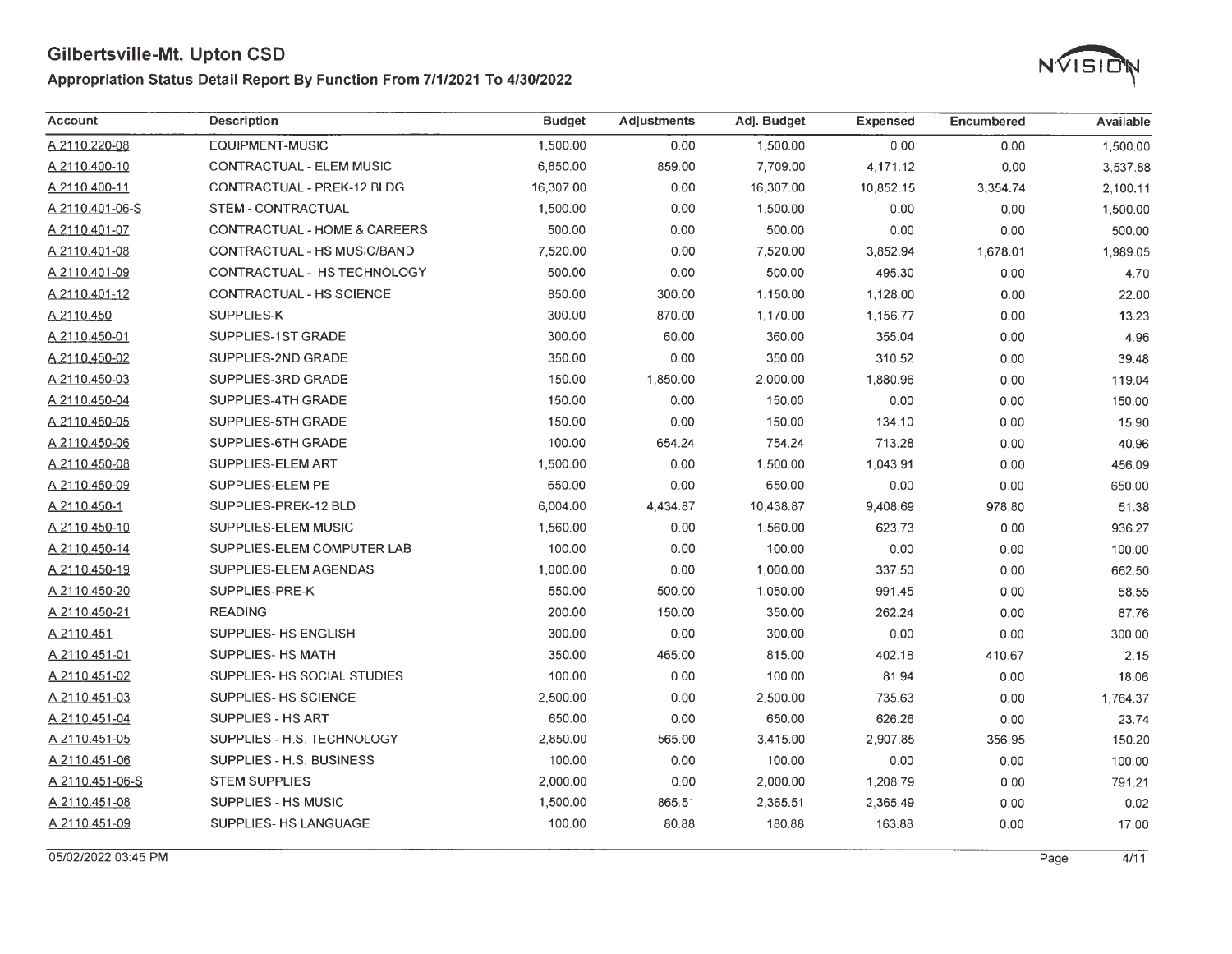#### Appropriation Status Detail Report By Function From 7/1/2021 To 4/30/2022



| <b>Account</b>   | <b>Description</b>                    | <b>Budget</b> | <b>Adjustments</b> | Adj. Budget | <b>Expensed</b> | Encumbered | Available    |
|------------------|---------------------------------------|---------------|--------------------|-------------|-----------------|------------|--------------|
| A 2110.451-10    | SUPPLIES - HS PHYS ED.                | 1,000.00      | 0.00               | 1,000.00    | 221.92          | 0.00       | 778.08       |
| A 2110.451-16    | SUPPLIES-H.S. HEALTH                  | 100.00        | 0.00               | 100.00      | 0.00            | 0.00       | 100.00       |
| A 2110.471       | Tuition - Paid to Other Districts     | 16,000.00     | 0.00               | 16,000.00   | 0.00            | 0.00       | 16,000.00    |
| A 2110.480-1     | TEXTBOOKS-DISTRICT WIDE               | 19,500.00     | 3,636.82           | 23,136.82   | 17,072.89       | 3,471.13   | 2,592.80     |
| A 2110.480-1.-CS | <b>TEXTBOOKS FONTAS &amp; PINNELL</b> | 0.00          | 5,495.85           | 5,495.85    | 5,477.73        | 0.00       | 18.12        |
| A 2110.490       | BOCES/REGULAR SCHOOL                  | 165,912.00    | 4,588.00           | 170,500.00  | 90,396.14       | 80,103.86  | 0.00         |
| A 2250.150       | <b>SPEC ED-SALARIES</b>               | 404,685.00    | $-500.00$          | 404,185.00  | 251,895.42      | 131,025.08 | 21,264.50    |
| A 2250.160       | <b>SPEC ED-SALARIES</b>               | 159,935.00    | 0.00               | 159,935.00  | 131,992.97      | 27,942.03  | 0.00         |
| A 2250.400       | SPECIAL ED - CONTRACTUAL              | 6,000.00      | 500.00             | 6,500.00    | 6,498.66        | 0.00       | 1.34         |
| A 2250.400-05    | <b>SPEC ED-TUITION</b>                | 340,000.00    | 0.00               | 340,000.00  | 151,413.75      | 48,723.76  | 139,862.49   |
| A 2250.450-05    | SPEC ED-CSE SUPPLIES                  | 2,060.00      | 530.55             | 2,590.55    | 2,560.16        | 0.00       | 30.39        |
| A 2250.490       | BOCES-SPECIAL EDUCATION               | 567,489.00    | $-44,953.00$       | 522,536.00  | 340,356.91      | 109,643.09 | 72,536.00    |
| A 2280.490       | BOCES-OC ED                           | 216,761.00    | 0.00               | 216,761.00  | 173,408.57      | 43,352.43  | 0.00         |
| A 2330.490       | <b>BOCES - SUMMER SCHOOL</b>          | 14,925.00     | 2,538.00           | 17,463.00   | 3,378.90        | 6,335.15   | 7,748.95     |
| A 2610.150       | LIBRARIAN-SALARY                      | 62,685.00     | 0.00               | 62,685.00   | 21,149.97       | 10,876.66  | 30,658.37    |
| A 2610.160       | <b>LIBRARY AIDES-SALARIES</b>         | 15,600.00     | 0.00               | 15,600.00   | 12,043.85       | 195.07     | 3,361.08     |
| A 2610.450       | LIBRARY-SUPPLIES                      | 500.00        | 0.00               | 500.00      | 0.00            | 0.00       | 500.00       |
| A 2610.460       | LIBRARY-BOOKS/PERIODICALS             | 7,882.00      | 0.00               | 7,882.00    | 7,014.39        | 0.00       | 867.61       |
| A 2610.490       | <b>BOCES-MEDIA SERVICES</b>           | 40,500.00     | 0.00               | 40,500.00   | 29,233.28       | 8,266.72   | 3,000.00     |
| A 2630.150-01    | COMPUTER-HS/STIPEND                   | 66,390.00     | 500.00             | 66,890.00   | 55,164.92       | 11,546.08  | 179.00       |
| A 2630.220       | <b>COMPUTER HARDWARE K-12</b>         | 9,000.00      | 17,944.88          | 26,944.88   | 26,941.49       | 0.00       | 3.39         |
| A 2630.400       | COMPUTER-CONTRACTUAL                  | 3,000.00      | 0.00               | 3,000.00    | 2,570.00        | 0.00       | 430.00       |
| A 2630.450       | COMPUTER-SUPPLIES                     | 1,250.00      | 5,668.00           | 6,918.00    | 1,641.94        | 5,208.30   | 67.76        |
| A 2630.460       | COMPUTER-SOFTWARE K-12                | 13,910.00     | 5.265.00           | 19,175.00   | 17,791.13       | 1,383.41   | 0.46         |
| A 2630.490       | <b>BOCES - COMPUTER SERVICES</b>      | 60,000.00     | 10,200.00          | 70,200.00   | 64,615.67       | 30,989.34  | $-25,405.01$ |
| A 2810.150       | <b>GUIDANCE-SALARY</b>                | 41,468.00     | $-318.00$          | 41,150.00   | 26,006.12       | 14,097.04  | 1,046.84     |
| A 2810.150-CS    | <b>GUIDANCE SALARY CS</b>             | 40,930.00     | $-905.00$          | 40,025.00   | 24,532.53       | 12,987.72  | 2,504.75     |
| A 2810.400-01    | GUIDANCE CONTRACTUAL/HS               | 1,500.00      | 0.00               | 1,500.00    | 393.08          | 0.00       | 1,106.92     |
| A 2810.400-02    | GUIDANCE-CONTRACTUAL/ES               | 350.00        | 0.00               | 350.00      | 0.00            | 0.00       | 350.00       |
| A 2810.450       | GUIDANCE-SUPPLIES/ES                  | 450.00        | 905.00             | 1,355.00    | 1,122.06        | 0.00       | 232.94       |
| A 2810.450-01    | GUIDANCE-SUPPLIES/HS                  | 350.00        | 0.00               | 350.00      | 223.76          | 0.00       | 126.24       |
| A 2815.160       | <b>HEALTH OFFICE-SALARIES</b>         | 50,000.00     | $-665.00$          | 49,335.00   | 25,259.28       | 15,076.37  | 8,999.35     |
| A 2815.400       | HEALTH OFFICE-CONTRACTUAL             | 8,500.00      | 0.00               | 8,500.00    | 610.00          | 0.00       | 7,890.00     |

05/02/2022 03:45 PM Page 5/11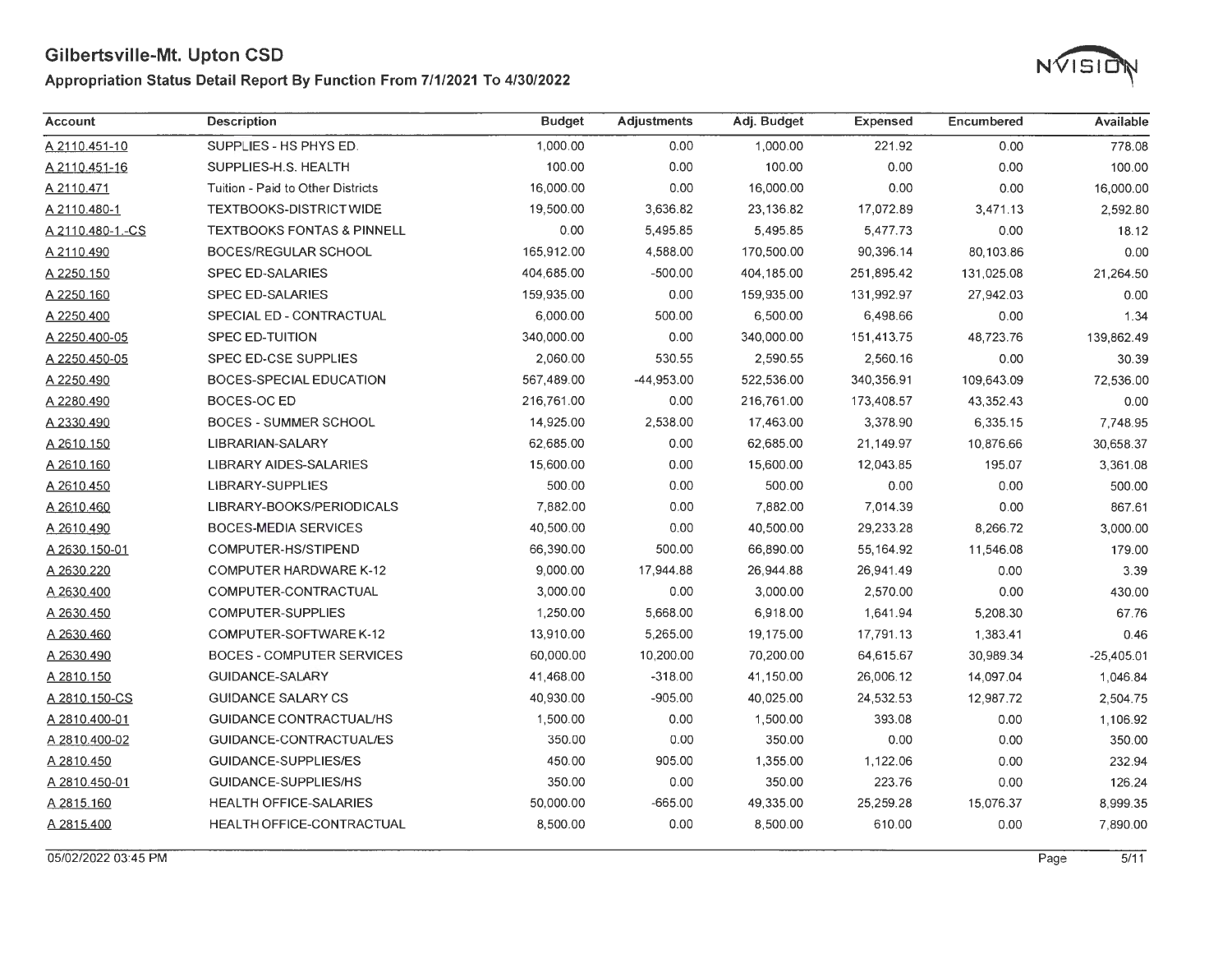### Appropriation Status Detail Report By Function From 7/1/2021 To 4/30/2022



| Account              | <b>Description</b>           | <b>Budget</b> | <b>Adjustments</b> | Adj. Budget | <b>Expensed</b> | Encumbered | Available |
|----------------------|------------------------------|---------------|--------------------|-------------|-----------------|------------|-----------|
| A 2815.450           | HEALTH OFFICE-SUPPLIES       | 2,550.00      | 0.00               | 2,550.00    | 1,442.85        | 0.00       | 1,107.15  |
| A 2816.450           | <b>SCREENING-K</b>           | 215.00        | 0.00               | 215.00      | 0.00            | 0.00       | 215.00    |
| A 2820.490           | <b>BOCES - PSYCHOLOGIST</b>  | 30,000.00     | 0.00               | 30,000.00   | 20,528.80       | 5,136.20   | 4,335.00  |
| A 2850.150           | <b>MARCHING BAND</b>         | 2,737.00      | 0.00               | 2,737.00    | 0.00            | 2,737.00   | 0.00      |
| A 2850.150-01        | <b>EXTRA CHORAL</b>          | 1,198.00      | 0.00               | 1,198.00    | 200.00          | 997.00     | 1.00      |
| A 2850.150-02        | <b>COLOR GUARD</b>           | 1,131.00      | 0.00               | 1,131.00    | 0.00            | 1,131.00   | 0.00      |
| A 2850.150-03        | HS STUDENT COUCIL            | 1,331.00      | 0.00               | 1,331.00    | 0.00            | 1,331.00   | 0.00      |
| A 2850.150-03-1      | <b>ES STUDENT COUNCIL</b>    | 641.00        | 0.00               | 641.00      | 0.00            | 641.00     | 0.00      |
| A 2850.150-04        | <b>YEARBOOK</b>              | 1,464.00      | 0.00               | 1,464.00    | 0.00            | 1,464.00   | 0.00      |
| A 2850.150-05        | DRAMA DIRECTOR               | 1,131.00      | 0.00               | 1,131.00    | 0.00            | 1,131.00   | 0.00      |
| A 2850.150-05-1      | ASST. DIRECTOR/COREOGRAPHER  | 657.00        | 0.00               | 657.00      | 657.00          | 0.00       | 0.00      |
| A 2850.150-05-2      | PIT AND DIRECTOR             | 657.00        | 0.00               | 657.00      | 0.00            | 657.00     | 0.00      |
| A 2850.150-06        | <b>MUSICAL DIRECTOR</b>      | 3,652.00      | 2.00               | 3,654.00    | 3,652.00        | 2.00       | 0.00      |
| A 2850.150-08        | <b>SAFETY PATROL</b>         | 531.00        | 1.00               | 532.00      | 0.00            | 532.00     | 0.00      |
| <u>A 2850.150-09</u> | CHEERLEADING-V/JV            | 1,464.00      | 0.00               | 1,464.00    | 0.00            | 0.00       | 1,464.00  |
| A 2850.150-10        | HONOR SOCIETY                | 822.00        | 0.00               | 822.00      | 0.00            | 822.00     | 0.00      |
| A 2850.150-12        | SADD                         | 547.00        | 0.00               | 547.00      | 0.00            | 532.00     | 15.00     |
| A 2850.150-13        | 7TH GRADE                    | 334.00        | 0.00               | 334.00      | 0.00            | 334.00     | 0.00      |
| A 2850.150-14        | 8TH GRADE                    | 399.00        | 0.00               | 399.00      | 0.00            | 398.00     | 1.00      |
| <u>A 2850.150-15</u> | 9TH GRADE                    | 465.00        | 0.00               | 465.00      | 0.00            | 465.00     | 0.00      |
| A 2850.150-16        | 10TH GRADE                   | 1,600.00      | 0.00               | 1,600.00    | 0.00            | 1,599.00   | 1.00      |
| A 2850.150-17        | 11TH GRADE                   | 1,861.00      | 0.00               | 1,861.00    | 0.00            | 1,861.00   | 0.00      |
| <u>A 2850.150-18</u> | 12TH GRADE                   | 2,125.00      | 0.00               | 2,125.00    | 0.00            | 2,125.00   | 0.00      |
| A 2850.150-19        | <b>NATIONAL JHS</b>          | 531.00        | 1.00               | 532.00      | 0.00            | 532.00     | 0.00      |
| A 2850.150-20        | <b>MS STUDENT COUNCIL</b>    | 710.00        | 0.00               | 710.00      | 0.00            | 709.00     | 1.00      |
| A 2850.150-21        | <b>JAZZ BAND</b>             | 1,376.00      | 0.00               | 1,376.00    | 0.00            | 1,376.00   | 0.00      |
| A 2850.150-23        | <b>SPANISH CLUB</b>          | 515.00        | 0.00               | 515.00      | 0.00            | 515.00     | 0.00      |
| A 2850.150-24        | <b>MOCK TRIAL</b>            | 822.00        | 0.00               | 822.00      | 0.00            | 822.00     | 0.00      |
| A 2850.150-26        | <b>SKI CLUB</b>              | 484.00        | 0.00               | 484.00      | 0.00            | 484.00     | 0.00      |
| A 2850.150-27        | <b>GAY/STRAIGHT ALLIANCE</b> | 0.00          | 532.00             | 532.00      | 0.00            | 532.00     | 0.00      |
| A 2850.150-29        | <b>THEATER ADVISOR</b>       | 0.00          | 532.00             | 532.00      | 0.00            | 532.00     | 0.00      |
| A 2850.160-00        | STUDENT ACCT TREAS STIPEND   | 1,250.00      | 0.00               | 1,250.00    | 1,033.29        | 216.71     | 0.00      |
| A 2855.150           | SOCCER/VARSITY-1/2 EACH      | 7,588.00      | 0.00               | 7,588.00    | 3,908.00        | 0.00       | 3,680.00  |

05/02/2022 03:45 PM Page 6/11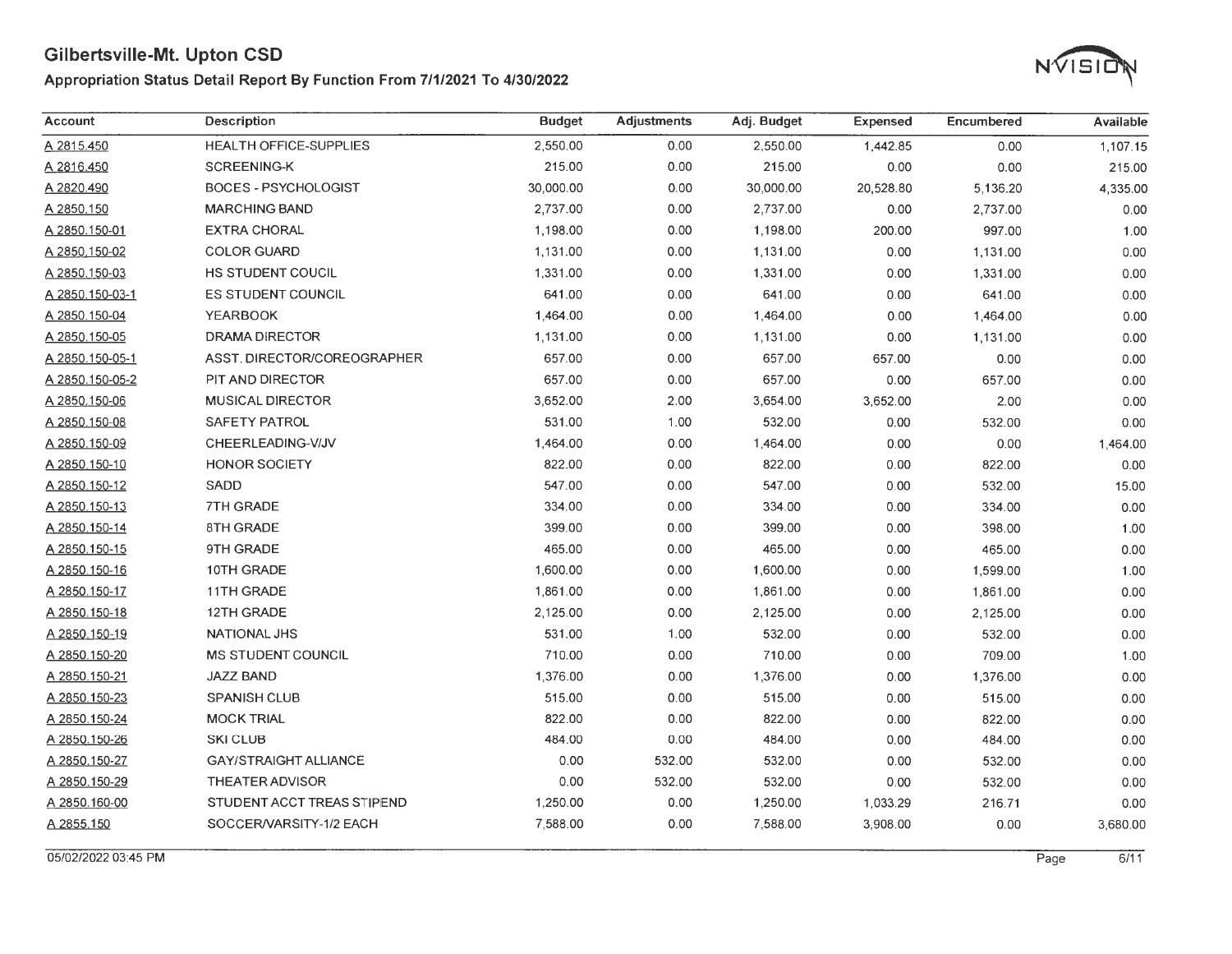### **Appropriation Status Detail Report By Function From 7/1/2021 To 4/30/2022**



| Account          | <b>Description</b>              | <b>Budget</b> | <b>Adjustments</b> | Adj. Budget | <b>Expensed</b> | <b>Encumbered</b> | <b>Available</b> |
|------------------|---------------------------------|---------------|--------------------|-------------|-----------------|-------------------|------------------|
| A 2855.150-02    | SOCCER/MODIFIED-1/2 EACH        | 3,644.00      | 0.00               | 3,644.00    | 1,877.00        | 0.00              | 1,767.00         |
| A 2855.150-03    | BASKETBALL/VARSITY-1/2 EACH     | 9,474.00      | 284.00             | 9,758.00    | 9,758.00        | 0.00              | 0.00             |
| A 2855 150-04    | BASKETBALL/JV-1/2 EACH          | 7,226.00      | 218.00             | 7,444.00    | 0.00            | 7,444.00          | 0.00             |
| A 2855.150-05    | BASKETBALL/MODIFIED-1/2 EACH    | 5,164.00      | 156.00             | 5,320.00    | 2,660.00        | 2,660.00          | 0.00             |
| A 2855.150-07    | BASEBALL/SOFTBALL-VSTY-1/2 EACH | 7,162.00      | 216.00             | 7,378.00    | 0.00            | 7,378.00          | 0.00             |
| A 2855.150-08    | BASEBALL/SOFTBALL-MOD 1/2 EACH  | 3,644.00      | 110.00             | 3,754.00    | 0.00            | 3,754.00          | 0.00             |
| A 2855.150-10    | ATHLETIC DIRECTOR               | 5,020.00      | 0.00               | 5,020.00    | 0.00            | 5,020.00          | 0.00             |
| A 2855.150-11    | <b>CHAPERONES</b>               | 3,500.00      | 0.00               | 3,500.00    | 1,932.21        | 1,567.79          | 0.00             |
| A 2855.150-15    | <b>MOD TRACK/ASST VARSITY</b>   | 1,822.00      | 55.00              | 1,877.00    | 0.00            | 1,877.00          | 0.00             |
| A 2855.150-16    | <b>VARSITY TRACK</b>            | 3,581.00      | 108.00             | 3,689.00    | 3,689.00        | 0.00              | 0.00             |
| A 2855.150-17    | <b>TIMERS</b>                   | 1,000.00      | 0.00               | 1,000.00    | 309.54          | 690.46            | 0.00             |
| A 2855.150-18    | <b>Cross Country</b>            | 3,794.00      | 114.00             | 3,908.00    | 0.00            | 3,908.00          | 0.00             |
| A 2855.200       | ATHLETIC-EQUIPMENT              | 5,500.00      | 0.00               | 5,500.00    | 0.00            | 0.00              | 5,500.00         |
| A 2855.400       | OFFICIALS/CONTRACTUAL           | 20,250.00     | 0.00               | 20,250.00   | 9,118.70        | 7,668.62          | 3,462.68         |
| A 2855.450       | ATHLETIC-SUPPLIES               | 10,500.00     | 0.00               | 10,500.00   | 960.22          | 0.00              | 9,539.78         |
| A 2855.490       | BOCES-SPORTS COORD              | 4,000.00      | 0.00               | 4,000.00    | 2,972.00        | 743.00            | 285.00           |
| A 5510.160       | <b>TRANS-SALARIES</b>           | 255,150.00    | 0.00               | 255,150.00  | 219,881.52      | 35,268.48         | 0.00             |
| A 5510.160-01    | <b>TRANS-OFFICE SALARIES</b>    | 11,150.00     | 0.00               | 11,150.00   | 6,750.33        | 4,399.67          | 0.00             |
| A 5510.160-22    | <b>TRANS-EXTRA RUNS</b>         | 14,000.00     | 0.00               | 14,000.00   | 6,531.75        | 7,468.25          | 0.00             |
| A 5510.160-23    | <b>TRANS-SUB RUNS</b>           | 17,500.00     | 0.00               | 17,500.00   | 7,612.50        | 9,887.50          | 0.00             |
| A 5510.160-24    | <b>TRANS-SUMMER RUNS</b>        | 8,320.00      | $-7,725.00$        | 595.00      | $-7,405.05$     | 0.00              | 8,000.05         |
| A 5510.160-LO-NG | NON-INSTRUCTIONAL-LONGEVITY     | 2,800.00      | 0.00               | 2,800.00    | 1,200.00        | 1,600.00          | 0.00             |
| A 5510.200       | EQUIPMENT/MISC                  | 0.00          | 9,000.00           | 9,000.00    | 0.00            | 9,000.00          | 0.00             |
| A 5510.400       | <b>TRANS-INSURANCE</b>          | 13,500.00     | 0.00               | 13,500.00   | 12,798.00       | 0.00              | 702.00           |
| A 5510.400-01    | TRANS-CONF./WKSHOPS/DUES        | 1,500.00      | 0.00               | 1,500.00    | 807.88          | 0.00              | 692.12           |
| A 5510.400-02    | <b>TRANS-MILEAGE</b>            | 500.00        | 0.00               | 500.00      | 0.00            | 0.00              | 500.00           |
| A 5510.400-03    | TRANS-PAINT/BODY REPAIRS        | 4,000.00      | 0.00               | 4,000.00    | 361.72          | 445.39            | 3,192.89         |
| A 5510.400-04    | <b>TRANS-ROUTING SOFTWARE</b>   | 2,500.00      | 7,800.00           | 10,300.00   | 7,800.00        | 0.00              | 2,500.00         |
| A 5510.400-05    | <b>TRANS-FIRE EXTINGUISHERS</b> | 625.00        | 0.00               | 625.00      | 0.00            | 0.00              | 625.00           |
| A 5510.400-06    | <b>TRANS-DRIVER PHYSICALS</b>   | 1,250.00      | 2,015.00           | 3,265.00    | 2,902.00        | 363.00            | 0.00             |
| A 5510.400-07    | <b>TRANS-COPIER CHARGES</b>     | 1,366.00      | $-1,000.00$        | 366.00      | 0.00            | 0.00              | 366.00           |
| A 5510.400-08    | TRANS-PHONE (NOT REPAIRS)       | 1,000.00      | 0.00               | 1,000.00    | 0.00            | 0.00              | 1,000.00         |
| A 5510.400-09    | TRANS-CONTRACTUAL               | 1,000.00      | 2,250.00           | 3,250.00    | 1,421.54        | 1,351.11          | 477.35           |

0510212022 03:45 PM Page 7/11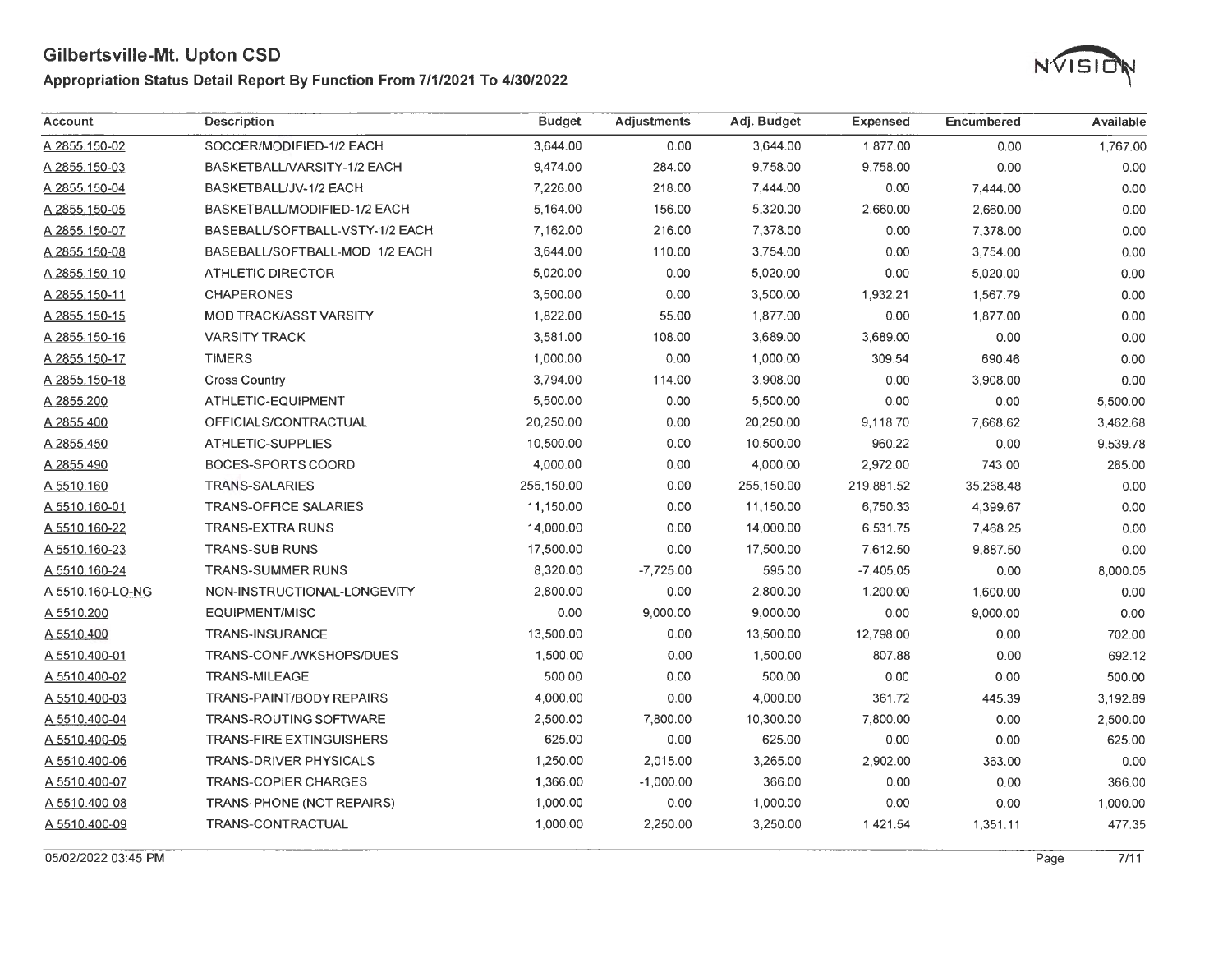#### Appropriation Status Detail Report By Function From 7/1/2021 To 4/30/2022



| Account       | <b>Description</b>                  | <b>Budget</b> | <b>Adjustments</b> | Adj. Budget | <b>Expensed</b> | Encumbered | Available |
|---------------|-------------------------------------|---------------|--------------------|-------------|-----------------|------------|-----------|
| A 5510.400-10 | TRANS-FINGERPRINTING/HEP.B SHOTS    | 500.00        | 1,750.00           | 2,250.00    | 213.46          | 0.00       | 2,036.54  |
| A 5510.450    | <b>TRANS-DIESEL</b>                 | 55,000.00     | $-500.00$          | 54,500.00   | 26,625.98       | 24,251.77  | 3,622.25  |
| A 5510.450-01 | <b>TRANS-RIMS/TIRES</b>             | 4,000.00      | 0.00               | 4,000.00    | 1,452.16        | 320.84     | 2,227.00  |
| A 5510.450-02 | <b>TRANS-OIL &amp; GREASE</b>       | 2,400.00      | 0.00               | 2,400.00    | 0.00            | 500.00     | 1,900.00  |
| A 5510.450-03 | <b>TRANS-OFFICE SUPPLIES</b>        | 500.00        | 1,631.00           | 2,131.00    | 1,063.23        | 0.00       | 1,067.77  |
| A 5510.450-04 | <b>TRANS-CLEANING SUPPLIES</b>      | 500.00        | 0.00               | 500.00      | 265.40          | 34.60      | 200.00    |
| A 5510.450-05 | <b>TRANS-POSTAGE</b>                | 250.00        | 0.00               | 250.00      | 0.00            | 0.00       | 250.00    |
| A 5510.450-06 | <b>TRANS-JACKETS</b>                | 700.00        | 0.00               | 700.00      | 0.00            | 0.00       | 700.00    |
| A 5510.450-07 | <b>TRANS-UNLEADED GASOLINE</b>      | 25,000.00     | 0.00               | 25,000.00   | 13,098.42       | 11,901.58  | 0.00      |
| A 5510.450-08 | <b>TRANS-PROPANE</b>                | 6,000.00      | 0.00               | 6,000.00    | 2,480.26        | 1,019.74   | 2,500.00  |
| A 5510.450-09 | Supplies-Wifi Bridges               | 0.00          | 6,000.00           | 6,000.00    | 0.00            | 6,000.00   | 0.00      |
| A 5510.490    | BOCES-TRAING/TESTING/TOWERS         | 4,500.00      | 265.00             | 4,765.00    | 3,057.00        | 1,708.00   | 0.00      |
| A 5530.160    | <b>MECHANIC/BUS DRIVER-SALARY</b>   | 44,240.00     | 216.00             | 44,456.00   | 33,866.66       | 10,589.34  | 0.00      |
| A 5530.160-01 | CLEANER/BUS GARAGE-SALARY           | 37,300.00     | $-226.75$          | 37,073.25   | 30,181.27       | 6,316.97   | 575.01    |
| A 5530.200    | GARAGE-TRANS. EQP'T. SMALL TOOLS    | 2,000.00      | 0.00               | 2,000.00    | 1,076.00        | 306.86     | 617.14    |
| A 5530.200-01 | <b>MAINT EQUIP</b>                  | 2,500.00      | 0.00               | 2,500.00    | 1,188.48        | 0.00       | 1,311.52  |
| A 5530.400    | <b>GARAGE-ELECTRIC</b>              | 30,000.00     | 0.00               | 30,000.00   | 30,000.00       | 0.00       | 0.00      |
| A 5530,400-01 | GARAGE-INSURANCE, PROP & LIAB.      | 7,500.00      | 0.00               | 7,500.00    | 7,500.00        | 0.00       | 0.00      |
| A 5530.400-02 | GARAGE-SEALANT/PAVING               | 10,000.00     | 0.00               | 10,000.00   | 0.00            | 0.00       | 10,000.00 |
| A 5530.400-03 | <b>GARAGE-HARDWARE REPAIR</b>       | 1,000.00      | 0.00               | 1,000.00    | 0.00            | 0.00       | 1,000.00  |
| A 5530.400-04 | GARAGE-GARBAGE REMOVAL/MOSA         | 4,000.00      | 0.00               | 4,000.00    | 1,854.15        | 245.85     | 1,900.00  |
| A 5530.400-05 | <b>GARAGE-SNOW REMOVAL/ICE MELT</b> | 15,000.00     | 1,650.00           | 16,650.00   | 13,477.60       | 2,620.00   | 552.40    |
| A 5530.400-06 | <b>GARAGE - UNIFORMS</b>            | 1,000.00      | 0.00               | 1,000.00    | 0.00            | 0.00       | 1,000.00  |
| A 5530.400-07 | <b>GARAGE - HEAT</b>                | 5,000.00      | $-325.00$          | 4,675.00    | 0.00            | 0.00       | 4,675.00  |
| A 5530.400-09 | <b>GARAGE - HVAC</b>                | 2,000.00      | 226.75             | 2,226.75    | 1,053.75        | 1,173.00   | 0.00      |
| A 5530.400-10 | <b>GARAGE - RUGS/MOPS</b>           | 1,000.00      | 0.00               | 1,000.00    | 0.00            | 0.00       | 1,000.00  |
| A 5530.400-11 | <b>GARAGE - WATER SYSTEM MAINT.</b> | 500.00        | 2,625.00           | 3,125.00    | 2,906.13        | 218.87     | 0.00      |
| A 5530.400-12 | <b>BUS WASH DISCHARGE</b>           | 2,500.00      | 0.00               | 2,500.00    | 0.00            | 0.00       | 2,500.00  |
| A 5530.400-13 | <b>GARAGE - PHONE REPAIRS</b>       | 500.00        | 0.00               | 500.00      | 0.00            | 0.00       | 500.00    |
| A 5530.400-14 | <b>GARAGE-LIFT INSPECTION</b>       | 400.00        | 0.00               | 400.00      | 0.00            | 0.00       | 400.00    |
| A 5530.400-16 | GARAGE-GARAGE DOOR MAINT.           | 1,000.00      | 0.00               | 1,000.00    | 400.00          | 600.00     | 0.00      |
| A 5530.450    | <b>GARAGE-PARTS</b>                 | 23,124.00     | $-5,000.00$        | 18,124.00   | 13,702.13       | 4,152.06   | 269.81    |
| A 5530.450-01 | GARAGE-PARTS(EXTRA)                 | 4,500.00      | 0.00               | 4,500.00    | 2,984.99        | 0.00       | 1,515.01  |

05/02/2022 03:45 PM Page 8/11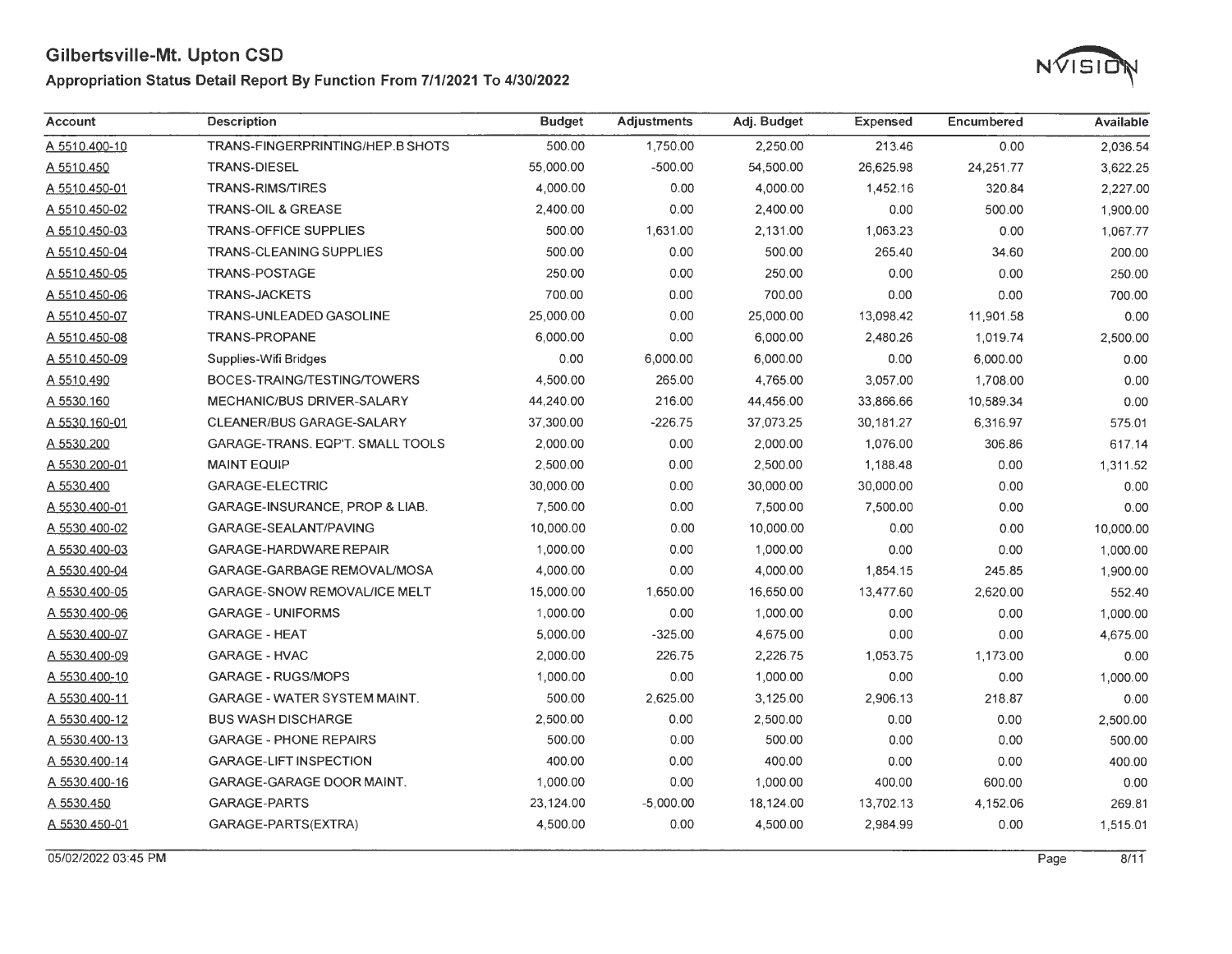#### Appropriation Status Detail Report By Function From 7/1/2021 To 4/30/2022



| <b>Account</b>   | <b>Description</b>                                  | <b>Budget</b> | <b>Adjustments</b> | Adj. Budget   | <b>Expensed</b> | Encumbered   | Available    |
|------------------|-----------------------------------------------------|---------------|--------------------|---------------|-----------------|--------------|--------------|
| A 5530.450-02    | <b>GARAGE-MAINT SUPPLIES</b>                        | 11,000.00     | 500.00             | 11,500.00     | 8,929.85        | 2,559.99     | 10.16        |
| A 5530.450-03    | <b>GARAGE-TRANS. SUPPLIES</b>                       | 400.00        | 0.00               | 400.00        | $-802.36$       | 389.16       | 813.20       |
| A 7140.400       | SUMMER RECREATION PROGRAM                           | 1,000.00      | 0.00               | 1,000.00      | 0.00            | 0.00         | 1,000.00     |
| A 9010.800       | <b>EMPLOYEES RETIREMENT</b>                         | 179,770.00    | 0.00               | 179,770.00    | 169,574.00      | 0.00         | 10,196.00    |
| A 9020.800       | <b>TEACHERS RETIREMENT</b>                          | 283,880.00    | 0.00               | 283,880.00    | $-11,834.00$    | 0.00         | 295,714.00   |
| A 9030.800       | FICA/MEDICARE-EMPLOYER                              | 280.000.00    | 34,885.00          | 314,885.00    | 209.371.58      | 95.126.01    | 10,387.41    |
| A 9040.800       | <b>WORKERS COMPENSATION</b>                         | 31,700.00     | 2,086.00           | 33,786.00     | 33,786.00       | 0.00         | 0.00         |
| A 9050.800       | UNEMPLOYMENT BENEFITS                               | 22,000.00     | 0.00               | 22,000.00     | 0.00            | 0.00         | 22,000.00    |
| A 9060.800       | <b>HEALTH INSURANCE</b>                             | 1,679,850.00  | $-100,316.42$      | 1,579,533.58  | 1,014,593.53    | 109,603.42   | 455,336.63   |
| A 9070.800       | <b>DENTAL INSURANCE</b>                             | 41,429.00     | 0.00               | 41,429.00     | 16,845.76       | 12,702.40    | 11,880.84    |
| A 9731.600       | BONDS - SCHOOL CONSTRUCTION-<br><b>PRINCIPAL</b>    | 780,000.00    | 0.00               | 780,000.00    | 0.00            | 780,000.00   | 0.00         |
| A 9731.700       | BONDS-SCHOOLCONSTRUCTION-<br><b>INTEREST</b>        | 229,900.00    | 0.00               | 229,900.00    | 114,950.00      | 114,950.00   | 0.00         |
| A 9770.700       | REVENUE ANTICIPATION NOTE (RAN)-<br><b>INTEREST</b> | 28,950.00     | 0.00               | 28,950.00     | 0.00            | 0.00         | 28,950.00    |
| A 9901.01        | <b>INTERFUND TRANSFER TO SLF</b>                    | 50,000.00     | 0.00               | 50,000.00     | 0.00            | 0.00         | 50,000.00    |
| A 9950.1         | <b>TRANSFER-CAPITAL OUTLAY</b>                      | 100,000.00    | 0.00               | 100,000.00    | 100,000.00      | 0.00         | 0.00         |
| A 9950.2         | TRANSFER-CAPITAL-BUSES                              | 0.00          | 0.00               | 0.00          | 266,200.00      | 0.00         | -266,200.00  |
| A 9950.3         | TRANSFER-CAPITAL-TRACTOR PURCHASE                   | 0.00          | 0.00               | 0.00          | 47,250.00       | 0.00         | $-47,250.00$ |
|                  | <b>Fund ATotals:</b>                                | 10,300,655.00 | 35,500.41          | 10,336,155.41 | 6,385,225.35    | 2,823,532.37 | 1,127,397.69 |
| C 2860.160       | <b>SALARIES</b>                                     | 110,500.00    | $-10,475.00$       | 100,025.00    | 88,772.56       | 1,227.44     | 10,025.00    |
| C 2860.160-LO-NG | NON-INSTRUCTIONAL-LONGEVITY                         | 400.00        | 200.00             | 600.00        | 600.00          | 0.00         | 0.00         |
| C 2860.200       | <b>EQUIPMENT</b>                                    | 5,000.00      | 0.00               | 5,000.00      | 0.00            | 0.00         | 5,000.00     |
| C 2860.409       | CONTRACTUAL                                         | 4,000.00      | 0.00               | 4,000.00      | 681.37          | 2,550.13     | 768.50       |
| C 2860.410       | <b>FOOD PURCHASES</b>                               | 80,500.00     | 9,775.00           | 90,275.00     | 74,543.35       | 15,579.90    | 151.75       |
| C 2860.410-1     | <b>SURPLUS FOOD</b>                                 | 15,000.00     | 0.00               | 15,000.00     | 0.00            | 0.00         | 15,000.00    |
| C 2860.450       | <b>SUPPLIES</b>                                     | 7,500.00      | 2,500.00           | 10,000.00     | 6,522.21        | 3,030.51     | 447.28       |
| C 2860.490       | <b>BOCES MAINT AGREEMENT</b>                        | 4,250.00      | 0.00               | 4,250.00      | 2,261.47        | 738.53       | 1,250.00     |
| C 9030.800       | <b>SOCIAL SECURITY</b>                              | 7.000.00      | 0.00               | 7,000.00      | 6,602.97        | 266.56       | 130.47       |
| C 9060.800       | HEALTH & DENTAL INSURANCE                           | 46,185.00     | $-2,000.00$        | 44,185.00     | 40,022.00       | 0.00         | 4,163.00     |
| C 9901.9         | <b>TRANSFER TO GENERAL FUND</b>                     | 0.00          | 0.00               | 0.00          | 35,000.00       | 0.00         | $-35,000.00$ |
|                  | <b>Fund CTotals:</b>                                | 280,335.00    | 0.00               | 280,335.00    | 255,005.93      | 23,393.07    | 1,936.00     |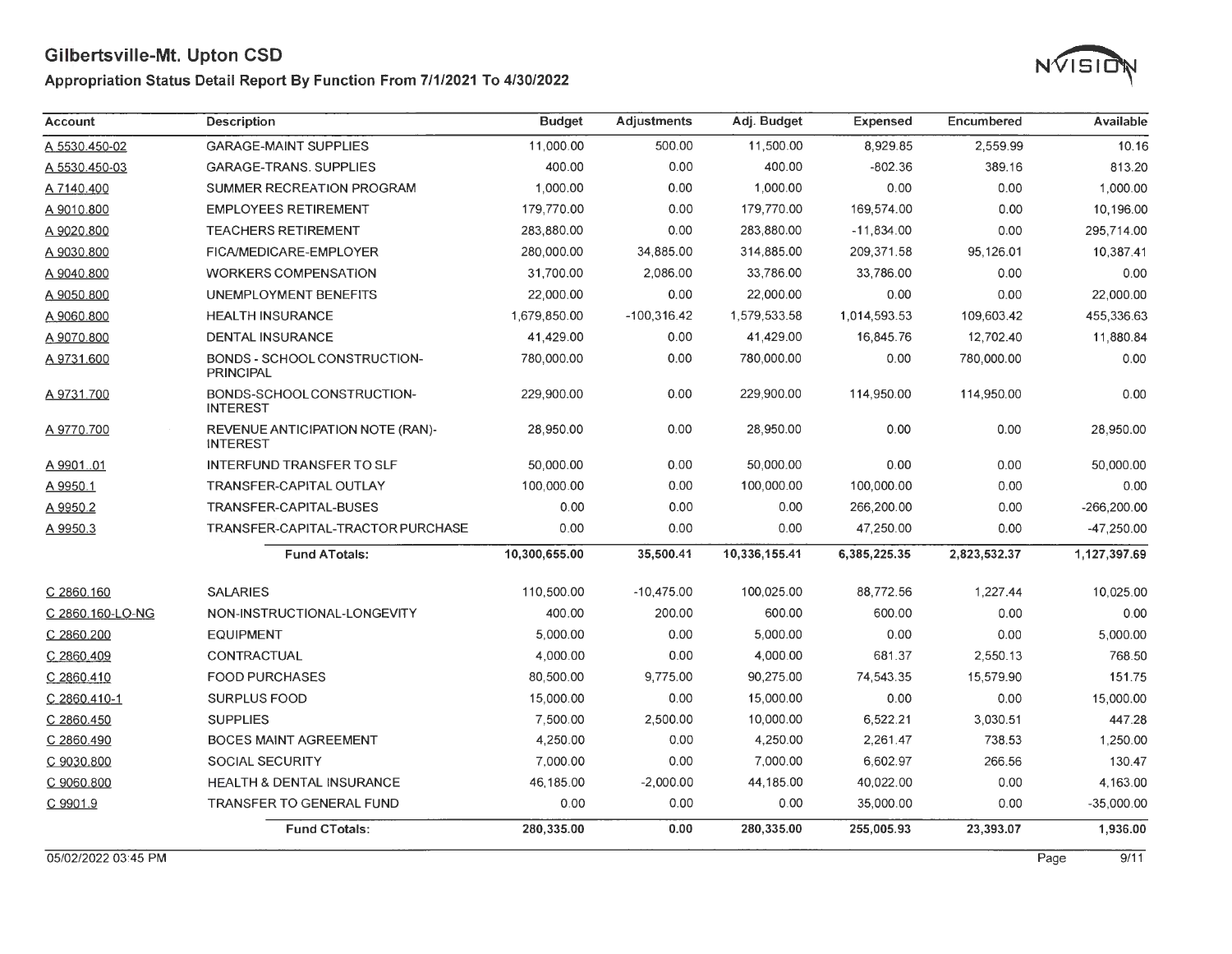#### **Appropriation Status Detail Report By Function From 7/1/2021 To 4/30/2022**



| Account            | <b>Description</b>                            | <b>Budget</b> | <b>Adjustments</b> | Adj. Budget | Expensed    | Encumbered | Available    |
|--------------------|-----------------------------------------------|---------------|--------------------|-------------|-------------|------------|--------------|
| F 1422.150         | 21-22 Title IIA - Instructional Salaries      | 14,648.00     | 0.00               | 14,648.00   | 9,576.78    | 5,071.22   | 0.00         |
| F 1622.150         | 21-22 Title IV - Instructional Salaries       | 10,000.00     | 0.00               | 10,000.00   | 6,537.18    | 3,462.82   | 0.00         |
| F 2110.160-CR-RSA  | 2020-2023 - Non-Instructional Salaries        | 110,000.00    | 0.00               | 110,000.00  | 39,884.76   | 0.00       | 70,115.24    |
| F 2110.200-CR-RSA  | 2020-2023 - Equipment - CRRSA                 | 302,439.00    | 0.00               | 302,439.00  | 257, 104.50 | 2,752.00   | 42,582.50    |
| F 2110.300-CR-RSA  | 2020-2023 Remodeling - CRRSA                  | 10,278.00     | 0.00               | 10,278.00   | 6,250.00    | 0.00       | 4,028.00     |
| F 2110.450-AR-P-LL | 2020-24 - Supplies & Materials - ARP-LL       | 0.00          | 0.00               | 0.00        | 0.00        | 0.00       | 0.00         |
| F 2110.450-CR-RSA  | 2020-23 - Supplies & Materials - CRRSA        | 0.00          | 0.00               | 0.00        | 0.00        | 0.00       | 0.00         |
| F 2110.450-ES-SER  | 2020-24 - Supplies & Materials ESSER          | 0.00          | 0.00               | 0.00        | 0.00        | 0.00       | 0.00         |
| F 2111.150-ES-SER  | 2020-24 - Instructional Salaries - ESSER      | 362,265.00    | 0.00               | 362,265.00  | 87,252.53   | 27,642.72  | 247,369.75   |
| F 2111.160-ES-SER  | 2020-24 - Non-Instructional Salaries - ESSER  | 45,000.00     | 0.00               | 45,000.00   | 11,222.70   | 0.00       | 33,777.30    |
| F 2111.200-ES-SER  | 2020-24 - Equipment - ESSER                   | 293,251.00    | 0.00               | 293,251.00  | 15,281.77   | 0.00       | 277,969.23   |
| F 2111.400-ES-SER  | 2020-24 - Purchased Services - ESSER          | 34,800.00     | 0.00               | 34,800.00   | 8,400.00    | 26,400.00  | 0.00         |
| F 2111.450-ES-SER  | 2020-24 - Supplies & Materials ESSER          | 105,778.00    | 0.00               | 105,778.00  | 40,176.79   | 0.00       | 65,601.21    |
| F 2111.800-ES-SER  | 2020-24 Employee Benefits                     | 108,954.00    | 0.00               | 108,954.00  | 39,982.00   | 0.00       | 68,972.00    |
| F 2112.150-AP-RLL  | 2020-24 - Instructional Salaries - LLoss      | 341,571.00    | 0.00               | 341,571.00  | 68,659.26   | 31,236.75  | 241,674.99   |
| F 2112.150-AP-RLLS | 2020-24 - Instructional Salaries - Summer     | 33,945.00     | 0.00               | 33,945.00   | 9,973.93    | 0.00       | 23,971.07    |
| F 2112.150-LL-AS   | 2020-24 - Instructional Salaries-After School | 50,001.00     | 0.00               | 50,001.00   | 552.51      | 0.00       | 49,448.49    |
| F 2112.160-AR-PLL  | 2020-24 - Non-Instructional Salaries - LLoss  | 46,500.00     | 0.00               | 46,500.00   | 11,853.49   | 0.00       | 34,646.51    |
| F 2112.160-AR-PLLS | 2020-24 - Non-Instructional Salaries - Summer | 42,345.00     | 0.00               | 42,345.00   | 4,756.03    | 0.00       | 37,588.97    |
| F 2112.160-LL-AS   | 2020-24 - Non-Instruct Salaries- After School | 50,001.00     | 0.00               | 50,001.00   | 131.55      | 0.00       | 49,869.45    |
| F 2112.400-AR-P-LL | 2020-24 - Purchased Services- LLoss           | 100,000.00    | 0.00               | 100,000.00  | 100,000.00  | 0.00       | 0.00         |
| F 2112.450-AR-PLL  | 2020-24 Supplies & Materials - LLoss          | 11,925.00     | 0.00               | 11,925.00   | 7,449.12    | 0.00       | 4,475.88     |
| F 2112.450-AR-PLLS | 2020-24 - Supplies & Materials - Summer       | 23,712.00     | 0.00               | 23,712.00   | 2,083.63    | 0.00       | 21,628.37    |
| F 2121.150         | 20-21 Title 1 - Instructional Salaries        | 12,100.51     | 0.00               | 12,100.51   | 10,841.66   | 0.00       | 1,258.85     |
| F 2121.160         | 20-21 Title I - Non Structional Salaries      | 9,128.49      | 0.00               | 9,128.49    | 612.80      | 0.00       | 8,515.69     |
| F 2121.400         | 20-21 Title I - Purchased Services            | 4,800.00      | 0.00               | 4,800.00    | 1,600.00    | 0.00       | 3,200.00     |
| F 2121.450         | 20-21 Title I - Materials and Supplies        | 703.18        | 0.00               | 703.18      | 252.39      | 0.00       | 450.79       |
| F 2122.150         | 21-22 Title I - Instructional Salaries        | 88,517.00     | 0.00               | 88,517.00   | 62,894.55   | 13,495.20  | 12,127.25    |
| F 2122.160         | 21-22 Title I - Non Instructional Salaries    | 17.571.00     | 0.00               | 17,571.00   | 10,564.09   | 2,544.16   | 4.462.75     |
| F 2122.400         | 21-22 Title I - Purchased Services            | 13,200.00     | 0.00               | 13,200.00   | 13,200.00   | 0.00       | 0.00         |
| F 2122.450         | 21-22 Title I - Materials and Supplies        | 500.00        | 0.00               | 500.00      | 1,940.69    | 12,489.64  | $-13,930.33$ |
| F 2253.472-22      | 2021-22 Summer 4408 - Tuition                 | 0.00          | 9,338.81           | 9,338.81    | 9,338.81    | 0.00       | 0.00         |
| F 2510.150-22      | 2021-22 UPK - Instructional Salaries          | 84,202.00     | 0.00               | 84,202.00   | 61,609.36   | 22,592.64  | 0.00         |

*0510212022* 03:45 PM Page 10/11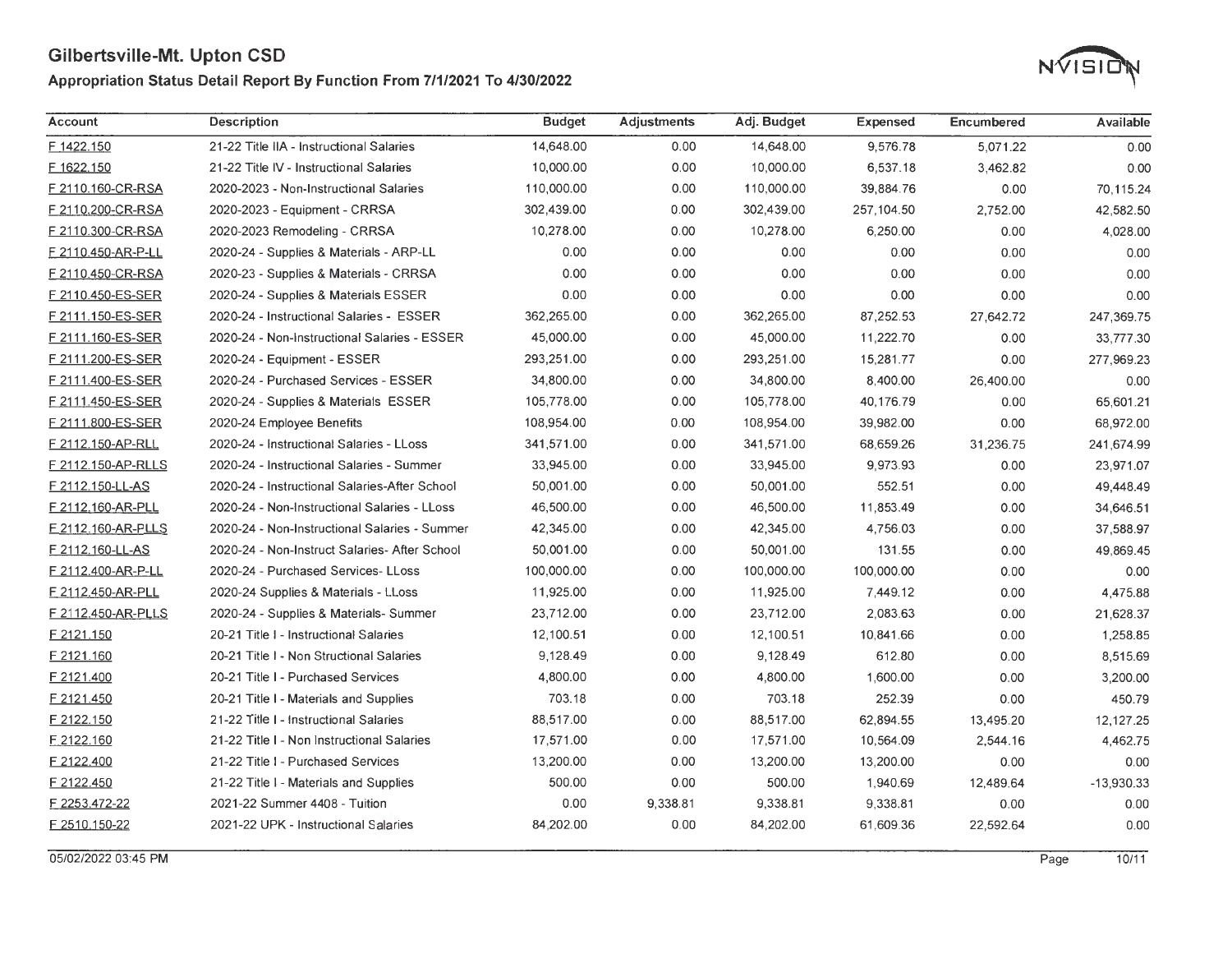### Appropriation Status Detail Report By Function From 7/1/2021 To 4/30/2022



| Account              | <b>Description</b>                                             | <b>Budget</b> | <b>Adjustments</b> | Adj. Budget   | <b>Expensed</b> | Encumbered   | <b>Available</b> |
|----------------------|----------------------------------------------------------------|---------------|--------------------|---------------|-----------------|--------------|------------------|
| F 2510.160-22        | 2021-22 UPK - Non Instructional Salaries                       | 30,500.00     | 0.00               | 30.500.00     | 23.635.42       | 6.864.58     | 0.00             |
| F 2510.450-22        | 2021-22 UPK - Supplies and Materials                           | 12,395.00     | 4.250.00           | 16,645.00     | 10,608.13       | 818.00       | 5,218.87         |
| F 2510.800-22        | 2021-22 UPK Employee Benefits                                  | 61.198.00     | $-4,250.00$        | 56,948.00     | 0.00            | 0.00         | 56,948.00        |
| F 2822.160           | 2021-22 ELC - Non-Instructional Salaries                       | 11,688.85     | 0.00               | 11,688.85     | 1,994.12        | 0.00         | 9,694.73         |
| F 2822.450           | 2021-22 ELC - Supplies and Materials                           | 32,241.10     | 0.00               | 32,241.10     | 7.125.92        | 0.00         | 25.115.18        |
| F 2822.490           | 2021-22 ELC BOCES                                              | 7.411.94      | 0.00               | 7,411.94      | 7,411.94        | 0.00         | 0.00             |
| F 2822.800           | 2021-22 ELC EMPLOYEE BENEFITS                                  | 11,825.11     | 0.00               | 11,825.11     | 0.00            | 0.00         | 11,825.11        |
| F 2860.200-22        | 2021-22 - Equipment - NO KID HUNGRY                            | 7,000.00      | 0.00               | 7.000.00      | 4.422.96        | 0.00         | 2,577.04         |
| F 3222.150           | 21-22 IDEA, Section 611 - Instructional Salaries               | 67,991.00     | 0.00               | 67,991.00     | 45,864.25       | 22,159.25    | $-32.50$         |
| F 3222.160           | 21-22 IDEA, Section 611 - Non Instructional<br><b>Salaries</b> | 38.083.00     | 0.00               | 38,083.00     | 30,664.59       | 6.418.29     | 1,000.12         |
| F 3222.450           | 21-22 IDEA, Section 611 - Materials and<br>Supplies            | 0.00          | 880.00             | 880.00        | 808.50          | 0.00         | 71.50            |
| F 3322.450           | 21-22 IDEA, Section 619 - Materials and<br>Supplies            | 234.00        | 0.00               | 234.00        | 234.00          | 0.00         | 0.00             |
| F 3422.150-AR-P      | 2021-2023 ARP IDEA 611 - Instructional<br><b>Salaries</b>      | 20,278.00     | 0.00               | 20.278.00     | 13.258.82       | 7.019.18     | 0.00             |
| F 3522.450-AR-P      | 2021-2023 ARP IDEA, Sec 619 - Supplies &<br>Materials          | 2,258.00      | 0.00               | 2,258.00      | 1,804.76        | 0.00         | 453.24           |
| F 5510.160-22        | 2021-22 Summer 4408 - Transportation                           | 0.00          | 7,405.05           | 7,405.05      | 7,405.05        | 0.00         | 0.00             |
| F 8421.160           | 20-21 REAP - Non-Instructional Salaries                        | 3.727.38      | 0.00               | 3.727.38      | 3,959.38        | 0.00         | $-232.00$        |
| F 8422.160           | 21-22 REAP - Non-Instructional Salaries                        | 17,830.00     | 0.00               | 17,830.00     | 8,206.46        | 9,623.54     | 0.00             |
|                      | <b>Fund FTotals:</b>                                           | 2,652,796.56  | 17,623.86          | 2,670,420.42  | 1,067,387.18    | 200,589.99   | 1,402,443.25     |
| H 1620.22            | 2021-22 Endwell Rug Fair - Capital Outlay<br>Project           | 85,290.24     | 0.00               | 85.290.24     | 85.290.24       | 0.00         | 0.00             |
| H 1620.23            | 21-22 Lighting - Small Capital Outlay Project                  | 9,070.00      | 319.36             | 9.389.36      | 9.389.36        | 0.00         | 0.00             |
| H 1620.24            | 21-22 Architect Fees - Small Capital Outlay                    | 5,639.76      | $-319.36$          | 5,320.40      | 5,320.40        | 0.00         | 0.00             |
| H 5510.200           | <b>BUS PAYMENTS</b>                                            | 0.00          | 0.00               | 0.00          | 0.00            | 45,108.07    | $-45,108.07$     |
|                      | <b>Fund HTotals:</b>                                           | 100,000.00    | 0.00               | 100,000.00    | 100,000.00      | 45,108.07    | -45,108.07       |
| <b>Grand Totals:</b> |                                                                | 13,333,786.56 | 53,124.27          | 13,386,910.83 | 7,807,618.46    | 3,092,623.50 | 2,486,668.87     |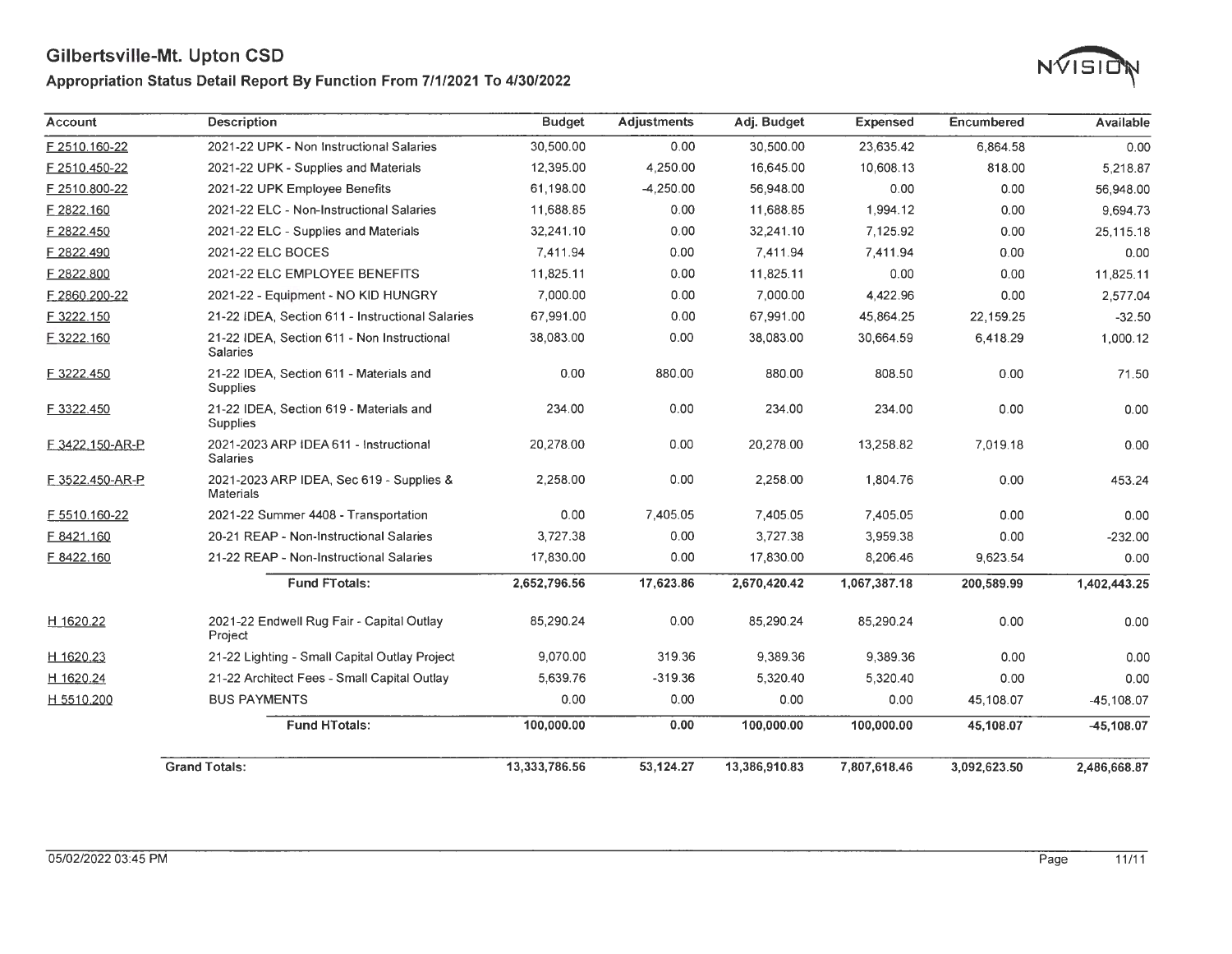| GILBERTSVILLE-MOUNT UPTON CENTRAL SCHOOL STUDENT ACCOUNTS<br>04/01/2022 through 04/30/2022 |                               |                            |                                    |                        |                                     |                                        |  |  |  |  |  |
|--------------------------------------------------------------------------------------------|-------------------------------|----------------------------|------------------------------------|------------------------|-------------------------------------|----------------------------------------|--|--|--|--|--|
| <b>ACTIVITY</b>                                                                            | <b>ADVISOR</b>                | <b>TREASURER</b>           | <b>BEGINNING</b><br><b>BALANCE</b> | <b>PAYMENTS</b>        | <b>DEPOSITS</b>                     | <b>ENDING</b><br><b>BALANCE</b>        |  |  |  |  |  |
| Class of 2022 (Seniors)                                                                    | <b>Katie Woods</b>            |                            | \$9,356.69                         | $\mathbb{S}$<br>180.43 | $\mathbb{S}$<br>855.78              | $\mathbb{S}$<br>10,032.04              |  |  |  |  |  |
| Class of 2023 (Juniors)                                                                    | <b>Teresa Titus</b>           | Kendra Hammond             | \$5,198.80                         |                        |                                     | \$<br>5,198.80                         |  |  |  |  |  |
| Class of 2024 (Sophomores)                                                                 | Shania Speenburgh             | Natalie Livelsberger       | \$4,004.86                         |                        | $\mathsf{\$}$<br>78.09              | \$<br>4,082.95                         |  |  |  |  |  |
| Class of 2025 (Freshman)                                                                   | Lisa Ruland                   | Quinn Covington            | \$685.47                           |                        |                                     | \$<br>685.47                           |  |  |  |  |  |
| Class of 2026 (8th)                                                                        | Clara Tanner                  |                            | \$1,878.00                         |                        |                                     | $\boldsymbol{\$}$<br>1,878.00          |  |  |  |  |  |
| Class of 2027 (7th Grade)                                                                  | Raquel Noton                  | Payton Behnke              | \$2,151.00                         |                        |                                     | \$<br>2,151.00                         |  |  |  |  |  |
| Theatre Club (Drama)                                                                       | Jackie Turnbull               | Lauren Radwan              | \$3,993.46                         |                        |                                     | $\mathbb{S}$<br>3,993.46               |  |  |  |  |  |
| 7-8 Student Council                                                                        | Katie Woods                   | <b>Alexis Davis</b>        | \$3,237.59                         |                        |                                     | $\mathbb{S}$<br>3,237.59               |  |  |  |  |  |
| 9-12 Student Council                                                                       | Shania Speenburgh             | Kaitlyn Finch              | \$1,090.99                         |                        |                                     | $\mathbb{S}$<br>1,090.99               |  |  |  |  |  |
| <b>Elementary Student Council</b>                                                          | Alicia Cummings               | Sophia Parslow             | \$3,526.29                         |                        |                                     | \$<br>3,526.29                         |  |  |  |  |  |
| Language Club                                                                              | Calvin Locke                  |                            | \$448.74                           |                        |                                     | $\mathbb{S}$<br>448.74                 |  |  |  |  |  |
| <b>Band Fund</b>                                                                           | William Gilchrest             | Maddy Pain                 | \$12,769.43                        | \$1,139.15             |                                     | $\boldsymbol{\mathsf{S}}$<br>11,630.28 |  |  |  |  |  |
| Chorus Fund                                                                                | Anne Monaco                   |                            | \$2,230.39                         |                        |                                     | \$<br>2,230.39                         |  |  |  |  |  |
| National Honor Society                                                                     | Cierra Stafford               | Miranda Carrabba           | \$2,939.08                         |                        |                                     | $\mathbb{S}$<br>2,939.08               |  |  |  |  |  |
| <b>SADD</b>                                                                                | Katie Izzo                    |                            | \$5,191.47                         |                        |                                     | $\mathbb{S}$<br>5,191.47               |  |  |  |  |  |
| <b>Safey Patrol Special</b>                                                                | Lisa Ruland/Shari Bennett     |                            | \$0                                |                        |                                     | $\mathbb{S}$                           |  |  |  |  |  |
| <b>Safety Patrol</b>                                                                       | Lisa Ruland/Shari Bennett     |                            | \$3,513.52                         |                        |                                     | \$<br>3,513.52                         |  |  |  |  |  |
| Women For A Change                                                                         | Sami Carrabba/Jackie Turnbull |                            | \$702.81                           | $\mathbb{S}$<br>328.70 | $\boldsymbol{\mathsf{S}}$<br>328.70 | $\mathbb{S}$<br>702.81                 |  |  |  |  |  |
| Yearbook                                                                                   | Lynne Talbot                  | <b>Tammy Barnes</b>        | \$8,746.97                         |                        | \$<br>760.02                        | $\mathcal{S}$<br>9,506.99              |  |  |  |  |  |
| Acceptance Alliance (GSA)                                                                  | <b>Ashley Hughes</b>          | <b>Brynne Livelsberger</b> | \$0                                |                        |                                     | $\mathbb{S}$                           |  |  |  |  |  |
| Leadership Club (NJHS)                                                                     | Danielle Rhone                |                            |                                    |                        |                                     |                                        |  |  |  |  |  |
| <b>DUE TO OTHER FUNDS</b>                                                                  |                               |                            |                                    |                        |                                     |                                        |  |  |  |  |  |
| Cheerleaders                                                                               | Cheerleaders                  |                            | \$253.13                           |                        |                                     | $\mathbb{S}$<br>253.13                 |  |  |  |  |  |
| <b>SALES TAX</b>                                                                           | <b>SALES TAX</b>              |                            | \$705.20                           |                        |                                     | \$827.92                               |  |  |  |  |  |
|                                                                                            |                               | <b>TOTALS</b>              | \$72,623.89                        | \$1,648.28             | 2,022.59<br>$\mathbb{S}$            | $\mathbb{S}$<br>73,120.92              |  |  |  |  |  |
| <b>SUBMITTED BY</b>                                                                        | <b>REVIEWED BY:</b>           |                            |                                    |                        |                                     |                                        |  |  |  |  |  |

 $\frac{1}{2}$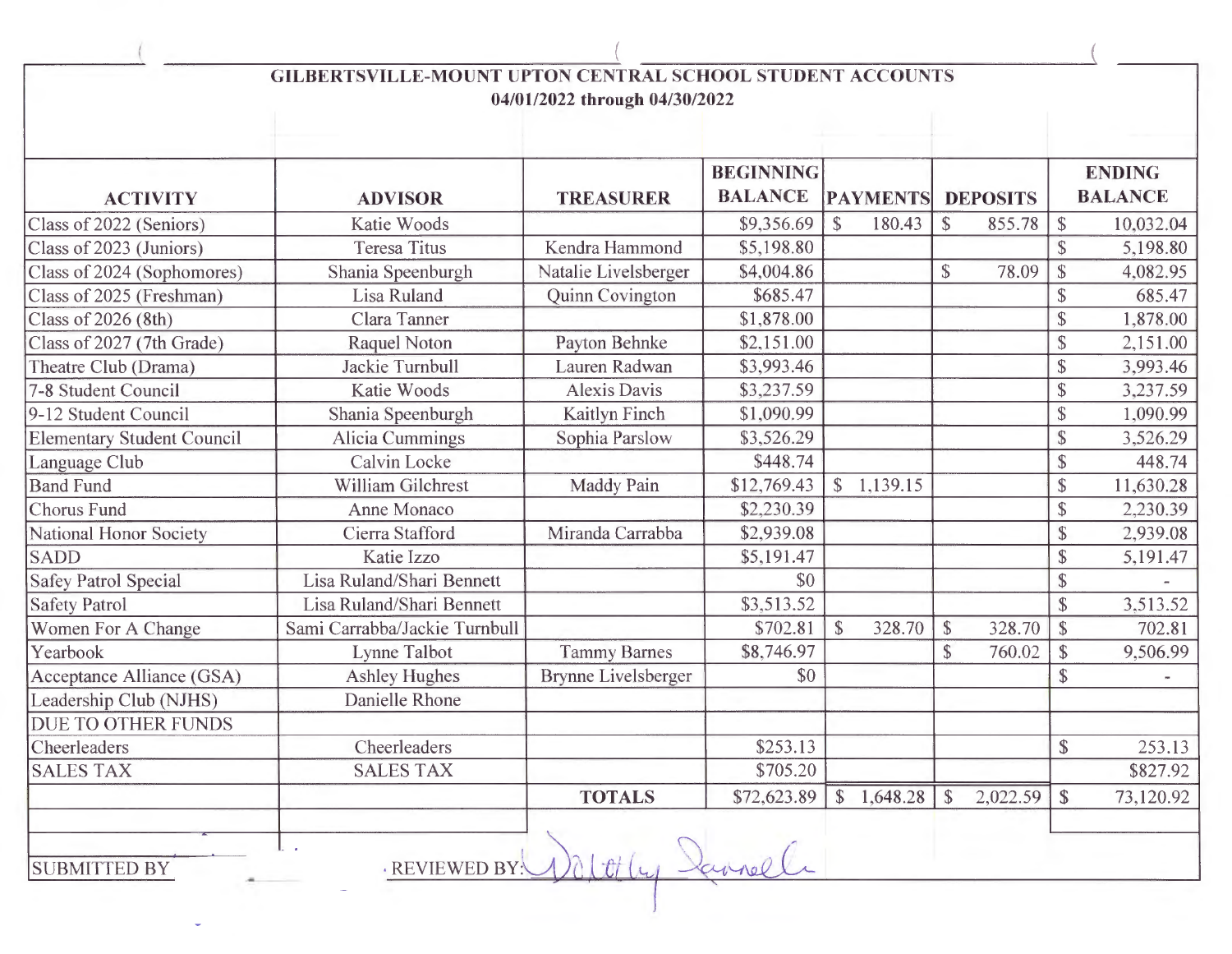May 3, 2022

## STATE ENVIRONMENTAL QUALITY REVIEW ACT PROCESS RECORD SHEET

Gilbertsville Mount Upton Central School District 693 State Highway 51 Gilbertsville, NY 13776

Otsego County

#### Project Name: 2022 Small Project

#### Scope of Work includes:

#### K-12 Building

Project includes carpet replacement.

#### JUSTIFICATION SUMMARY

Type II Actions do not require review under SEQR. Type II Actions have been detennined not to have a significant impact on the environment or are otherwise precluded from environmental review.

This is a Type II Action since it meets criteria of:

617.5 (c)(8)

routine activities of educational institutions, including expansion of existing facilities by less than 10,000 square feet of gross floor area and school closings, but not changes in use related to such closings;

#### Narrative Justification:

All items proposed in the 2022 Small Capital Project meet the criteria for a Type II Action.

#### PROVIDE CERTIFICATION BY RESPONSIBLE AGENCY OFFICIAL: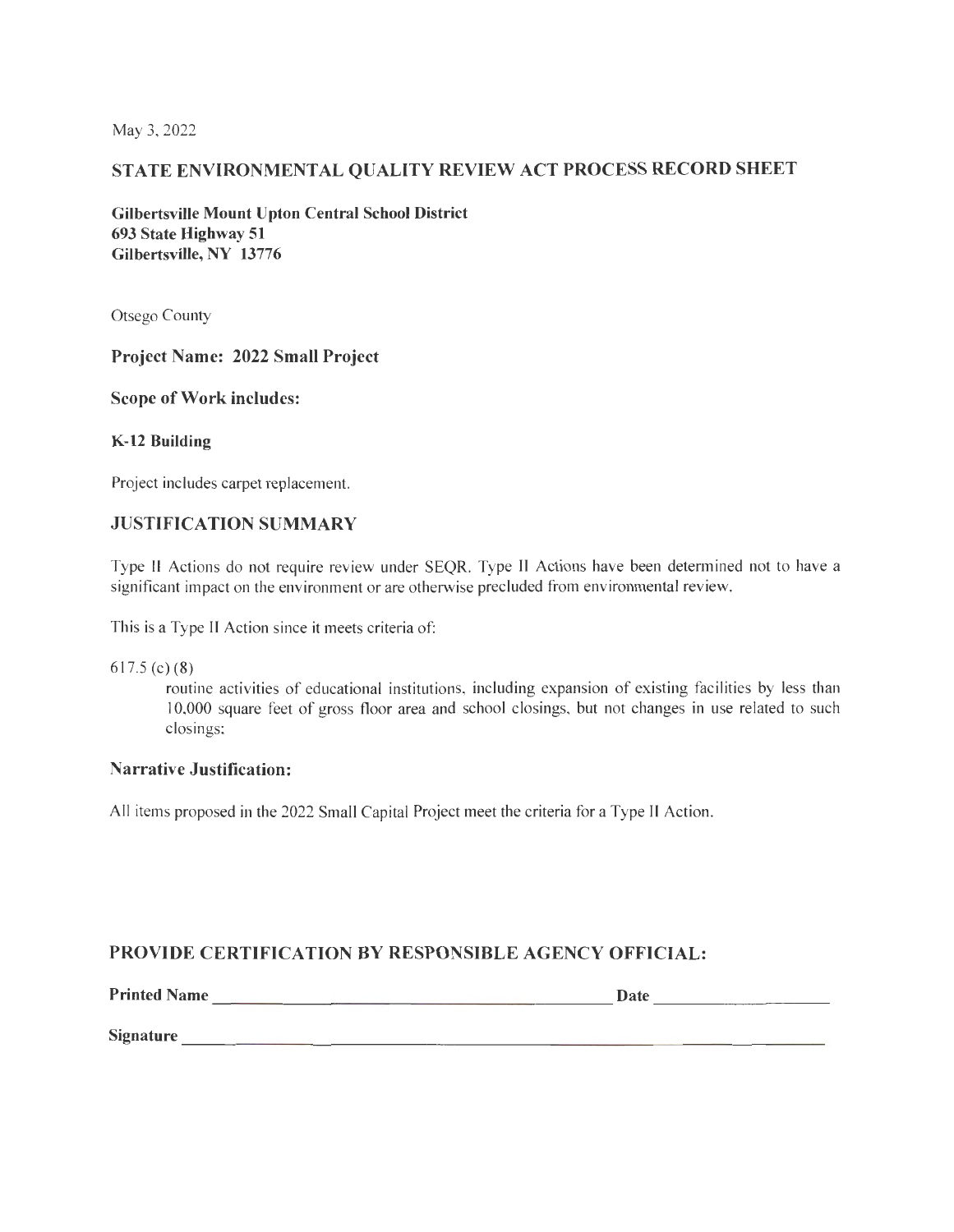#### **SEQRA Resolution #1**

Gilbertsville Mount Upton Central School District 2022 Small Capital Project

**BE IT RESOLVED**, that the Gilbertsville Mount Upton Central School District Board of Education, hereby declares the Gilbertsville Mount Upton Central School District as the Lead Agency for purposes of the State Environmental Quality Review Act and regulations (SEQRA), associated with the 2022 Small Capital Project.

#### **SEQRA Resolution #2**

Gilbertsville Mount Upton Central School District 2022 Small Capital Project

**WHEREAS,** the Gilbertsville Mount Upton Central School District Board of Education (the "Board") has considered the effect upon the environment of the proposed Emergency Project listed in the State Environmental Quality Review Act Process Record Sheet submitted at this meeting, and

**WHEREAS,** the Board has received and reviewed the State Environmental Quality Review Act Process Record Sheet prepared and submitted in connection with the Project, now therefore

**BE IT RESOLVED,** that the Gilbertsville Mount Upton Central School District Board of Education, acting as Lead Agency for purposes of the State Environmental Quality Review Act and regulations (SEQRA), hereby determines that the Project is a Type II action which will not have a significant impact on the environment and is not subject to review under SEQRA.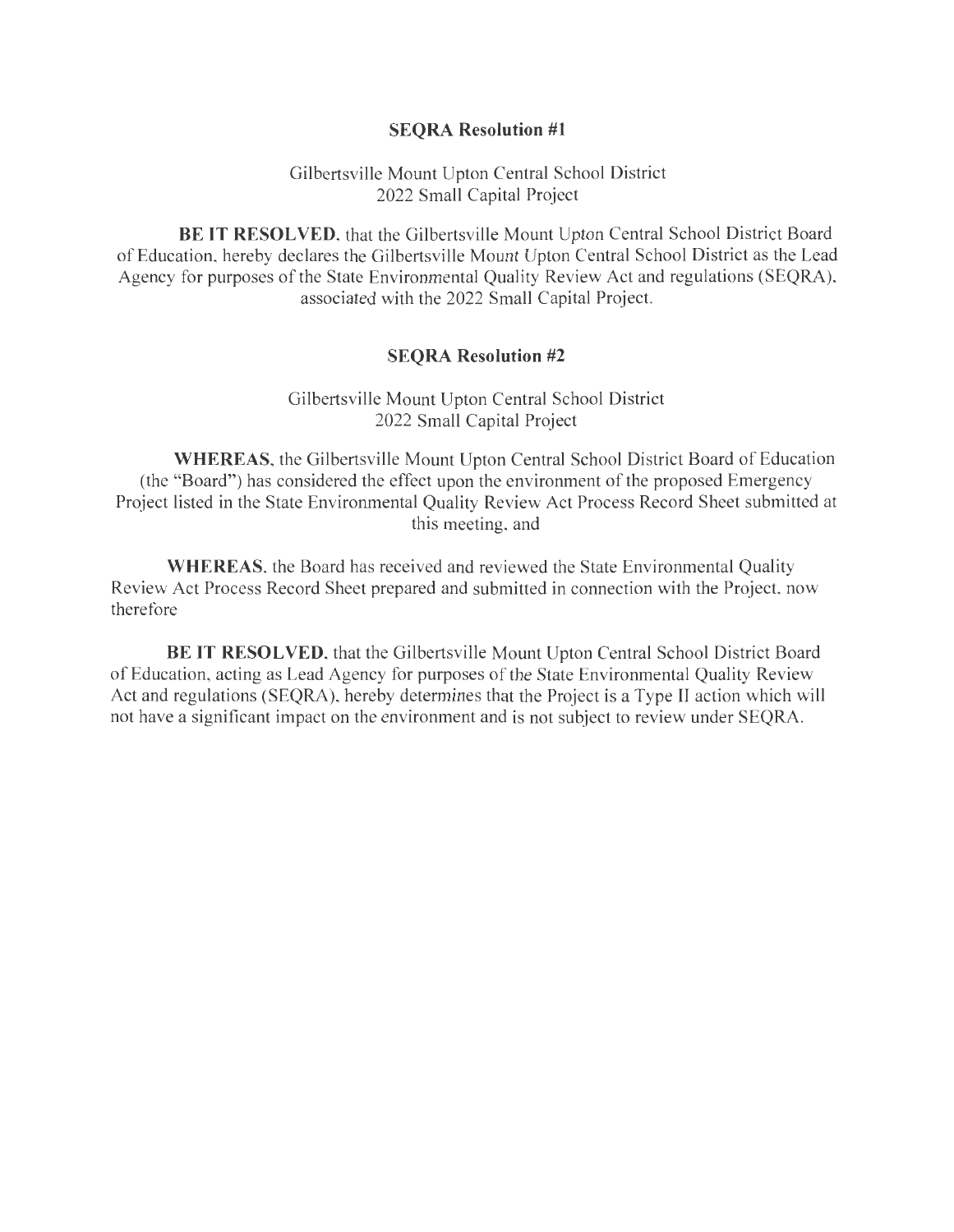May 4, 2022

## **STATE ENVIRONMENTAL QUALITY REVIEW ACT PROCESS RECORD SHEET**

**Gilbertsville Mount Upton Central School District 693 State Highway 51 Gilbertsville, NY 13776** 

Otsego County

#### **Project Name: Emergency Project**

#### **Scope of Work includes:**

#### **K-12 Building**

Emergency project to replace under ground fuel oil pipes that developed a leak.

#### **JUSTIFICATION SUMMARY**

Type II Actions do not require review under SEQR. Type II Actions have been determined not to have a significant impact on the environment or are otherwise precluded from environmental review.

This is a Type II Action since it meets criteria of:

617.5 (c)(8)

routine activities of educational institutions, including expansion of existing facilities by less than 10,000 square feet of gross floor area and school closings, but not changes in use related to such closings;

#### **Narrative Justification:**

All items proposed in the Emergency Project meet the criteria for a Type II Action.

## **PROVIDE CERTIFICATION BY RESPONSIBLE AGENCY OFFICIAL:**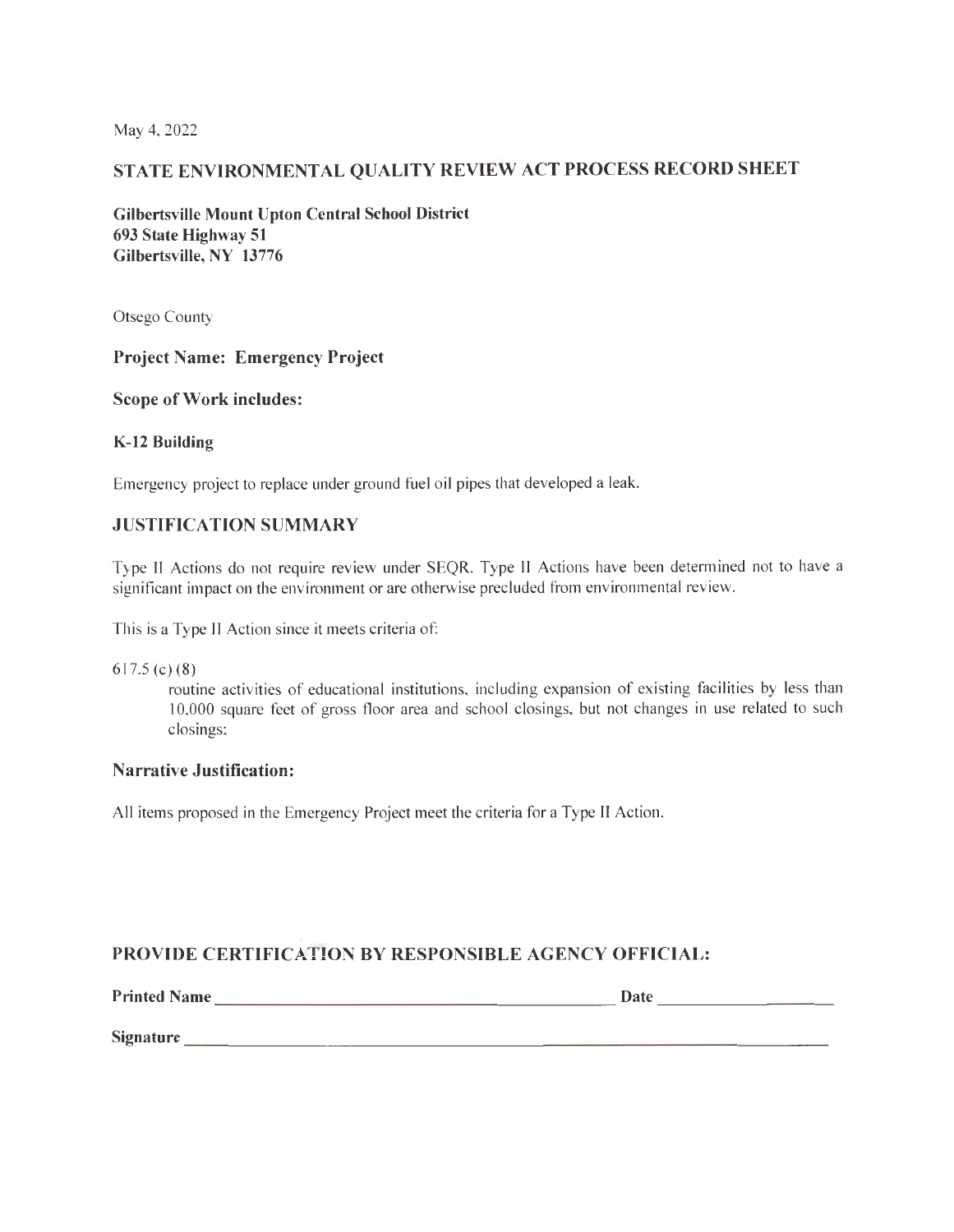#### **SEQRA Resolution #1**

#### Gilbertsville Mount Upton Central School District Emergency Project

**BE IT RESOLVED,** that the Gilbertsville Mount Upton Central School District Board of Education, hereby declares the Gilbertsville Mount Upton Central School District as the Lead Agency for purposes of the State Environmental Quality Review Act and regulations (SEQRA), associated with the Emergency Project.

#### **SEQRA Resolution #2**

Gilbertsville Mount Upton Central School District Emergency Project

**WHEREAS, the Gilbertsville Mount Upton Central School District Board of Education** (the "Board") has considered the effect upon the environment of the proposed Emergency Project listed in the State Environmental Quality Review Act Process Record Sheet submitted at this meeting, and

**WHEREAS,** the Board has received and reviewed the State Environmental Quality Review Act Process Record Sheet prepared and submitted in connection with the Project, now therefore

**BE IT RESOLVED,** that the Gilbertsville Mount Upton Central School District Board of Education, acting as Lead Agency for purposes of the State Environmental Quality Review Act and regulations (SEQRA), hereby determines that the Project is a Type II action which will not have a significant impact on the environment and is not subject to review under SEQRA.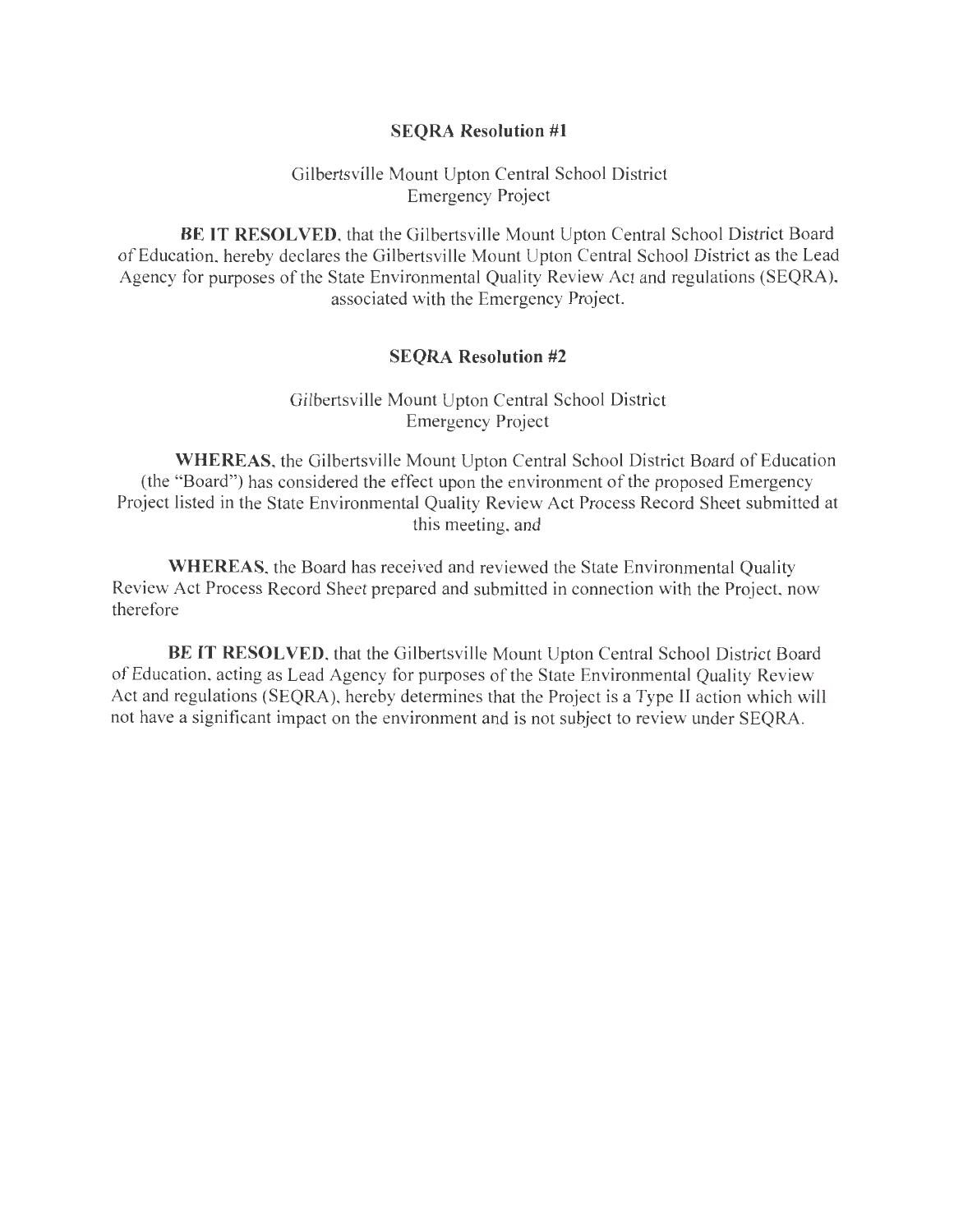

*" fl 's the of Journey rhal counts"* 

## **Gilbertsville-Mount Upton Central School District**

Alan Digsby, Buildings and Grounds Supervisor

To: Board of Education Annette Hammond

- Date: April 27, 2022
- Re: Scoreboard

From: Alan W. Digsby  $\Box$ len

I am requesting that we surplus the 1994 Nevco Scoreboard in the gym. I do not feel that there is a dollar value to it and would be scrapping it. A new scoreboard was installed over the spring break.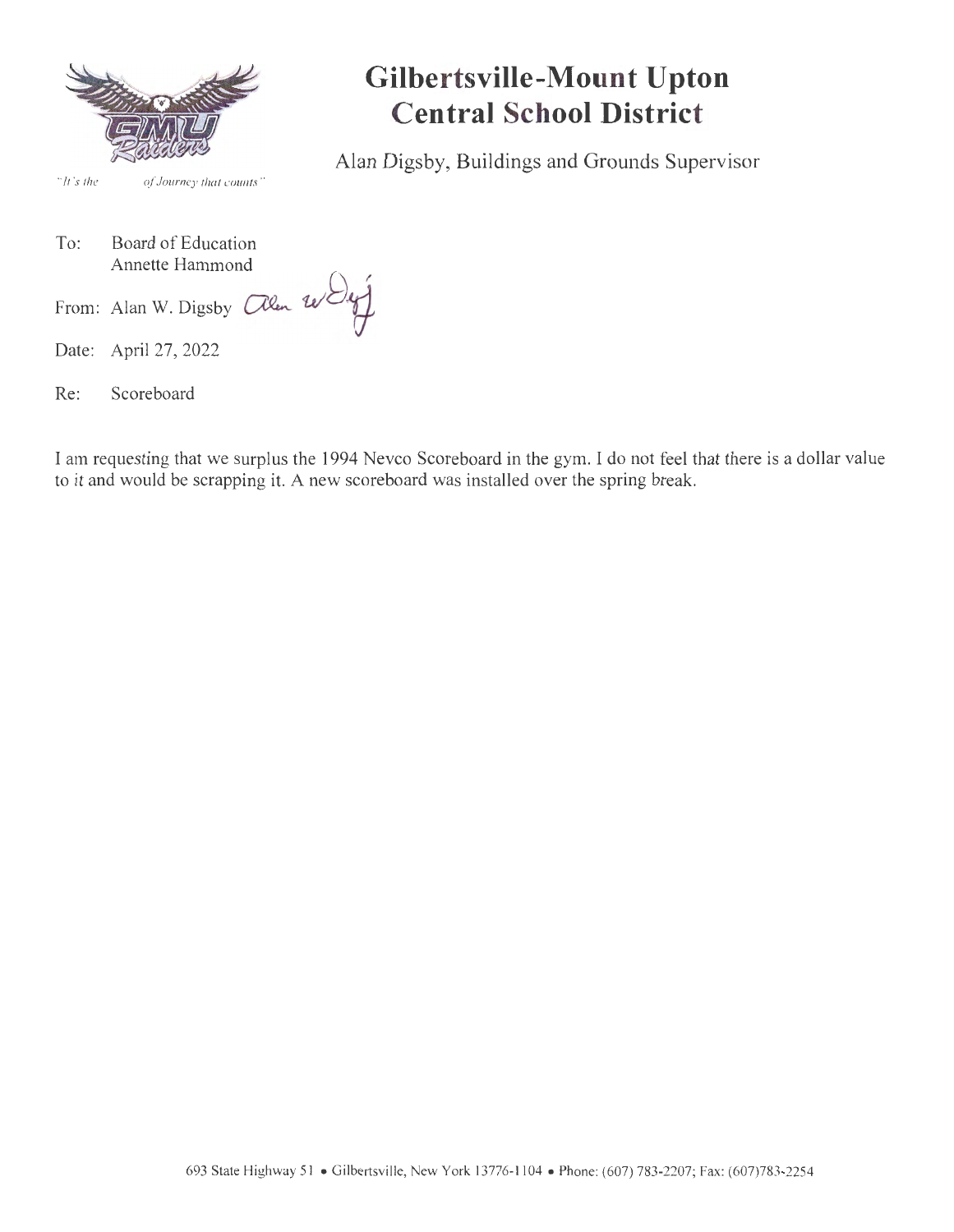## **Personnel Consent Agenda**

The Board of Education will be asked to accept/approve the following Personnel Consent Agenda as recommended by the Superintendent of Schools:

## **Resignation (encl Pl)**

To accept the resignation of Larry Grant, Cleaner, effective end of day May 13, 2022.